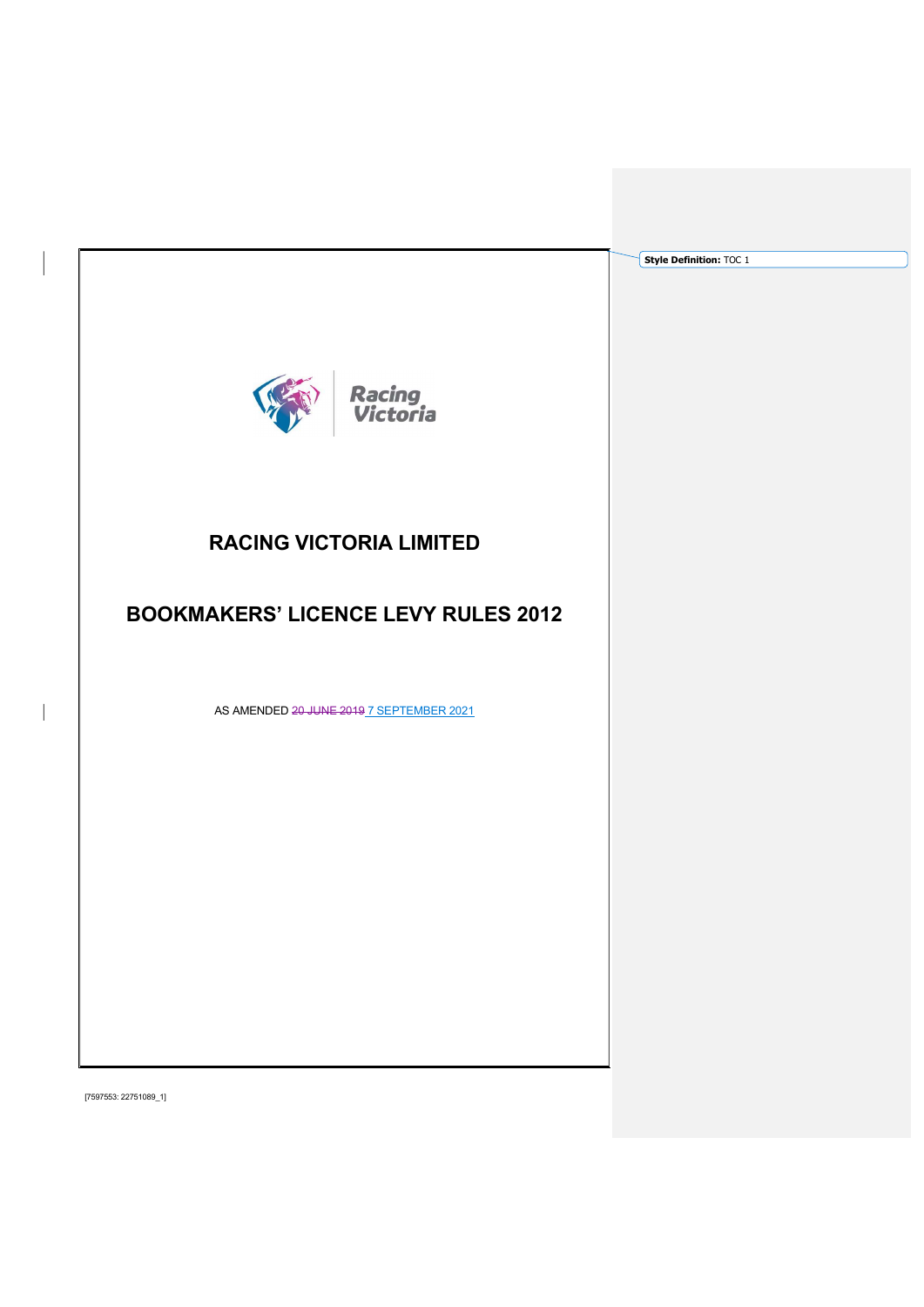# **CONTENTS**

| 1.1 |       |                                                                          |  |
|-----|-------|--------------------------------------------------------------------------|--|
| 1.2 |       |                                                                          |  |
| 1.3 |       |                                                                          |  |
| 1.4 |       |                                                                          |  |
| 1.5 |       |                                                                          |  |
|     | 1.5.1 |                                                                          |  |
|     | 1.5.2 |                                                                          |  |
|     | 1.5.3 | [This clause has been deleted due to the repeal of section 91B(3) of the |  |
|     |       |                                                                          |  |
|     | 1.5.4 |                                                                          |  |
|     |       |                                                                          |  |
| 2.1 |       |                                                                          |  |
| 2.2 |       |                                                                          |  |
| 3.  |       |                                                                          |  |
| 3.1 |       |                                                                          |  |
| 3.2 |       |                                                                          |  |
|     | 3.2.1 | Levy on Betting Transactions in relation to Victorian Races 77           |  |
|     | 3.2.2 | Levy on Betting Transactions constituting Non-VTR Betting88              |  |
| 3.3 |       |                                                                          |  |
|     | 3.3.1 |                                                                          |  |
|     | 3.3.2 |                                                                          |  |
|     | 3.3.3 |                                                                          |  |
|     | 3.3.4 |                                                                          |  |
|     | 3.3.5 |                                                                          |  |
|     |       |                                                                          |  |
| 4.1 |       |                                                                          |  |
| 4.2 |       |                                                                          |  |
|     | 4.2.1 |                                                                          |  |
|     | 4.2.2 |                                                                          |  |
| 4.3 |       |                                                                          |  |
| 4.4 |       |                                                                          |  |
| 5.  |       |                                                                          |  |
| 5.1 |       |                                                                          |  |
|     | 5.1.1 | Cash Bets Generally ……………………………………………………………………………12 <del>11</del>        |  |
|     |       |                                                                          |  |

[7597553: 22751089\_1]

Rule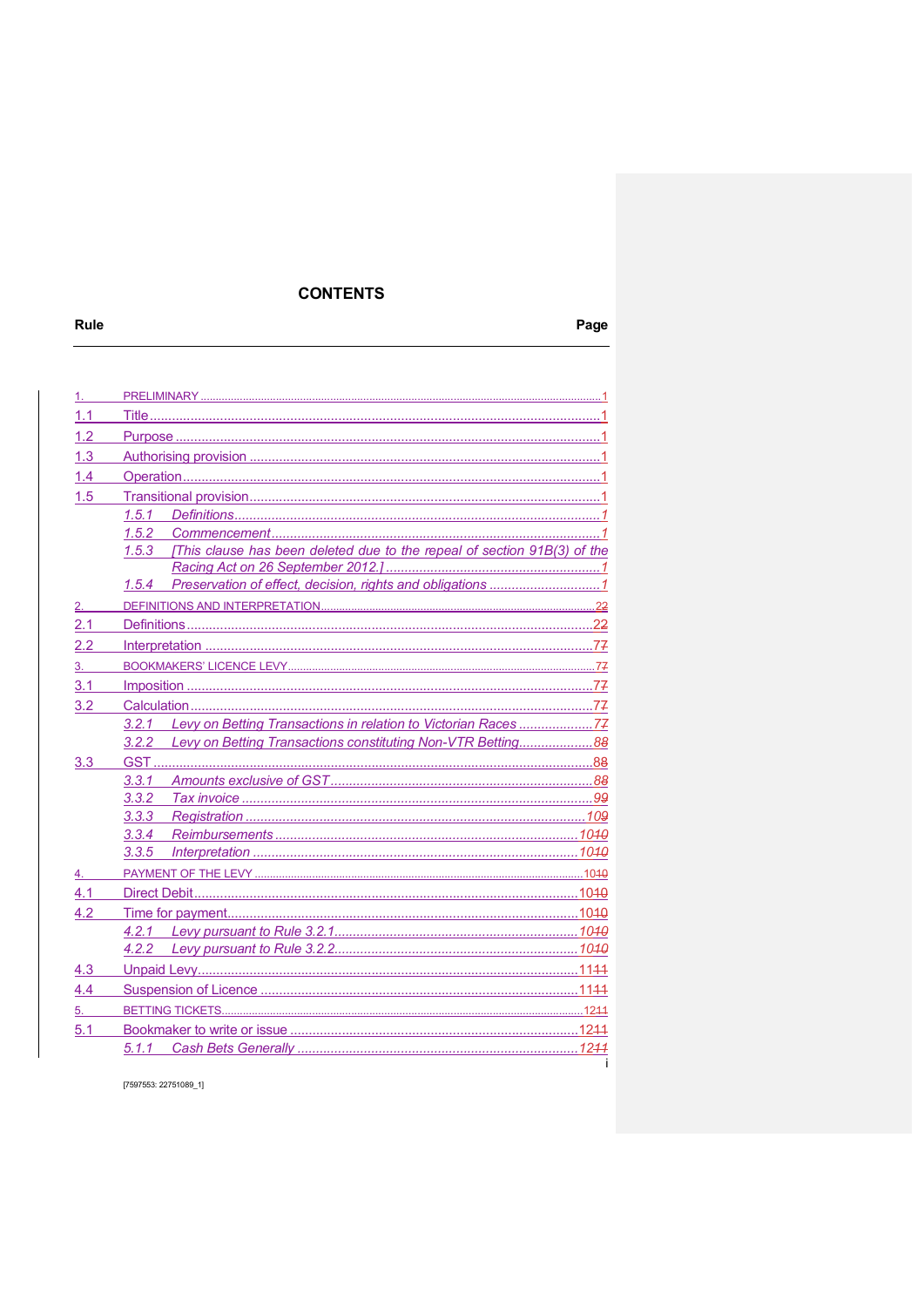| 5.2 |                                                                     |  |
|-----|---------------------------------------------------------------------|--|
| 5.3 |                                                                     |  |
| 5.4 | Special requirements regarding Future Bet Betting Tickets 1343      |  |
| 5.5 |                                                                     |  |
|     | Possession of another Bookmaker's Betting Tickets  1343<br>5.5.1    |  |
|     |                                                                     |  |
| 6.  |                                                                     |  |
| 6.1 |                                                                     |  |
| 6.2 |                                                                     |  |
|     | 6.2.1                                                               |  |
|     |                                                                     |  |
| 6.3 | Betting Transactions with other Wagering Service Providers1545      |  |
| 6.4 |                                                                     |  |
| 6.5 |                                                                     |  |
| 6.6 |                                                                     |  |
| 6.7 |                                                                     |  |
|     |                                                                     |  |
|     | 6.7.2                                                               |  |
|     |                                                                     |  |
|     | 6.7.4 Unused pages to be delivered if ceasing to be a Bookmaker1746 |  |
|     |                                                                     |  |
|     |                                                                     |  |
| 7.  |                                                                     |  |
| 7.1 |                                                                     |  |
| 7.2 |                                                                     |  |
|     |                                                                     |  |
|     | 7.2.2                                                               |  |
| 7.3 |                                                                     |  |
| 7.4 |                                                                     |  |
| 8.  |                                                                     |  |
| 8.1 |                                                                     |  |
|     |                                                                     |  |
|     |                                                                     |  |
| 8.2 |                                                                     |  |
| 8.3 |                                                                     |  |
| 8.4 |                                                                     |  |
| 8.5 |                                                                     |  |
| 8.6 |                                                                     |  |
| 9.  |                                                                     |  |

[7597553: 22751089\_1]

ii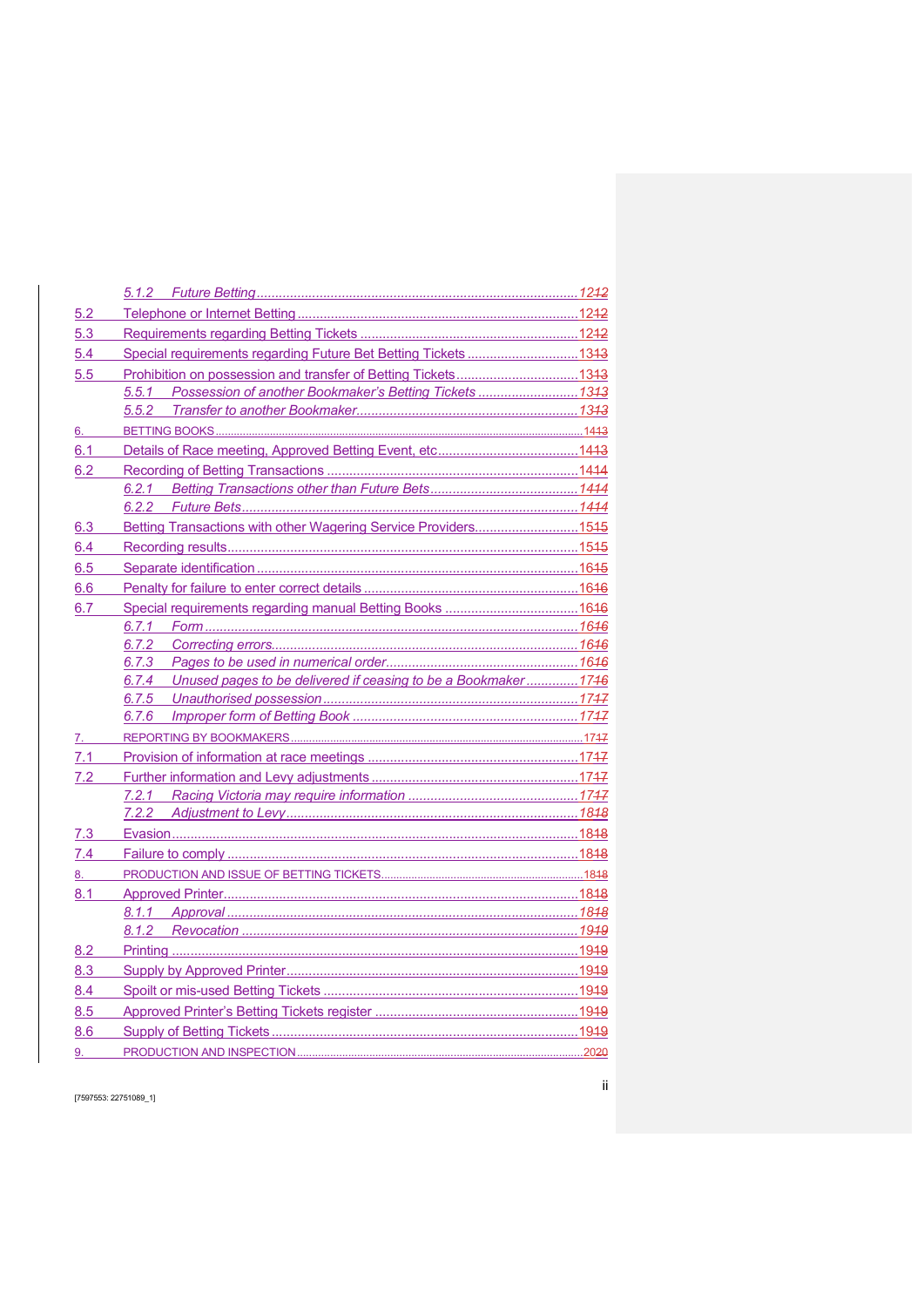| 9.1 |  |
|-----|--|
|     |  |
| 9.3 |  |
| 9.4 |  |
| 10. |  |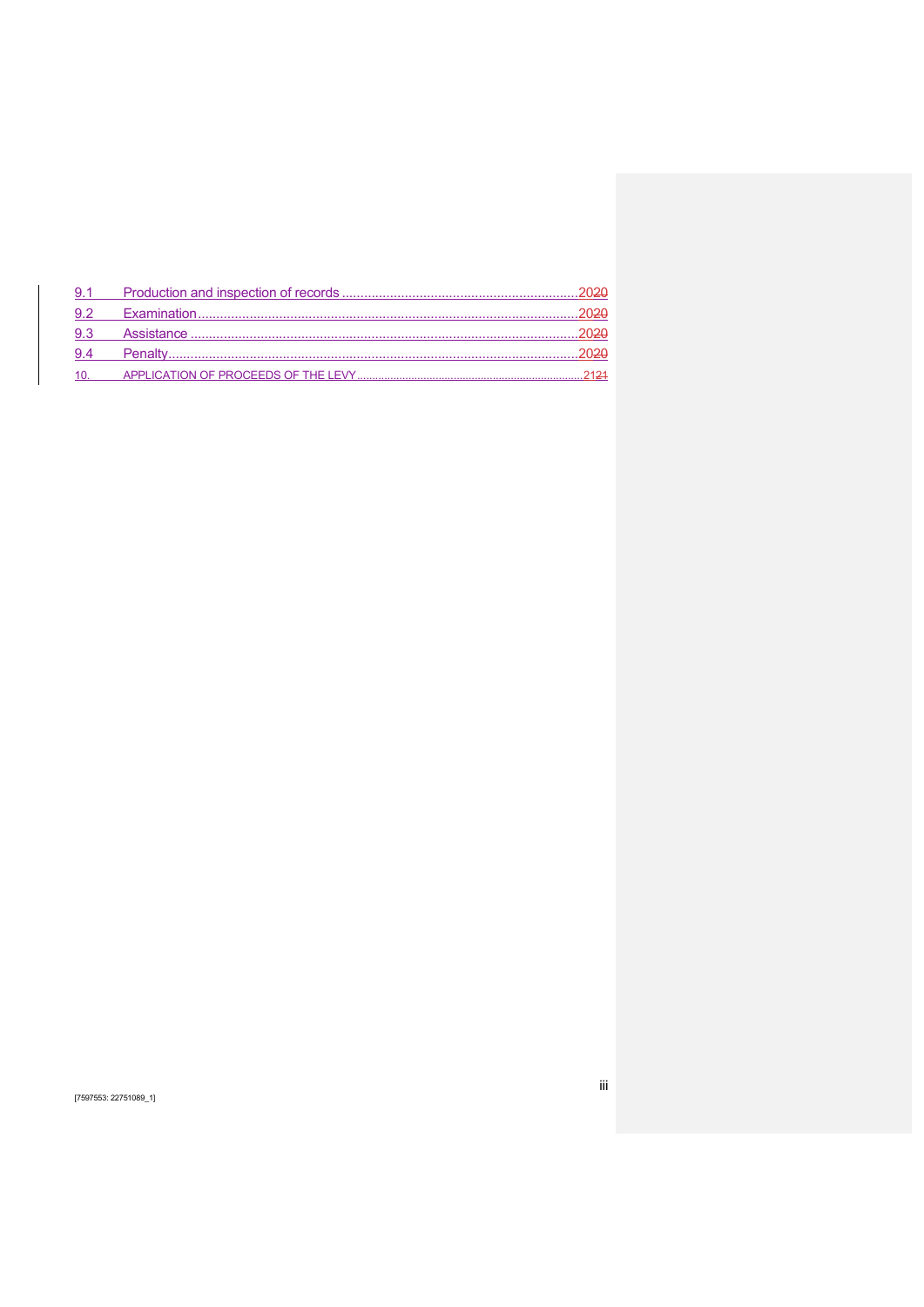# RACING VICTORIA LIMITED

# BOOKMAKERS' LICENCE LEVY RULES 2012

### 1. PRELIMINARY

# 1.1 Title

These Rules may be cited as the Bookmakers' Licence Levy Rules 2012.

# 1.2 Purpose

The purpose of these Rules is to make provision for the matters as set out in section 91B of the Racing Act.

# 1.3 Authorising provision

These Rules are made pursuant to section 91B of the Racing Act, subject to approval by the Minister pursuant to section 91D of that Act.

# 1.4 Operation

These Rules and any amendments to them come into operation only when approved in writing by the Minister under section 91D of the Racing Act.

# 1.5 Transitional provision

### 1.5.1 Definitions

In this Rule 1.5:

"Approval Day" means the day on which these Bookmakers' Licence Levy Rules 2012 come into operation under Rule 1.41.4.

"Former Rules" means the Bookmakers' Licence Levy Rules 2001 of Racing Victoria and the Bookmakers'' Licence Levy Rules 2009 of Racing Victoria immediately before the Approval Day.

"Racing Legislation Amendment Bill" means the Racing Legislation Amendment Bill 2012.

#### 1.5.2 Commencement

These Rules come into operation and effect on and from the beginning of the Approval Day.

### 1.5.3 [This clause has been deleted due to the repeal of section 91B(3) of the Racing Act on 26 September 2012.]

#### 1.5.4 Preservation of effect, decision, rights and obligations

Everything done, arising or suffered under the Former Rules is deemed to have been done, arisen or suffered under these Rules and, without limiting the generality of the foregoing: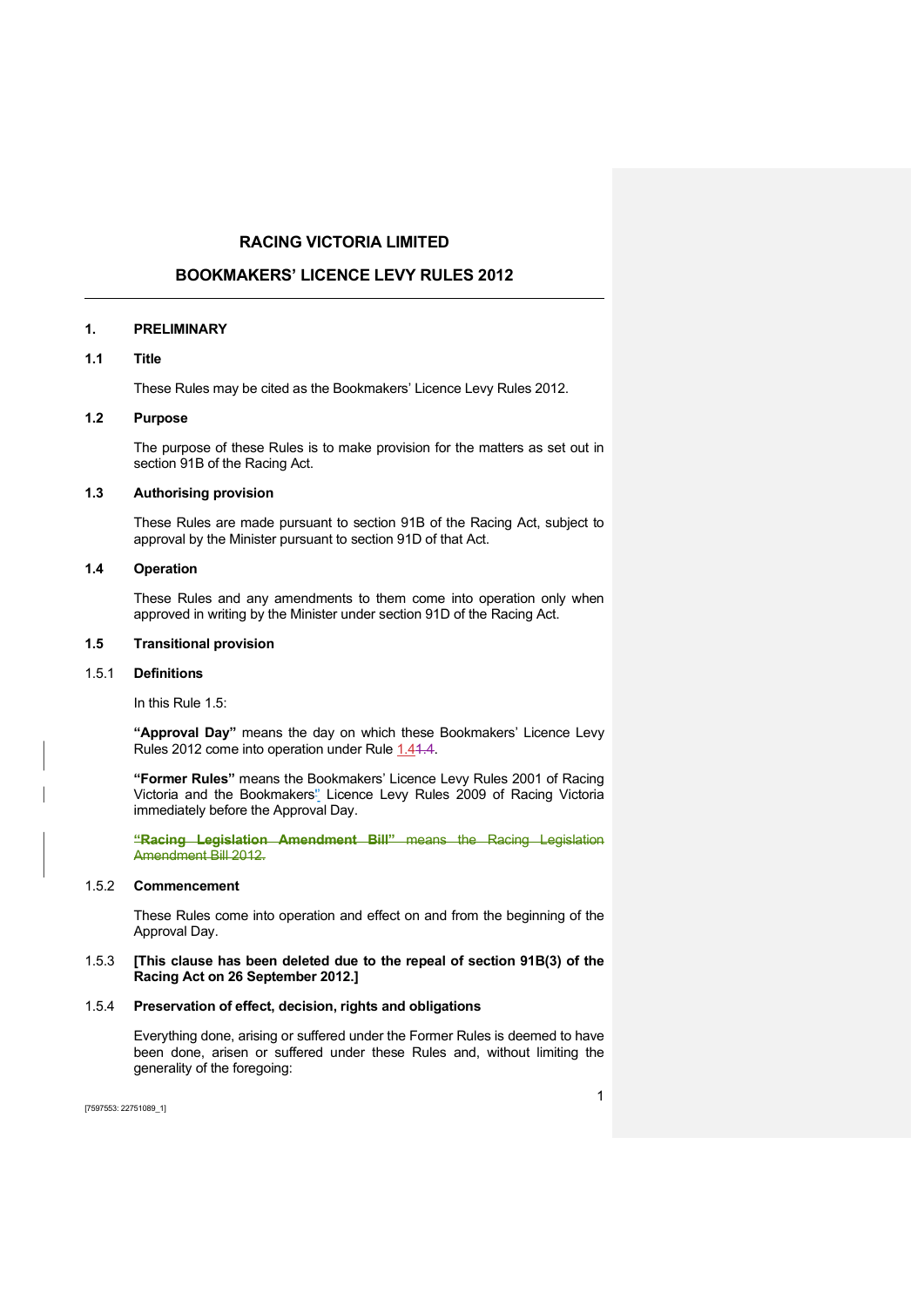- (a) **Appointments:** all appointments of any persons (including but not limited to Authorised Officers and an Approved Printer) made under or pursuant to the Former Rules are deemed to have been made, and to continue in effect, under or pursuant to these Rules.
- (b) Decisions made and action taken under the Former Rules: all decisions made, action taken and discretions and powers exercised under or pursuant to the Former Rules are deemed to be fully effective and to continue in force as if properly and validly made or taken under or pursuant to these Rules.
- (c) Licences, permits, etc: all approvals, registrations, authorisations and any other rights or privileges granted under or pursuant to the Former Rules are deemed to continue in full force and effect and upon the same terms and conditions as if properly and validly made under or pursuant to these Rules.
- (d) **Rights, entitlements, obligations and liabilities**: all rights, entitlements, obligations and liabilities (including of a pecuniary nature) arising, accruing or incurred under or pursuant to the Former Rules are deemed to have arisen, accrued or been incurred under or pursuant to these Rules.
- (e) Offences: any offence under or breach of the VRC Rules is deemed to be an offence under or breach of these Rules.
- $(f)(e)$  Penalties and disabilities: all penalties, disabilities, disqualifications, suspensions and obligations of any kind (including fines and other pecuniary obligations) imposed, incurred or arising under or pursuant to the Former Rules are deemed to be imposed, incurred or to arise under or pursuant to these Rules.
- (g)(f) Inquiries, investigations and proceedings: all inquiries, investigations and other proceedings of any nature initiated or conducted under or pursuant to the Former Rules are deemed to be initiated or conducted under or pursuant to these Rules.

#### 2. DEFINITIONS AND INTERPRETATION

#### 2.1 Definitions

In these Rules:

"Approved Betting Event" has the same meaning as in the Racing Act Chapter 4, Part 5 of the Gambling Regulation Act.

"Approved Printer" means a person approved by the Directors pursuant to Rule 8.1 as a printer of and distributor of Betting Tickets.

"Betting Book", except in Rule 6.7, includes a record of a Betting Transaction or of the issue of a Betting Ticket by means of a Computerised Betting System.

"Betting Ticket" includes any document or thing purporting to be or usually or commonly known as a betting-ticket or giving or purporting to give or usually or commonly understood to give any right, title, chance, share, interest,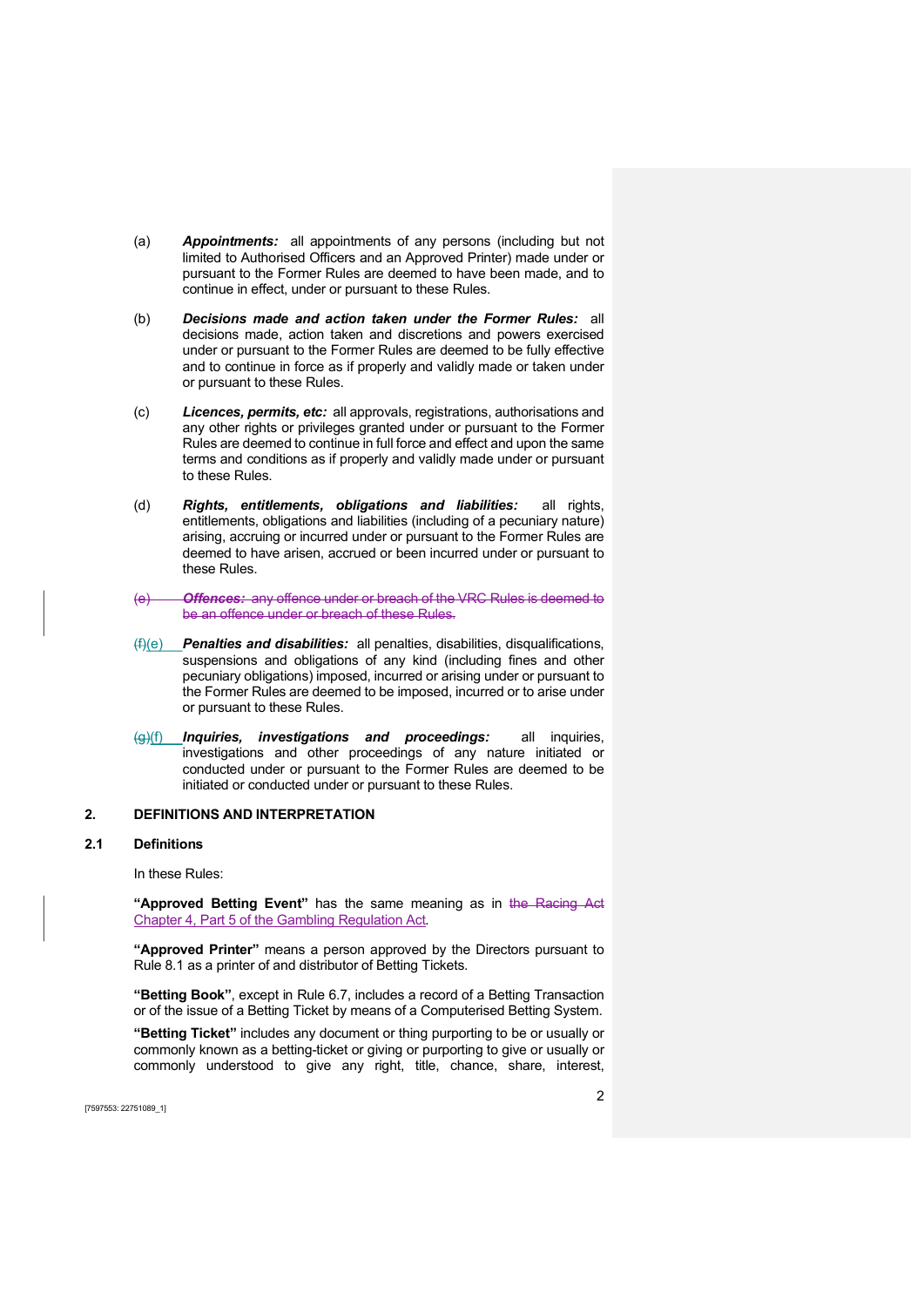authorisation or permission in or in connection with any Betting Transaction.

"Betting Transaction" means a contract between a the Bookmaker and a Customercustomer, by which a bet or wager is placed with and accepted by the Bookmaker. In relation to a Victorian Race or Approved Betting Event (or a contingency related to a Victorian Race or Approved Betting Event).

"Cash Out Bet" means a Betting Transaction under which, prior to conclusion of the betting event that is the subject of the Betting Transaction, the Customer elects to receive a financial benefit from the Bookmaker that may differ from the return the Customer would have received from the Betting Transaction had it been calculated or determined in accordance with:

- (a) the odds (either express or implied) which formed the basis of the Betting Transaction; and/or
- (a)(b) the ordinary rules and conditions of the bet type that formed the basis of the Betting Transaction.

"Cash Bet" means a Betting Transaction in respect of which the total amount of the Betting Transaction is paid to or otherwise held by the Bookmaker before or at the time that the Betting Transaction is entered into.

"Credit Bet" means a Betting Transaction other than a Cash Bet.

"Customer" means any person or entity, including any bookmaker or Relevant WSP, who enters a Betting Transaction with a Bookmaker.

"Credit Bet" means a Betting Transaction other than a Cash Bet.

"Directors" means the directors of Racing Victoria acting as a board.

"Free Bet" means the face value of a Betting Transaction where the Customer does not make a financial contribution at the time the Betting Transaction is made. For the avoidance of doubt, a Free Bet does not include any Betting Transaction:

- (a) which constitutes a bad or doubtful debt of the Bookmaker;
- (b) in respect of which payment is subsequently waived, compromised, released or forgiven by the Bookmaker; or
- (c) where there is an amount paid, refunded or credited to the Customer by the Bookmaker in relation to a non-winning Bet Taken including, for example, "money back offers".

"Future Bet" means a Betting Transaction that constitutes Future Double Betting or Future Win/Place Betting but not Future Sports Betting.

"Future Double Betting" means betting made by the nomination of a horse or greyhound or a combination of two horses or two greyhounds on the chance that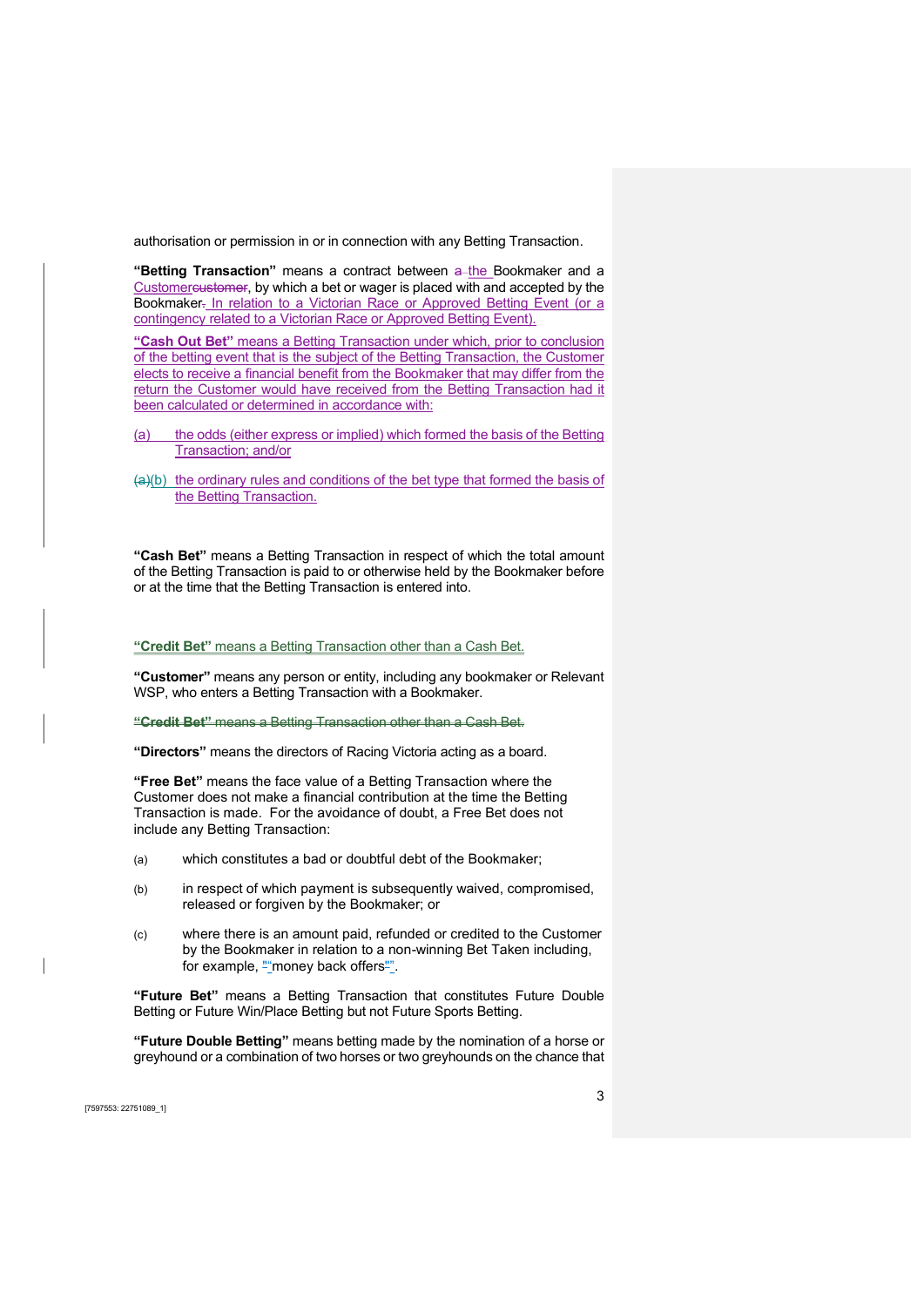such horse or horses or greyhound or greyhounds will fill first place or fill first, second or third places in two specified races providing at least one of the races is decided at a race meeting conducted on a day after the day the Betting Transaction is entered.

"Future Sports Betting" means betting made by the nomination of a result of an Approved Betting Eventbetting contingency under section 4(1)(b) of the Racing Act where the result is to be decided 35 days or more after the day on which the Betting Transaction is entered.

"Future Win/Place Betting" means:

- (a) a Betting Transaction entered into with a Bookmaker who is authorised by Racing Victoria to accept future win/place bets; and is
- (b) a Betting Transaction where the result is to be decided 35 days or more after the day on which the Betting Transaction is entered; and is
- (c) a Betting Transaction made by the nomination of a horse or greyhound on the chance that such horse or greyhound will fill first place or fill first, second or third place in a specified race, or a Betting Transaction made by the nomination of a horse or greyhound on the chance that such horse or greyhound will fill first place in three specified races;
- (d) but does not include a Betting Transaction made when the Bookmaker is operating under a club betting permit issued by the Minister.

"Gambling Regulation Act" means the Gambling Regulation Act 2003 (Vic). As amended from time to time.

-"Greyhound Race" means a race in which greyhounds compete.

"GST" means goods and services tax pursuant to the GST Law.

"GST Act" means A New Tax System (Goods and Services Tax) Act 1999 (Cth).

"GST Law" has the meaning given in the GST Act.

"Harness Race" means a race in which horses compete moving at a gait generally known as pacing or trotting.

"Levy" means a Bookmaker's Licence Levy imposed in accordance with these Rules, and includes any interest and penalties imposed in accordance with these Rules and any GST payable by a Bookmaker in accordance with Rule 3.3.

"Licence" means a club bookmaker's licence as defined in section 84 of the Racing Act which is granted to a Registered Bookmaker by Racing Victoria under the Club Bookmakers' Licence Rules.

"Month" means calendar month or, where appropriate or relevant, a part of a calendar month.

"Non-VTR Betting" has the meaning given in Part B of Schedule 2.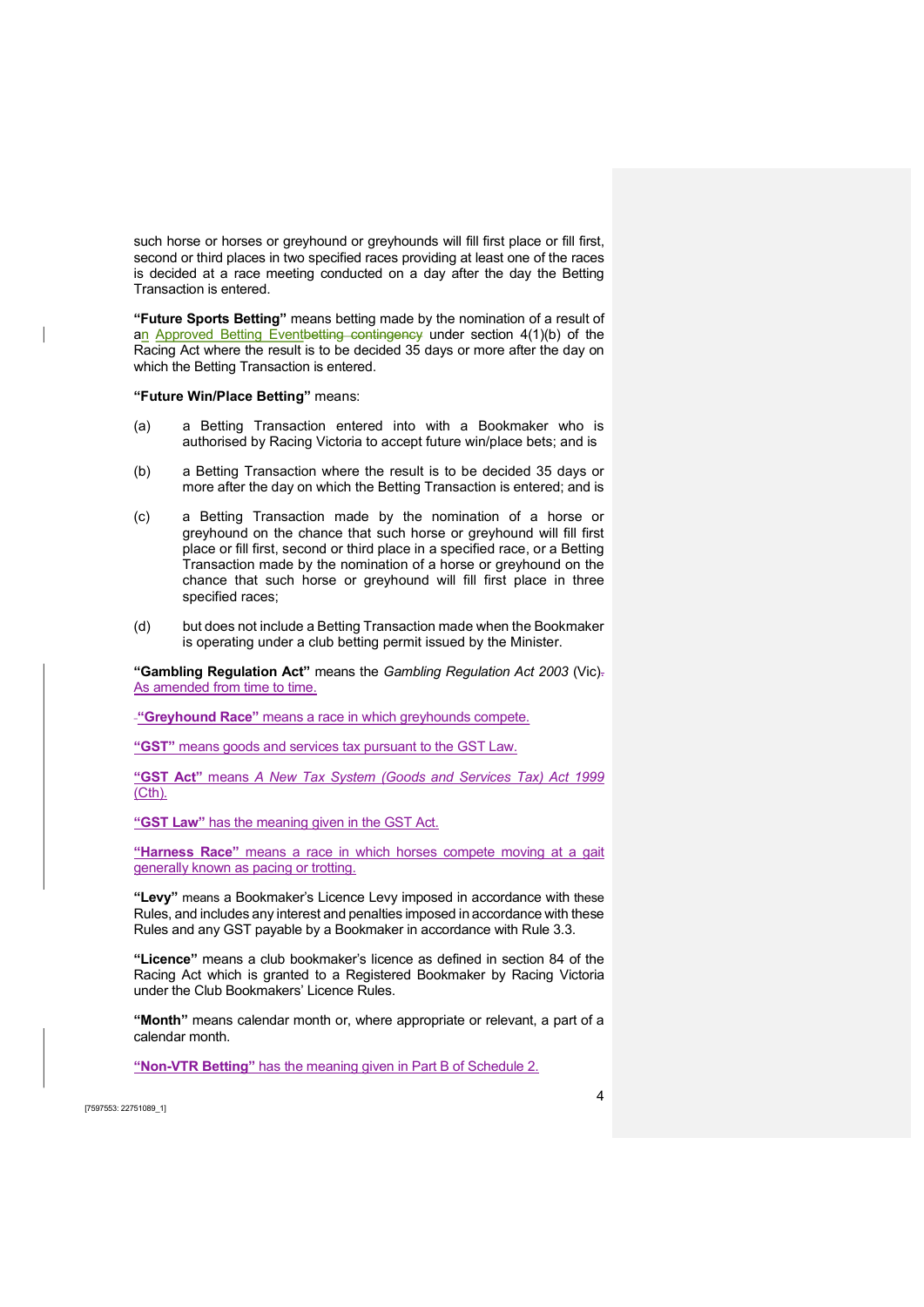"Other Racing" means a Harness Race, Greyhound Race and/or a thoroughbred horse race other than a Victorian Race, whether taking place in Australia or in another jurisdiction.

"Other Racing Event" means an event or race involving Other Racing.

"Past The Post Payout" means where, with respect to a Betting Transaction on a Victorian Race between a Bookmaker and a Customer:

- (a) following completion of the Victorian Race but prior to the declaration of correct weight, the Customer receives a payment from the Bookmaker with respect to the Betting Transaction;
- (b) subsequent to the payment described at (a), there is an amendment made to the official results of the Victorian Race (due to the disqualification of a horse(s) or otherwise); and
- (c) despite the circumstance described at (b), the Customer retains the payment described at (a).

"Penalty Unit" means the amount as specified for the purposes of Victorian legislation from time to time.

"Period" means  $7<sup>th</sup>$  September 2021 to 31<sup>st</sup> July 2022, and every  $a-12$  month period commencing 1 August and ending 31 July thereafter.

"Promotional Offer" means any offer or inducement made or communicated by a Bookmaker to Customers or potential Customers in relation to the making of a Betting Transaction which, if the Betting Transaction was entered into between a Customer and the Bookmaker, the following two paragraphs would apply:

- (a) the Customer would, or may, receive a financial benefit from the Bookmaker or a third party under or in respect of the Betting Transaction (Financial Benefit); and
- (b) the amount or value of the Financial Benefit (when aggregated with all other moneys paid to or credited to the Customer in relation to the Relevant Transaction, if any) would exceed the amount that the Customer would have received had the return to the Customer from the Betting Transaction been calculated or determined in accordance with:
	- (i) the odds (either express or implied) which formed the basis of the Betting Transaction; and/or
	- (ii) the ordinary rules and conditions of the bet type that formed the basis of the Betting Transaction,

but excludes Cash Out Bets and Past The Post Payouts.

"Race Meeting" has the meaning given in Part D of Schedule 1.

"Racing Victoria" means Racing Victoria Limited ACN 096 917 930.

"Relevant WSP" means a Wagering Service Provider who has obtained, and

[7597553: 22751089\_1]

Formatted: Superscript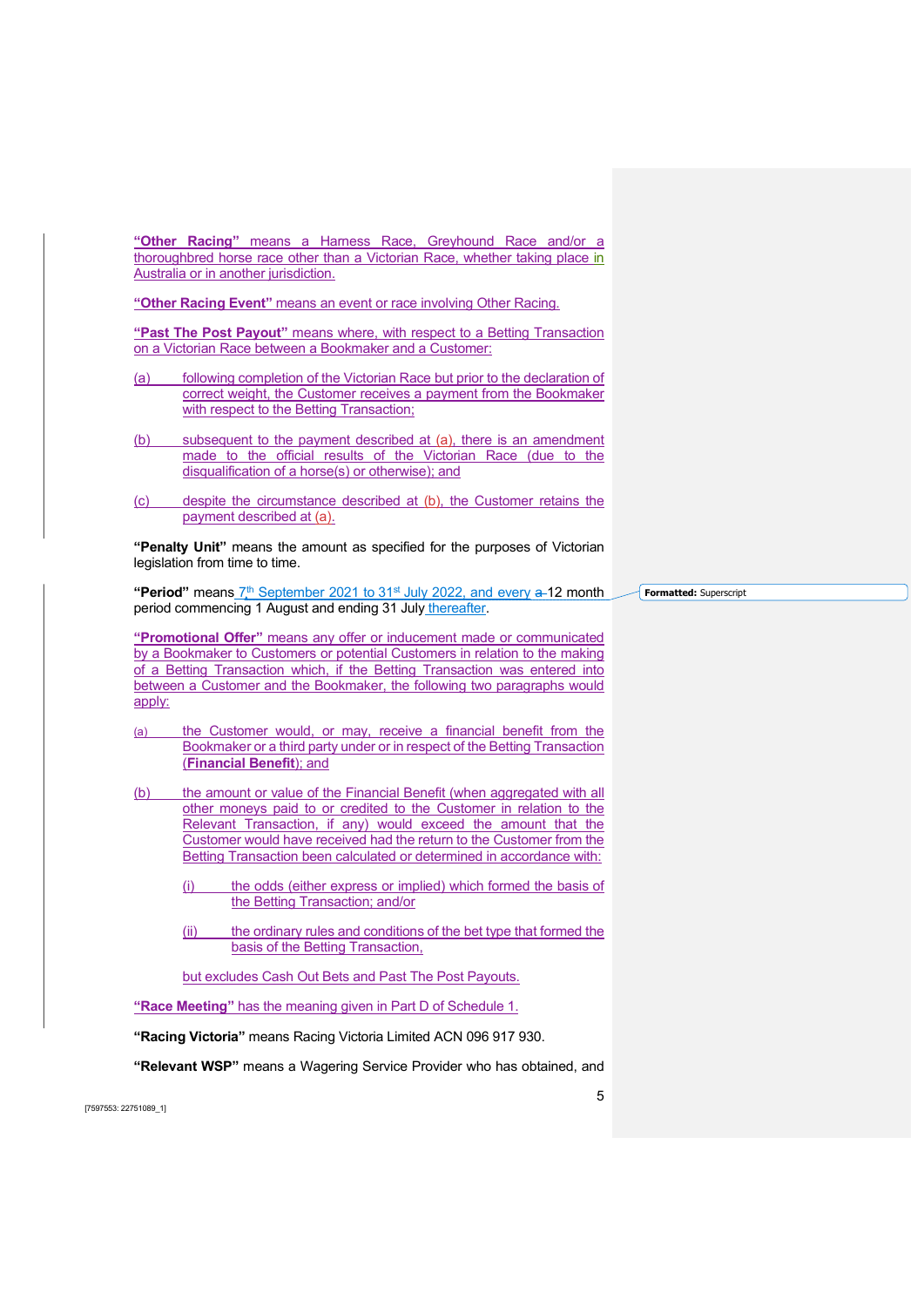holds, a current publication and use approval from Racing Victoria in accordance with Ch 4, Pt 2, Division 1A of the Gambling Regulation Act 2003 (Vic), and until 16 August 2024, includes Tabcorp.

"Rules" means these Bookmakers' Licence Levy Rules 2012 as amended from time to time.

"Rules of Racing" means the rules of racing lawfully made and adopted by Racing Victoria from time to time.

"SABB" means the aggregate amount paid by the Bookmaker in a Month under Betting Transactions constituting Sports Bet Backs with a Relevant WSP or another Victorian bookmaker in relation to Betting Transactions constituting Sports Betting.

"Sports Assessable Turnover" is the amount determined in accordance with Rule 3.2.2.

"Sports Bet Back" means the amount of any betting transaction which is made by a Bookmaker on the "backers" side of a betting transaction for the purpose of reducing or laying-off the Bookmaker's liability in relation to an Approved Betting Event.

"Sports Bets Taken" means the aggregate of all amounts paid or contracted to be paid to the Bookmaker under Betting Transactions constituting Sports Betting during a Month. For the avoidance of doubt, Sports Bets Taken:

- (a) includes the amount of any bets which are made by another Wagering Service Provider to lay-off that Wagering Service Provider's liability;
- (b) will be adjusted to reflect any adjustment of the face value of a Betting Transaction to correct an operator error or a systems error;
- (c) includes all amounts paid or contracted to be paid by Customers to the Bookmaker under Betting Transactions, regardless of whether those amounts are ultimately received by the Bookmaker;
- (d) includes Free Bets;
- (e) will not be adjusted to deduct any amount paid, refunded or credited to the Customer by the Bookmaker in relation to a non-winning Bet Taken including, for example, "money back offers", but will be adjusted to reflect a refund of a validly cancelled Betting Transaction under any applicable law; and
- (f) excludes all amounts paid to or credited to the Bookmaker by way of, in connection with, or by way of economic equivalence to commissions, rebates or incentives in relation to the Sports Bets Taken,

in each case during the Month.

"RVL Website" means the official website of RVL, currently at the URL https://www.racingvictoria.com.au/

"Sports Betting" means betting by way of wagering on any Approved Betting Event pursuant to section 4(1)(b) of the Racing Act.

"Tabcorp" means Tabcorp Holdings Limited ACN 063 780 709.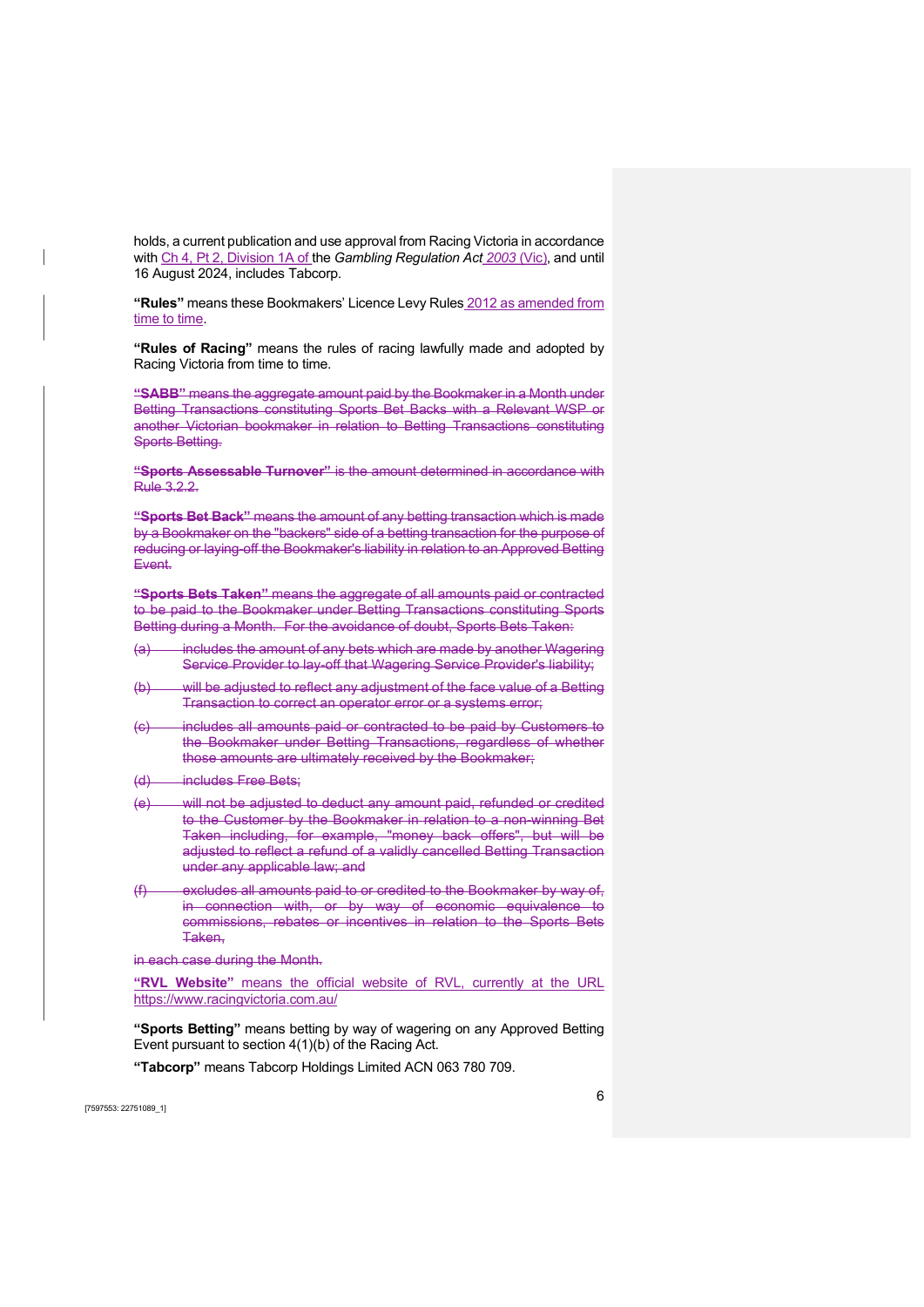### "Victorian Race" means a thoroughbred horse race:

- (a) scheduled to be held; or
- (b) held,

in the State of Victoria under the Rules of Racing.

"Wagering Service Provider" means a wagering service provider as defined in Chapter 4, Part 2, Division 1A of the Gambling Regulation Act.

### 2.2 Interpretation

Unless the context requires to the contrary:

- (a) words and expressions used in these Rules have the meaning ascribed to them in the Club Bookmakers' Licence Rules and the Racing Act; and
- (b) these Rules shall be interpreted in accordance with the provisions of the Acts Interpretation of Legislation Act 1984 (Vic).

# 3. BOOKMAKERS' LICENCE LEVY

# 3.1 Imposition

- (a) A Bookmaker is liable to pay the Levies each Month as calculated in accordance with Rule 3.2.13.2.1 in respect of all Betting Transactions in relation to Victorian Races (or contingencies related to Victorian Races).
- (b) A Bookmaker, who is licensed to conduct Sports-Non-VTR Betting, is liable to pay the Levy for each Month as calculated in accordance with Rule 3.2.23.2.3 in respect of all Betting Transactions constituting Sports Betting and Non-VTR Betting.
- (c) A Bookmaker, who is licensed to conduct Future Sports Betting, is liable to pay the Levy for each Period as calculated in accordance with Rule 3.2.4 in respect of all Betting Transactions constituting Sports Betting.

#### 3.2 Calculation

## 3.2.1 Levy on Betting Transactions in relation to Victorian Races

In respect of all Betting Transactions conducted by Bookmakers in relation to Victorian Races (or contingencies related to Victorian Races) the Levy is calculated in accordance with Schedule 1.

#### 3.2.2 Calculating Sports Assessable Turnover

Sports Assessable Turnover is worked out in the following way:

Step 1 Work out Sports Bets Taken

Step 2 Work out SABB

Step 3 Subtract Step 2 from Step 1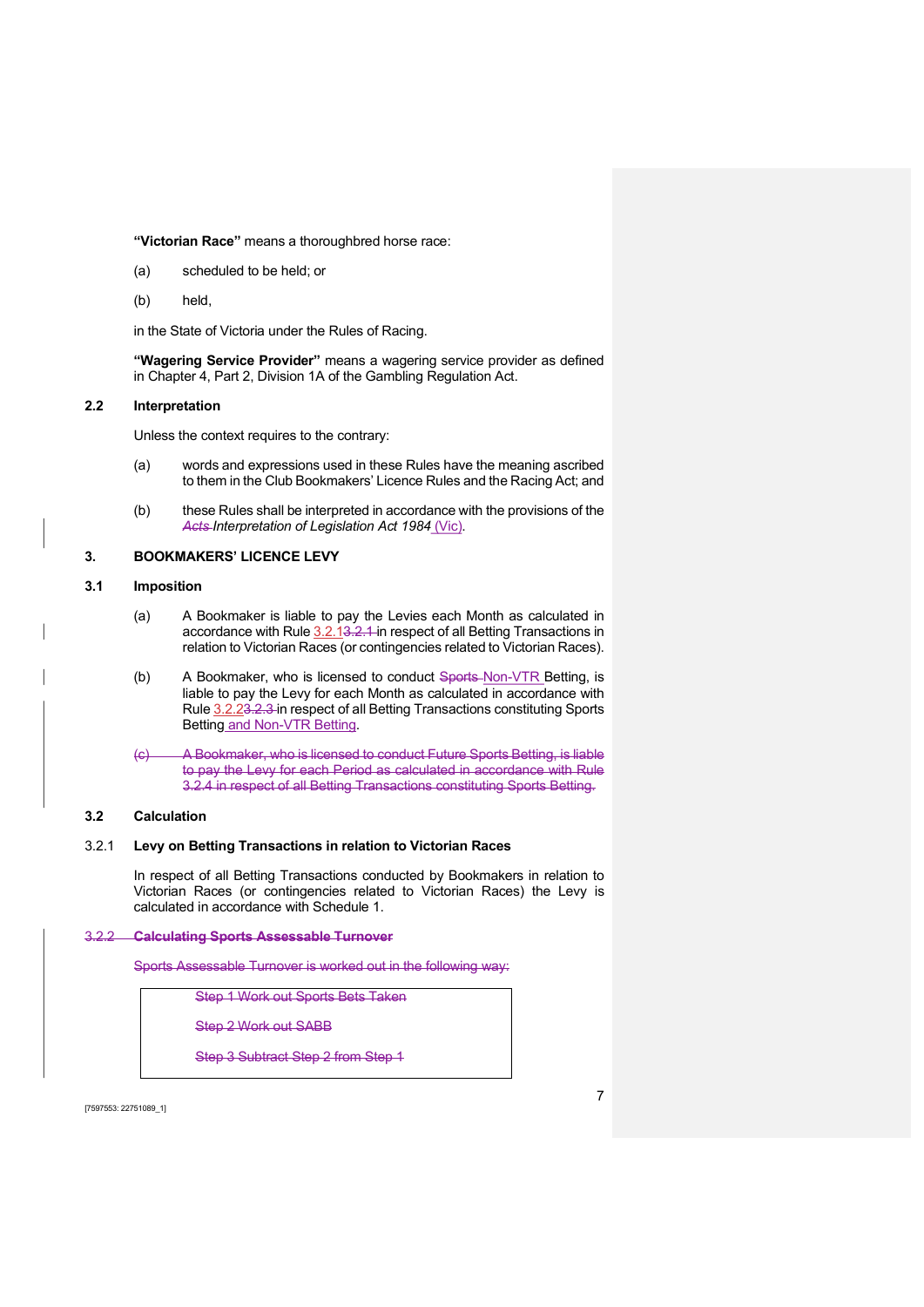For the avoidance of doubt, where in any Month SABB exceeds the aggregate of Sports Bets Taken, the Sports Assessable Turnover for that Month is nil.

### 3.2.33.2.2 Levy on Betting Transactions constituting Sports Non-VTR Betting

In respect of all Betting Transactions constituting Non-VTRSports Betting conducted by a Bookmaker who holds a LicenceBookmakers (or contingencies related to Non-VTRconduct Sports Betting) (except for Sports Betting conducted by a Bookmaker licensed to conduct Future Sports Betting), the Levy is an amount that is equal to 1% of Sports Assessable Turnover. calculated in accordance with Schedule 2.

#### 3.2.4 Levy on Future Sports Betting

In respect of Sports Betting conducted by a Bookmaker who holds a Licence to conduct Future Sports Betting, the Levy for a Period is:

- (a) a fee of \$500 where the Bookmaker's Sports Assessable Turnover for the Period is less than \$100,000;
- (b) a fee of \$1,250 where the Bookmaker's Sports Assessable Turnover conducted by the Bookmaker for the Period is between \$100,000 and \$2,999,999;
- (c) a fee of \$2,500 where the Bookmaker's Sports Assessable Turnover conducted by the Bookmaker for the Period is between \$3,000,000 and \$4,999,999;
- (d) a fee of \$7,500 where the Bookmaker's Sports Assessable Turnover conducted by the Bookmaker for the Period is between \$5,000,000 and \$14,999,999;
- (e) a fee of \$12,500 where the Bookmaker's Sports Assessable Turnover conducted by the Bookmaker for the Period is between \$15,000,000 and \$24,999,999;
- (f) a fee of \$17,500 where the Bookmaker's Sports Assessable Turnover conducted by the Bookmaker for the Period is between \$25,000,000 and \$34,999,999;
- (g) a fee of \$22,500 where the Bookmaker's Sports Assessable Turnover conducted by the Bookmaker for the Period is between \$35,000,000 and \$49,999,999; and
- (h) a fee of \$25,000 where the Bookmaker's Sports Assessable Turnover conducted by the Bookmaker for the Period is in excess of \$50,000,000.

# 3.3 GST

# 3.3.1 Amounts exclusive of GSTGST Definition

For the purposes of this Rule 3.3:

(a) Unless expressly included, the consideration for any supply under or in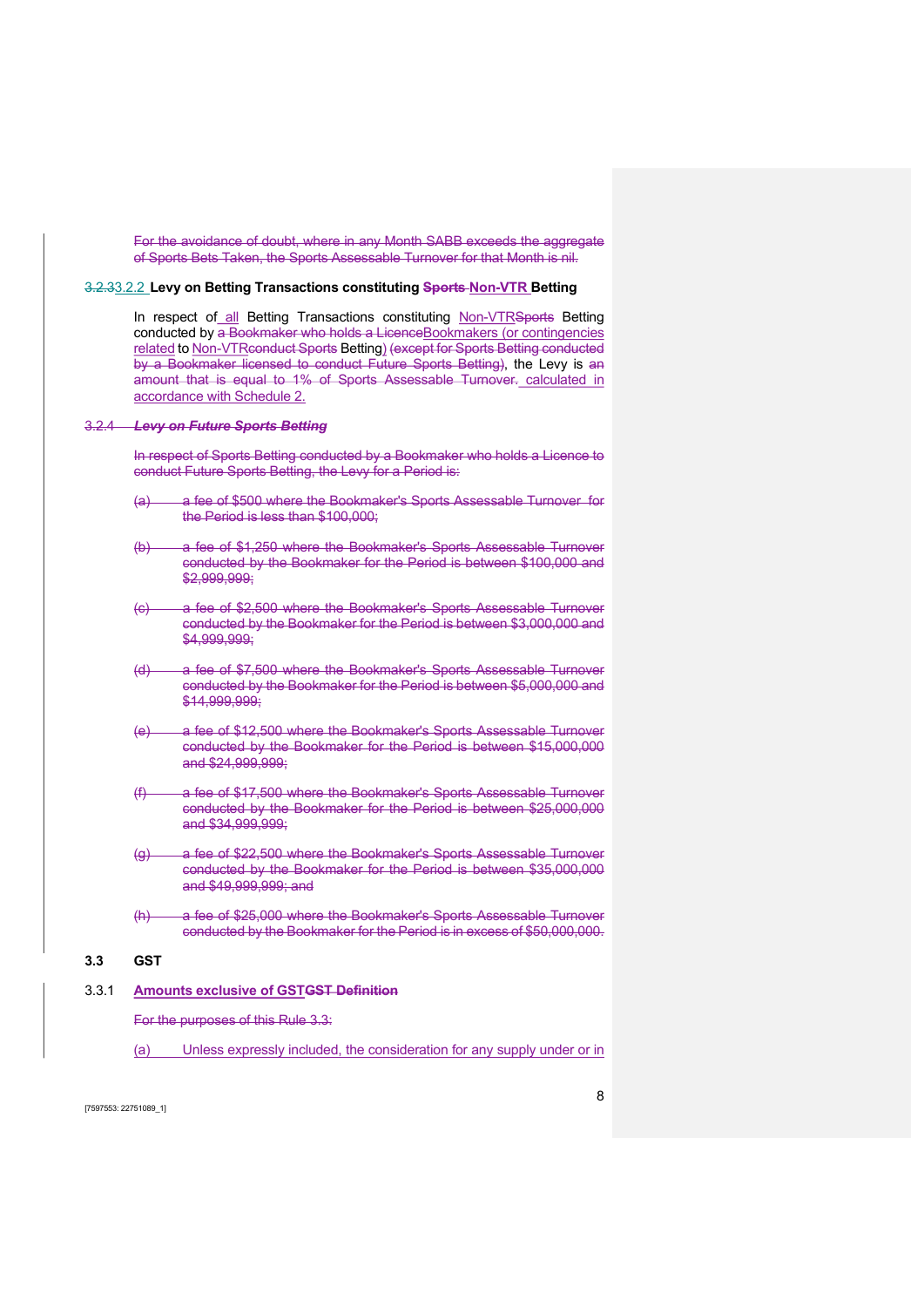connection with the Rules does not include GST.

(b) To the extent that any supply under or in connection with these Rules is a taxable supply and GST is not expressly included in the consideration, the recipient must pay, in addition to the amount payable for that supply an amount (additional amount) equal to the amount of that consideration multiplied by the rate at which GST is imposed in respect of the supply. The recipient must pay the additional amount at the same time as the consideration to which it is referable.

(a) "GST" means GST within the meaning of the GST Act (as amended).

- (b) "GST Act" means the A New Tax System (Goods and Services Tax) Act 1999.
- (c) "GST Law" means the GST Law as defined in the GST Act and includes any Act of the Parliament of Australia that imposes or deals with GST.
- (d) Expressions set out in italics in this Rule 3.3 (other than headings) bear the same meanings as those expressions in the GST Act.

#### 3.3.2 Amounts otherwise payable do not include GST

Except where express provision is made to the contrary, and subject to this Rule 3.3, an amount payable pursuant to or in accordance with these Rules in respect of a taxable supply represents the consideration and the value of the taxable supply for which the payment is to be made.

# 3.3.3 Liability to pay any GST

If an entity makes a taxable supply under these Rules, then the person liable to pay the consideration for the taxable supply must also pay, at the same time and in the same manner as the consideration is payable, the amount of any GST payable in respect of the taxable supply.

#### 3.3.4 Reimbursement

If these Rules require the recipient of a taxable supply to pay, reimburse or contribute to an amount paid or payable by the supplier of the taxable supply in respect of an acquisition from a third party for which the supplier is entitled to claim an *input tax credit*, the amount required to be paid, reimbursed or contributed by the recipient will be the value of the acquisition by the supplier plus, if the supplier's recovery from the recipient is a taxable supply, any GST payable under Rule 3.3.3.

# 3.3.53.3.2 Tax invoice

Racing Victoria will issue a The supplier must give the recipient a tax invoice to the Bookmaker for any supply made by Racing Victoria to the Bookmaker under these Rules. which satisfies the requirements of the GST Act in respect of each payment for a taxable supply.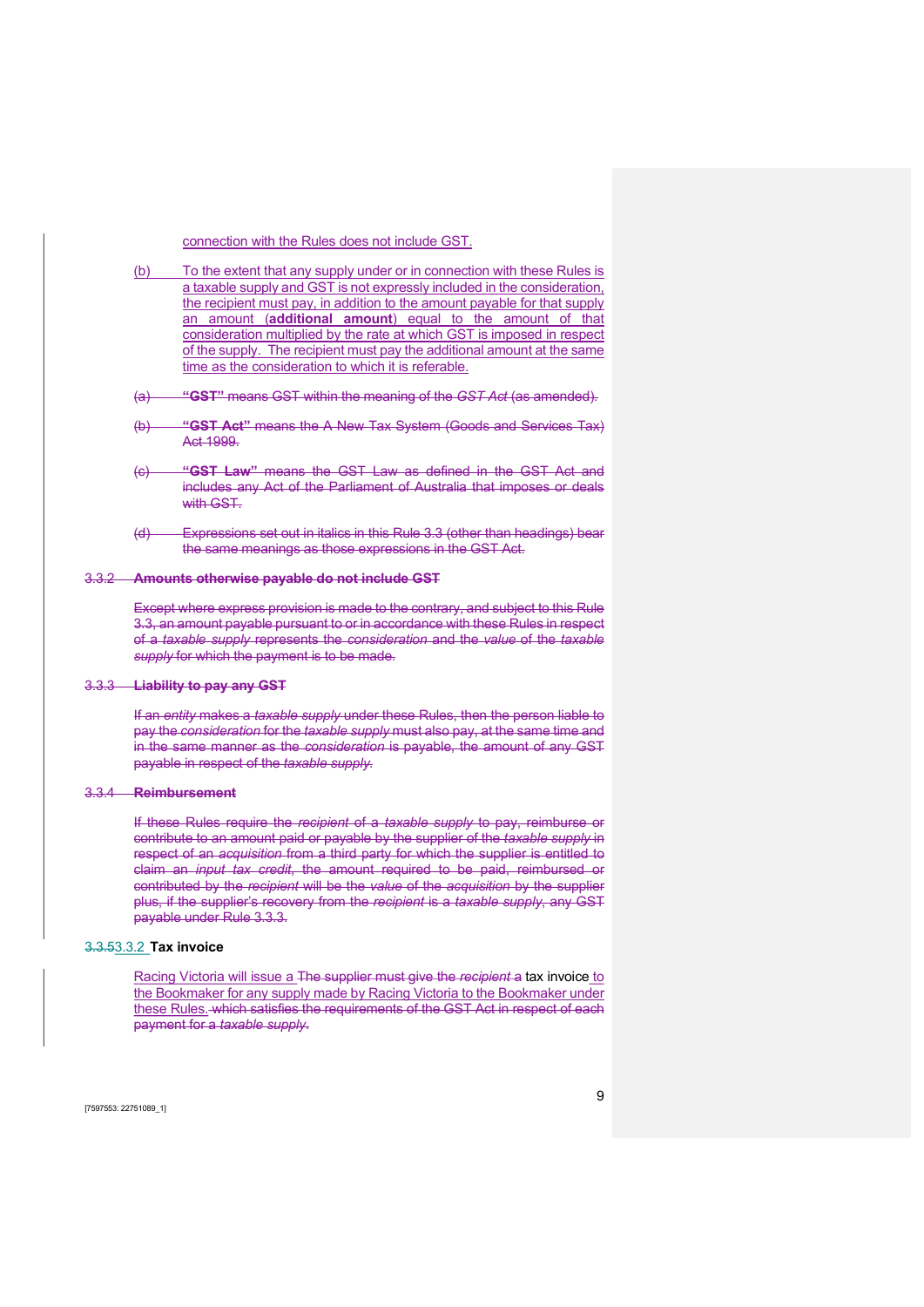### 3.3.3 Registration

Each Bookmaker must adhere to the GST Law for the purposes of registration.

# 3.3.4 Reimbursements

- (a) If either Racing Victoria or the Bookmaker is entitled under these Rules to be reimbursed or indemnified by the other party for a cost or expense incurred in connection with these Rules, the reimbursement or indemnity payment must not include any GST component of the cost or expense for which an input tax credit may be claimed by the party being reimbursed or indemnified.
- (b) If an adjustment event occurs in relation to a taxable supply under these Rules, Racing Victoria must provide an adjustment note to the Bookmaker within 7 days of becoming aware of the adjustment and any payment necessary to give effect to the adjustment must be made within 7 days after the date of receipt of the adjustment note.

### 3.3.5 Interpretation

Words and meanings used in this Rule which have a defined meaning in the GST Law have the meaning as this Rule 3.3 as in the GST Law unless the context indicates otherwise.

### 4. PAYMENT OF THE LEVY

# 4.1 Direct Debit

Except where otherwise approved by the Directors, payment of the Levy by a Bookmaker must be made by direct debit by Racing Victoria pursuant to a direct debit request and a direct debit service agreement which the Bookmaker must enter into with Racing Victoria.

### 4.2 Time for payment

### 4.2.1 Levy pursuant to Rule 3.2.1

The Levy payable under Rules 3.2.1 3.2.1 or 3.2.3 must be paid to Racing Victoria no later than ten (10) days after the end of each Month.

# 4.2.2 Levy pursuant to Rule 3.2.2

(a) With respect to the Levy due pursuant to Rule 3.2.2, at the conclusion of each Month Racing Victoria will, in accordance with the principles set out at clause 3.2.2 and Schedule 2 (and acting reasonably), calculate the Bookmaker's Non-VTR Assessable Turnover and Non-VTR Gross Revenue for the Period up to the end of the relevant Month (Calculation Period) and issue an invoice for an amount (Invoice Amount) calculated in accordance with Part A of Schedule 2 as if the Calculation Period was the Period (after deducting from the Invoice Amount, for the purposes of the relevant invoice, all amounts previously invoiced for the relevant Period under this clause). At the end of the Period, Racing Victoria will conduct a reconciliation of the Levy actually payable under Rule 3.2.2 against amounts invoiced under this Rule 4.2.2(a) and will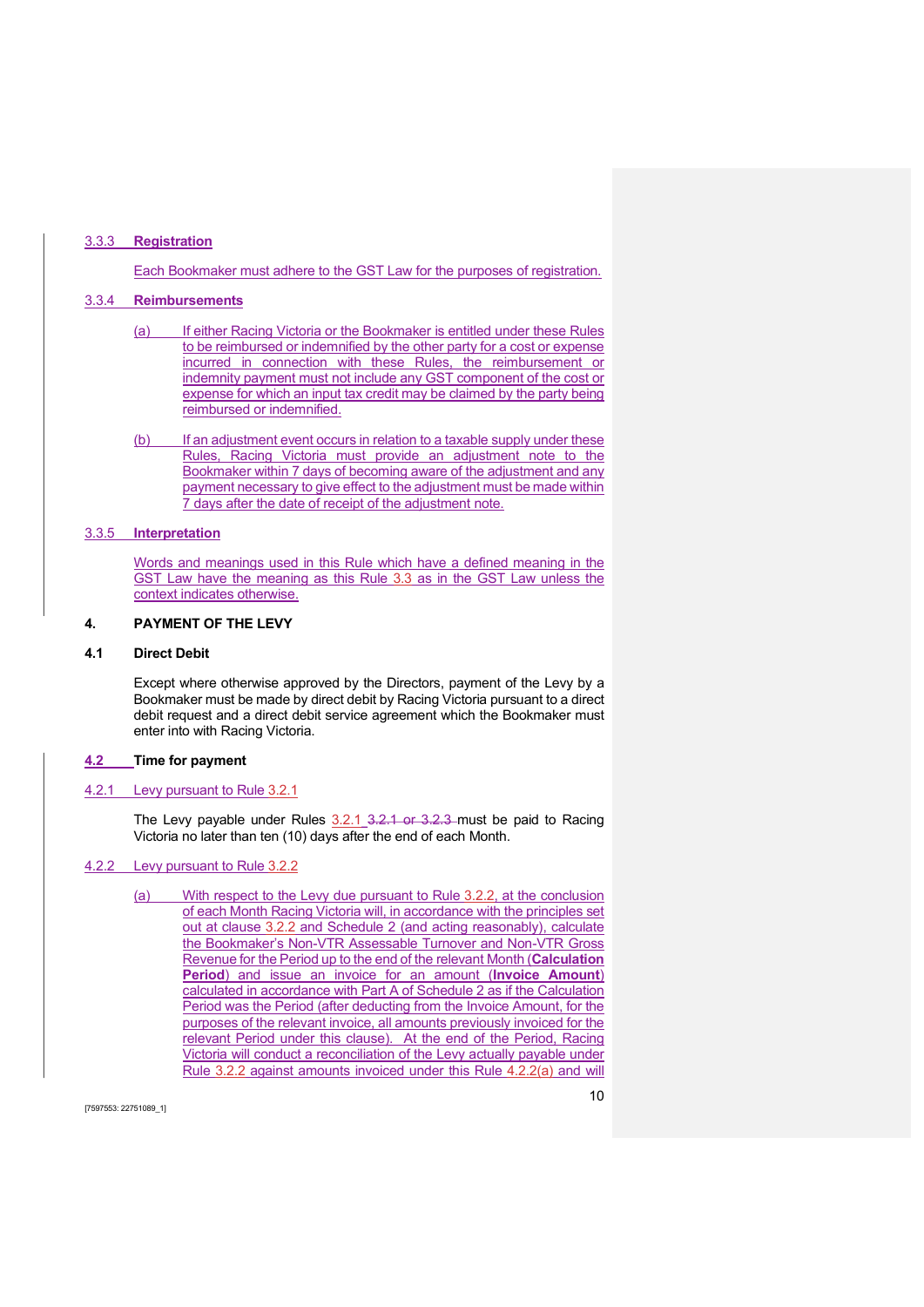issue an invoice for any part of the Levy which has been underpaid.

(b) Subject to Rule 4.2.2(a) and any payments made by the Bookmaker pursuant to that Rule, the Levy payable under Rule 3.2.2 must be paid to Racing Victoria no later than ten (10) days after the end of each Month.

(e) In relation to the Levy payable under Rule 3.2.4:

- (i) Racing Victoria will invoice the Bookmaker for the \$500 Levy under Rule 3.2.4(a) prior to the commencement of a Period (or at the commencement of the Licence where the Bookmaker has been granted a Licence to conduct Future Sports Betting during a Period) and such amount must be paid to Racing Victoria no later than ten (10) days after the date of the invoice; and
- (ii) during the Period, Racing Victoria will issue further invoices to the Bookmaker for the Levy payable under Rule 3.2.4 as required when the Bookmaker's Sports Betting Turnover exceeds the relevant thresholds set out in Rule 3.2.4 minus the amount of any Levy already paid by the Bookmaker under subparagraph (i) or this sub-paragraph (ii) during the Period. Such amount must be paid to Racing Victoria no later than ten (10) days after the date of the invoice.

### 4.24.3 Unpaid Levy

If the Levy payable by a Bookmaker or any invoice issued is not paid when due under Rule 4.24.2 because of a default by the Bookmaker, then:

- (a) the unpaid Levy amount becomes a debt due and payable to Racing Victoria and may be recovered by Racing Victoria from the Bookmaker in accordance with these Rules and section 91B(4) of the Racing Act; and
- (b) the Bookmaker must pay interest on the unpaid amount at the penalty rate of interest for the time being payable under the Penalty Interest Rates Act 1983 computed from the date that the amount became due and payable until the amount (including interest) is paid in full.

#### 4.34.4 Suspension of Licence

If the Levy or any invoice remains unpaid more than seven (7) days after the date upon which it became due and payable the Directors may suspend the Bookmaker's Licence and any approval for an Approved Substitute until the Levy or invoice and accumulated interest are is paid in full.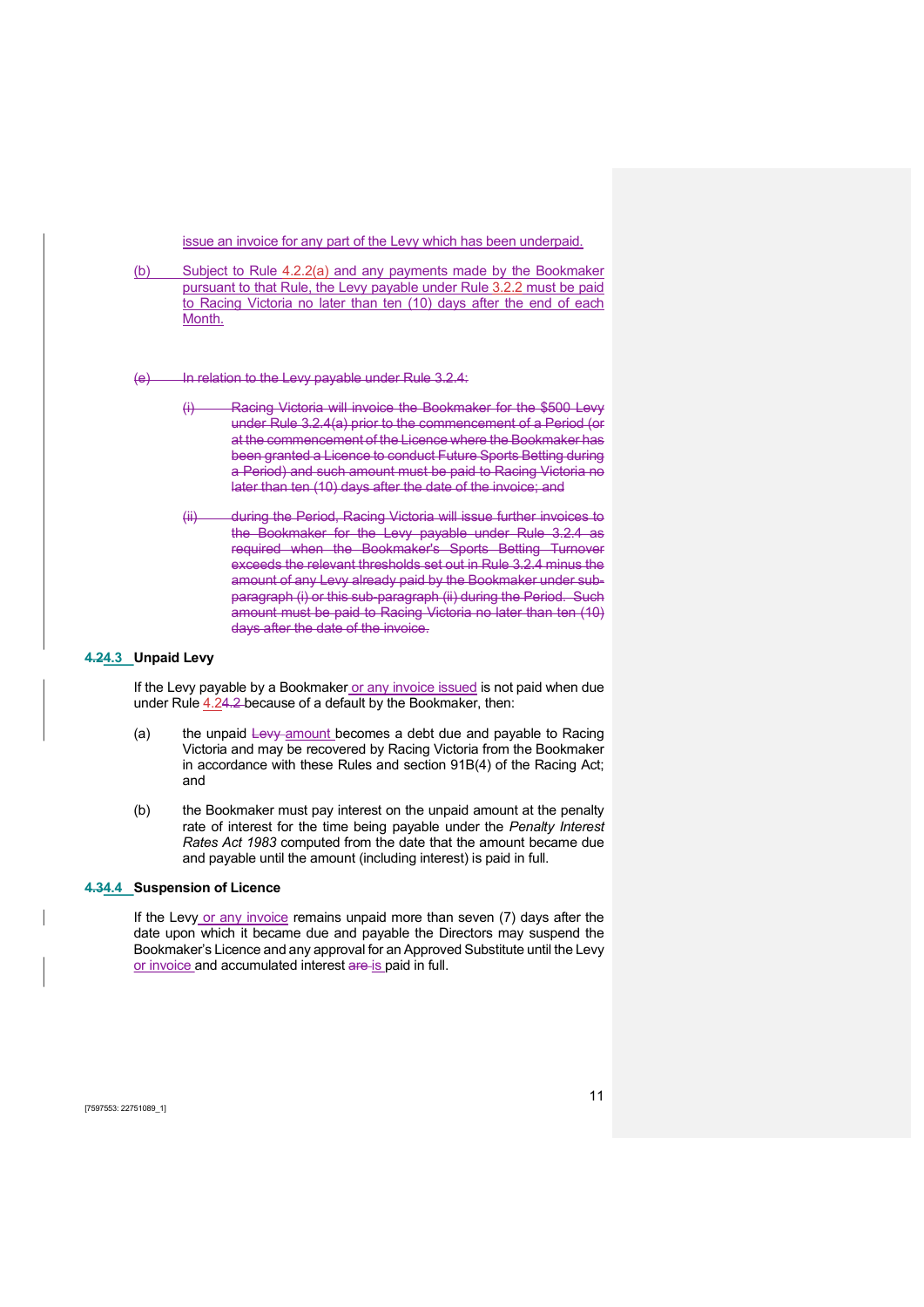# 5. BETTING TICKETS

#### 5.1 Bookmaker to write or issue

#### 5.1.1 Cash Bets Generally

A Bookmaker who makes a Cash Bet with a person on a Racecourse must:

- (a) **Manual Betting Tickets:** where the Bookmaker has approval to operate a manual betting system, immediately:
	- (i) write out a Betting Ticket in respect of each such Betting Transaction;
	- (ii) cancel the Betting Ticket by entering on the Betting Ticket the particulars of the Betting Transaction; and
	- (iii) issue the Betting Ticket to the Customer; or
- (b) Computerised Betting System: immediately issue a Betting Ticket to the Customer by means of a Computerised Betting System.

Penalty: not more than 5 Penalty Units

# 5.1.2 Future Betting

If a Cash Bet referred to in Rule 5.1.1 is a Future Bet and the Bookmaker has approval to operate a manual betting system:

- (a) the writing or denoting of more than one Future Bet on a Betting Ticket as prescribed by the Directors for that purpose is sufficient compliance with Rule 5.1.1; and
- (b) the Bookmaker must cause carbon copies of all the entries made on the original part of the Betting Ticket to be made simultaneously on the duplicate and triplicate parts respectively and must deliver the original part of the Betting Ticket to the Customer.

Penalty: 5 Penalty Units.

# 5.2 Telephone or Internet Betting

The requirements of Rule 5.1 with respect to the writing out or issuing of Betting Tickets, other than Future Bet Betting Tickets, do not apply to Betting Transactions made using a method of communication approved under section 4A of the Racing Act.

# 5.3 Requirements regarding Betting Tickets

A Bookmaker must not use or issue a Betting Ticket for the purposes of Betting unless:

- (a) Form of Betting Ticket: the Betting Ticket:
	- (i) has been manufactured by an Approved Printer in the form and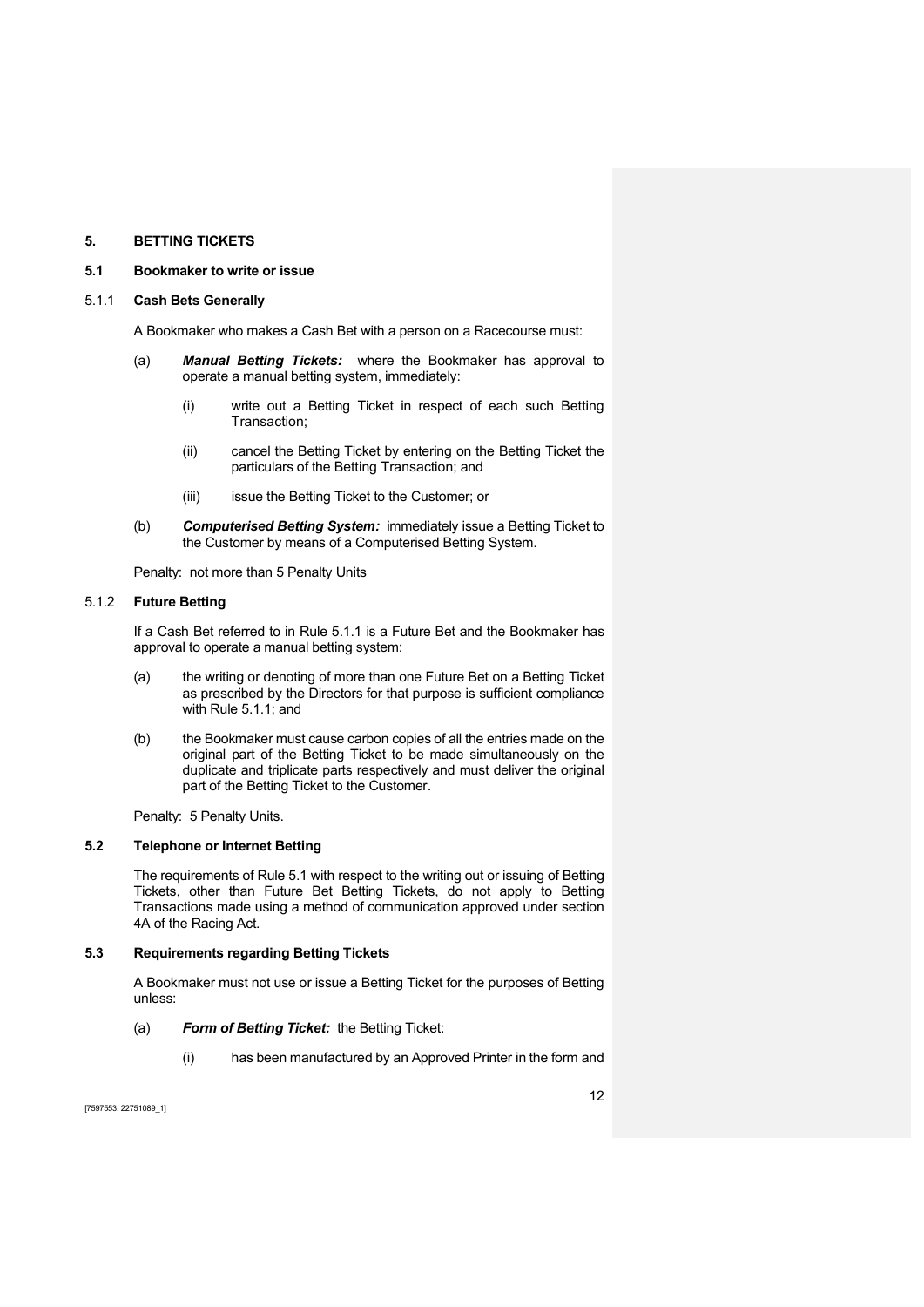dimensions prescribed by the Directors; or

- (ii) is issued by means of a Computerised Betting System and is in the form and dimensions prescribed by the Directors; and
- (b) Name and sequential number: the Betting Ticket:
	- (i) has the Bookmaker's name and a sequential number printed on the Betting Ticket; and
	- (ii) does not bear the name of another Bookmaker.

Penalty: not more than 5 Penalty Units

# 5.4 Special requirements regarding Future Bet Betting Tickets

- (a) A Future Bet must be recorded on a Future Bet Betting Ticket.
- (b) Not more than 6 Future Bets may be entered on any one Future Bet Betting Ticket and a separate Future Bet Betting Ticket must be issued to each Customer.
- (c) All Future Bet Betting Tickets must be produced in triplicate.
- (d) Each part of a Future Bet Betting Ticket, other than a Future Bet Betting Ticket issued by means of a Computerised Betting System, must be distinguished by colour, an identifying mark or otherwise from any other part of the same Future Bet Betting Ticket.
- (e) A Future Bet Betting Ticket must not be issued unless it has a sequence number printed on each part of the Future Bet Betting Ticket.

# 5.5 Prohibition on possession and transfer of Betting Tickets

# 5.5.1 Possession of another Bookmaker's Betting Tickets

A Bookmaker must not possess a Betting Ticket on which the name of some other Bookmaker is or has been printed, unless the Betting Ticket is held by the Bookmaker in respect of a Betting Transaction entered into with the other Bookmaker.

Penalty: not more than 5 Penalty Units

### 5.5.2 Transfer to another Bookmaker

A Bookmaker or a person on behalf of a Bookmaker must not sell or transfer a Betting Ticket to any other Bookmaker or to a person on behalf of any other Bookmaker, other than for the purpose of collecting the amount of any winning bet represented by the Betting Ticket.

Penalty: not more than 5 Penalty Units.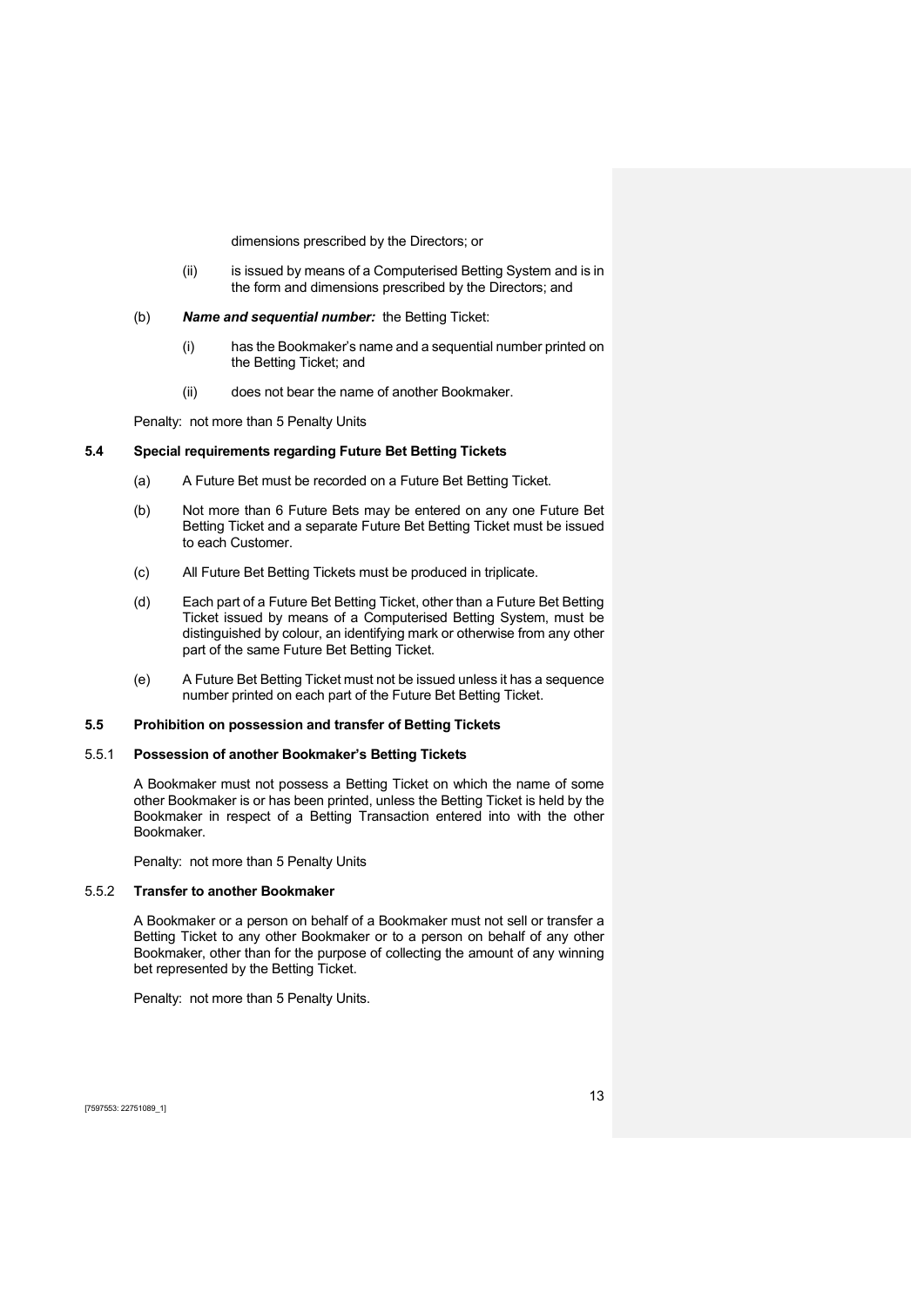# 6. BETTING BOOKS

#### 6.1 Details of race-Race meeting, Approved Betting Event, etc

- (a) The Bookmaker must write or otherwise clearly indicate on the top of each page of a Betting Book, or record by means of a Computerised Betting System:
	- (i) the name and date of the Rrace meeting at which that Bookmaker is carrying on his or her vocation as a Bookmaker;
	- (ii) the Bookmaker's own name;
	- (iii) the names of all Bookmaker's Key Employees and other employees or assistants assisting him or her;
	- (iv) the name of the part of the Racecourse in which that Bookmaker is operating; and
	- (v) except in the case of a Computerised Betting System, the series and commencing number of his or her Betting Tickets.
- (b) Before recording a Betting Transaction on an Approved Betting Event sporting event, a Bookmaker must write or otherwise clearly indicate on the page of his or her Betting Book or record by means of a Computerised Betting System the name of the sporting event and any additional information that will clearly identify the nature of the Betting Transaction.

### 6.2 Recording of Betting Transactions

#### 6.2.1 Betting Transactions other than Future Bets

In respect of all Betting Transactions made with a Bookmaker (whether as a Cash Bet or a Credit Bet) other than Future Bets, the Bookmaker must forthwith enter in a Betting Book or cause a Bookmaker's Key Employee employed in that behalf to enter forthwith in a Betting Book:

- (a) particulars of the Betting Transaction, including figures representing dollars and fractions of a dollar;
- (b) the number of the Betting Ticket issued to the Customer in respect of the Betting Transaction; and
- (c) in the case of a Credit Bet, the surname and initials of the Customer.

# 6.2.2 Future Bets

In respect of all Future Bets made with a Bookmaker (whether as a Cash Bet or a Credit Bet), the Bookmaker must:

- (a) cause to be entered forthwith (and by no later than the commencement of the event the subject of the Future Bet) in his or her Betting Book:
	- (i) the name of the Future Bet event;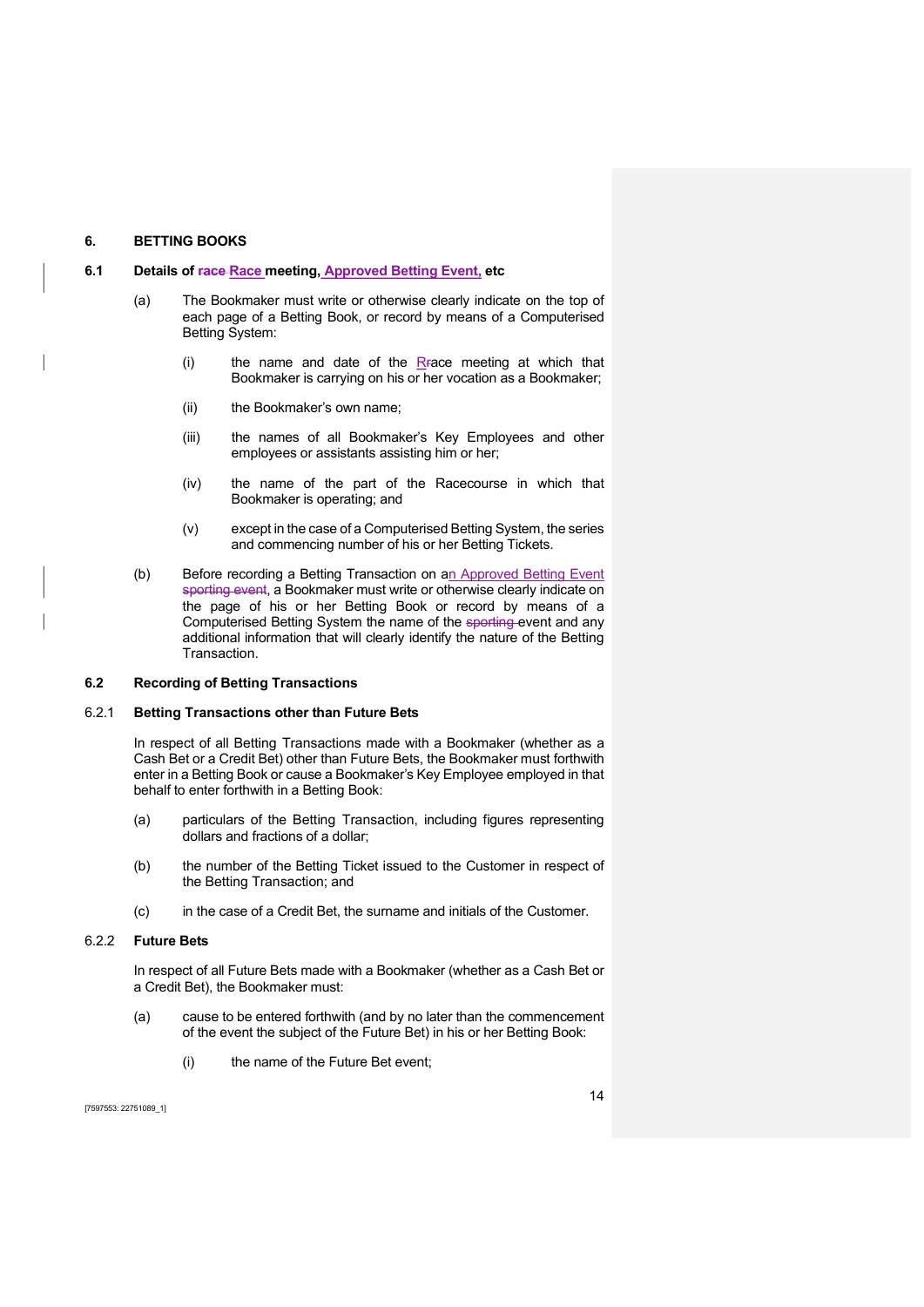- (ii) the numbers and names of the competitors in each leg of the event;
- (iii) the amount of the Future Bet in figures (representing dollars and fractions of dollars);
- (iv) the number of the Betting Ticket issued in respect of the Future Bet; and
- (v) in the case of a Credit Bet, the surname and initials of the Customer; and
- (b) keep in respect of each Future Bet made with the Bookmaker a triplicate copy of the Betting Ticket written or issued and cancelled pursuant to Rule 5.1 and lodge a triplicate copy with Racing Victoria at the conclusion of the race meeting at which the Future Bet was made with the Bookmaker.

# 6.3 Betting Transactions with other Wagering Service Providers

- (a) If a Bookmaker enters a Betting Transaction with any Wagering Service Provider (whether or not that entity or person is a bookmaker who holds a Licence or is a Relevant WSP), the Bookmaker must, whether payment is then made or not, enter or cause to be entered in his or her Betting Book:
	- (i) particulars of the Betting Transaction entered into;
	- (ii) identifying details of the Wagering Service Provider with whom the Betting Transaction is entered into;
	- (iii) the number of the Betting Ticket (if any) received by him or her;
	- (iv) whether that Betting Transaction was entered into with:
		- (A) a bookmaker; or
		- (B) a Wagering Service Provider (who does not hold a Licence or is or is not a Relevant WSP); and
	- (v) if the Betting Transaction was entered into by way of a telephone account, details of the telephone account and transaction sufficient to identify the account and the Betting Transaction.
- (b) Nothing in this Rule  $6.36.3$  in any way limits any obligation under these Rules on the part of a bookmaker with whom the Betting Transaction is placed to enter particulars of the Betting Transaction in his or her Betting Book.

# 6.4 Recording results

Immediately after each race or event has been decided a Bookmaker must

[7597553: 22751089\_1]

 $\overline{\phantom{a}}$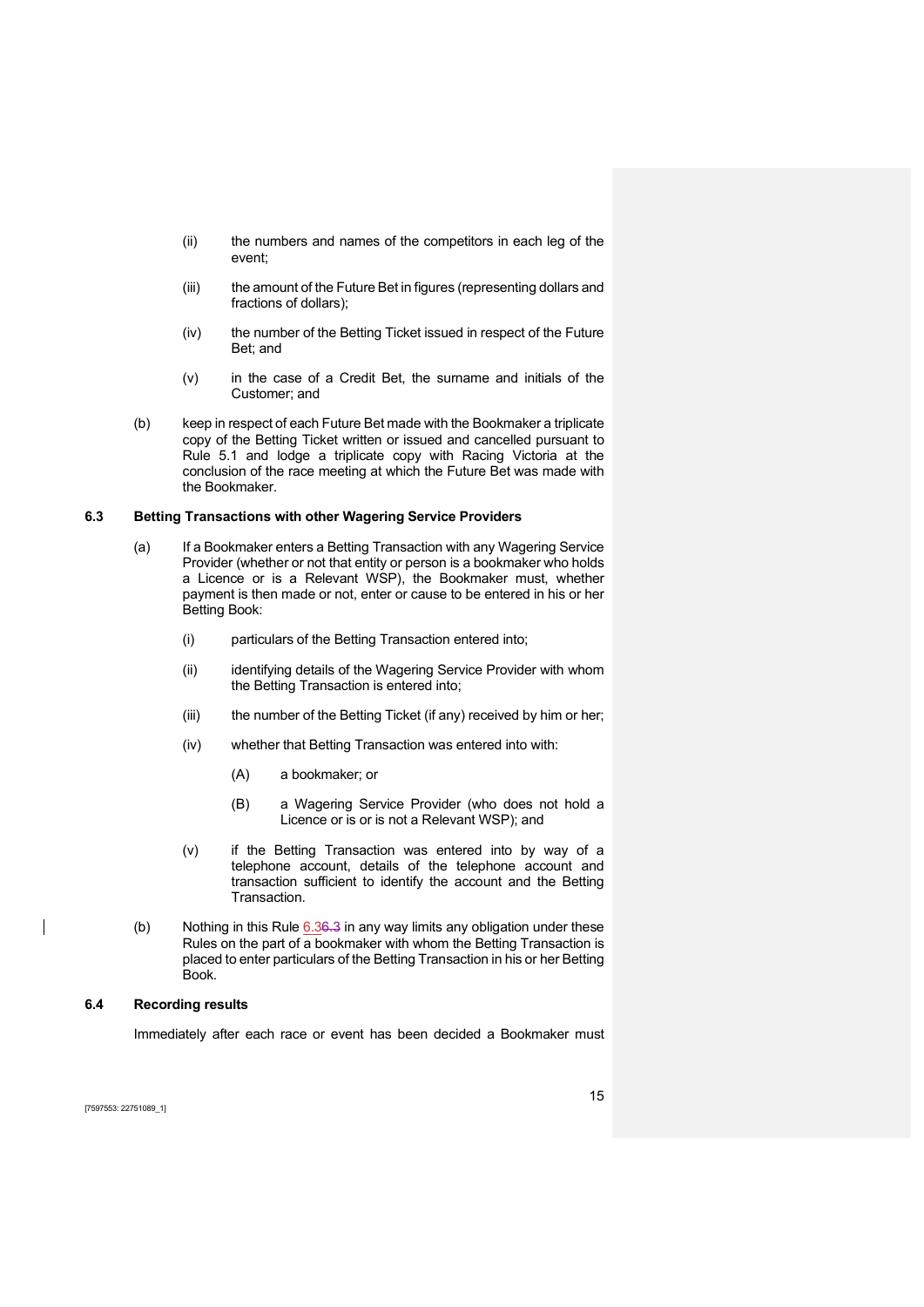indicate in his or her Betting Book:

- (a) the competitors obtaining first, second and third places; and
- (b) the total amounts held by the Bookmaker and payable by him or her in respect of the race or event.

### 6.5 Separate identification

All entries must be made in Betting Books so that separate races or events and separate race meetings are clearly defined.

#### 6.6 Penalty for failure to enter correct details

Every Bookmaker who:

- (a) fails to enter forthwith or fails to cause any Bookmaker's Key Employee or Approved Substitute or any other person employed by him or her to enter forthwith in the Betting Book of such Bookmaker the particulars with respect to every Betting Transaction entered into by such Bookmaker as required by these Rules; or
- (b) knowingly makes or causes to be made any false entry in such Betting Book;

is liable for a penalty of not more than 10 Penalty Units.

### 6.7 Special requirements regarding manual Betting Books

### 6.7.1 Form

Manual Betting Books must be in the form prescribed by the Directors.

# 6.7.2 Correcting errors

- (a) When an erroneous entry in relation to any Betting Transaction is made in a manual Betting Book, the erroneous entry must be ruled through and the correct entry must be made immediately below.
- (b) Subject to Rule 6.7.2(a), no alteration or erasure of an entry relating to any Betting Transaction in a manual Betting Book may be made.

### 6.7.3 Pages to be used in numerical order

- (a) A Bookmaker must use the pages in a manual Betting Book in numerical sequence.
- (b) A Bookmaker must not remove or allow to be removed an original sheet from a manual Betting Book except for the purpose of:
	- (i) forwarding or delivering the original sheet to Racing Victoria; or
	- (ii) making an original blank sheet or sheets available for use by another Bookmaker for the purpose of enabling that other Bookmaker to conduct his or her vocation, provided that the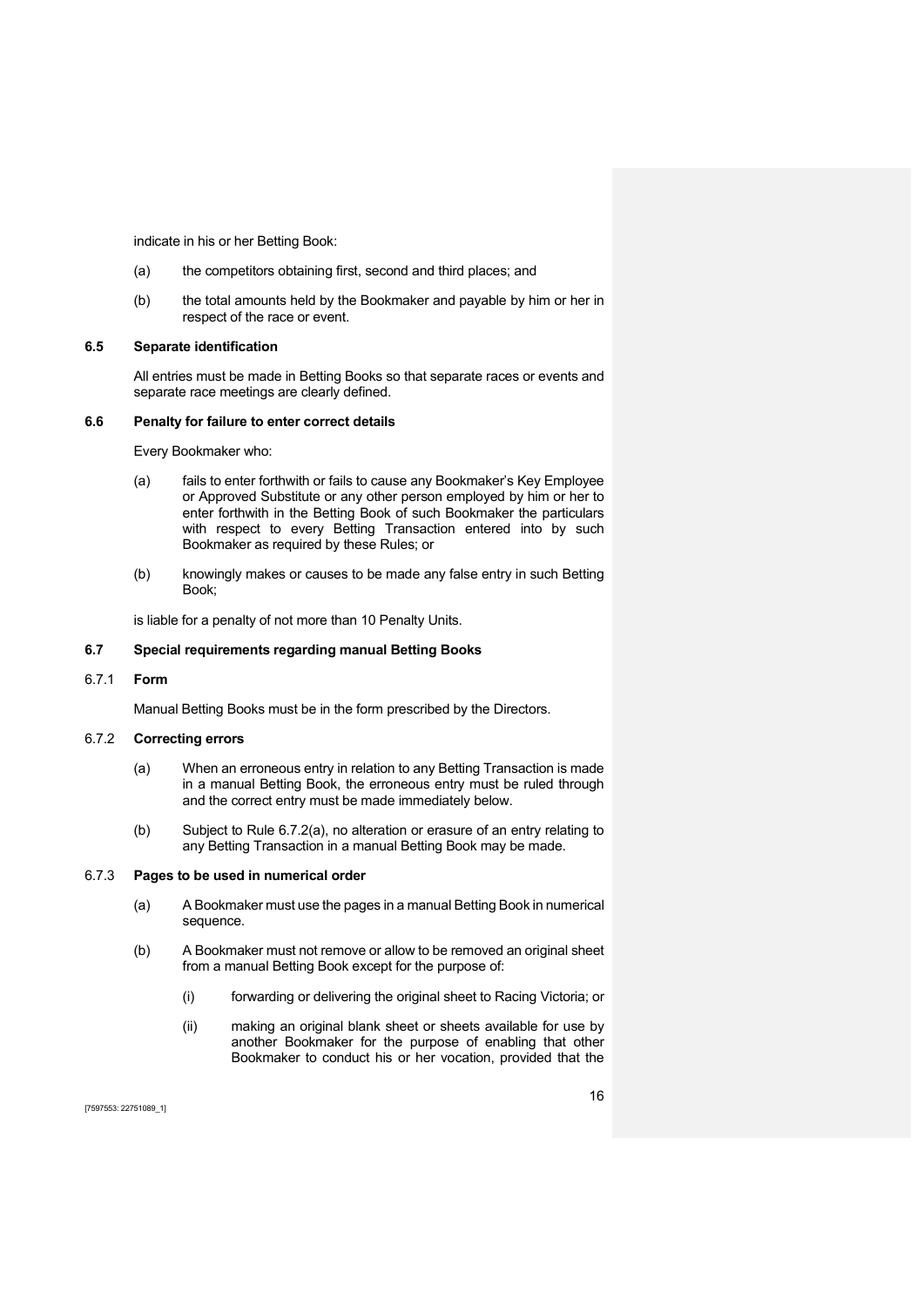Bookmaker removing the original sheet notifies an Authorised Officer within seven (7) days.

#### 6.7.4 Unused pages to be delivered if ceasing to be a Bookmaker

A person who ceases to be a Bookmaker who has in his or her possession or under his or her control an unused page from a manual Betting Book must deliver the unused page to Racing Victoria within 14 days of so ceasing.

# 6.7.5 Unauthorised possession

Every Bookmaker or other person subject to these Rules who without the authority of the Directors (the proof of which authority shall lie on the defendant) makes or sells or supplies or has in his or her possession without lawful excuse any book or paper purporting to be a Betting Book or part of a Betting Book in the prescribed form or simulating or resembling such a Betting Book or part of such a book is liable to a penalty of not more than 10 Penalty Units.

# 6.7.6 Improper form of Betting Book

Every Bookmaker or person employed by or acting for a Bookmaker, including an Approved Substitute, who:

- (a) uses as a Betting Book any book or paper other than a Betting Book in the prescribed form; or
- (b) contravenes or fails to comply with any of the provisions of this Rule 6.7 relating to the use of Betting Books,

is liable to a penalty of not more than 10 Penalty Units.

# 7. REPORTING BY BOOKMAKERS

# 7.1 Provision of information at race meetings

A Bookmaker must at each race meeting:

- (a) provide and make available to an Authorised Officer, including by providing access to the Bookmaker's Betting Book and Computerised Betting System and all information contained therein, details of all Bets and the aggregate amount of all Bets (both Cash Bets and Credit Bets) made by the Bookmaker at the race meeting; and
- (b) provide to an Authorised Officer the prescribed part or parts of all Betting Books used by the Bookmaker at the race meeting.

# 7.2 Further information and Levy adjustments

# 7.2.1 Racing Victoria may require information

An Authorised Officer may require any Bookmaker to furnish within such time as the said Authorised Officer thinks fit such further or other information or particulars (verified, if so required by the Authorised Officer, by statutory declaration), and to provide access to the Bookmaker's records (including the Computerised Betting System), as the Authorised Officer considers necessary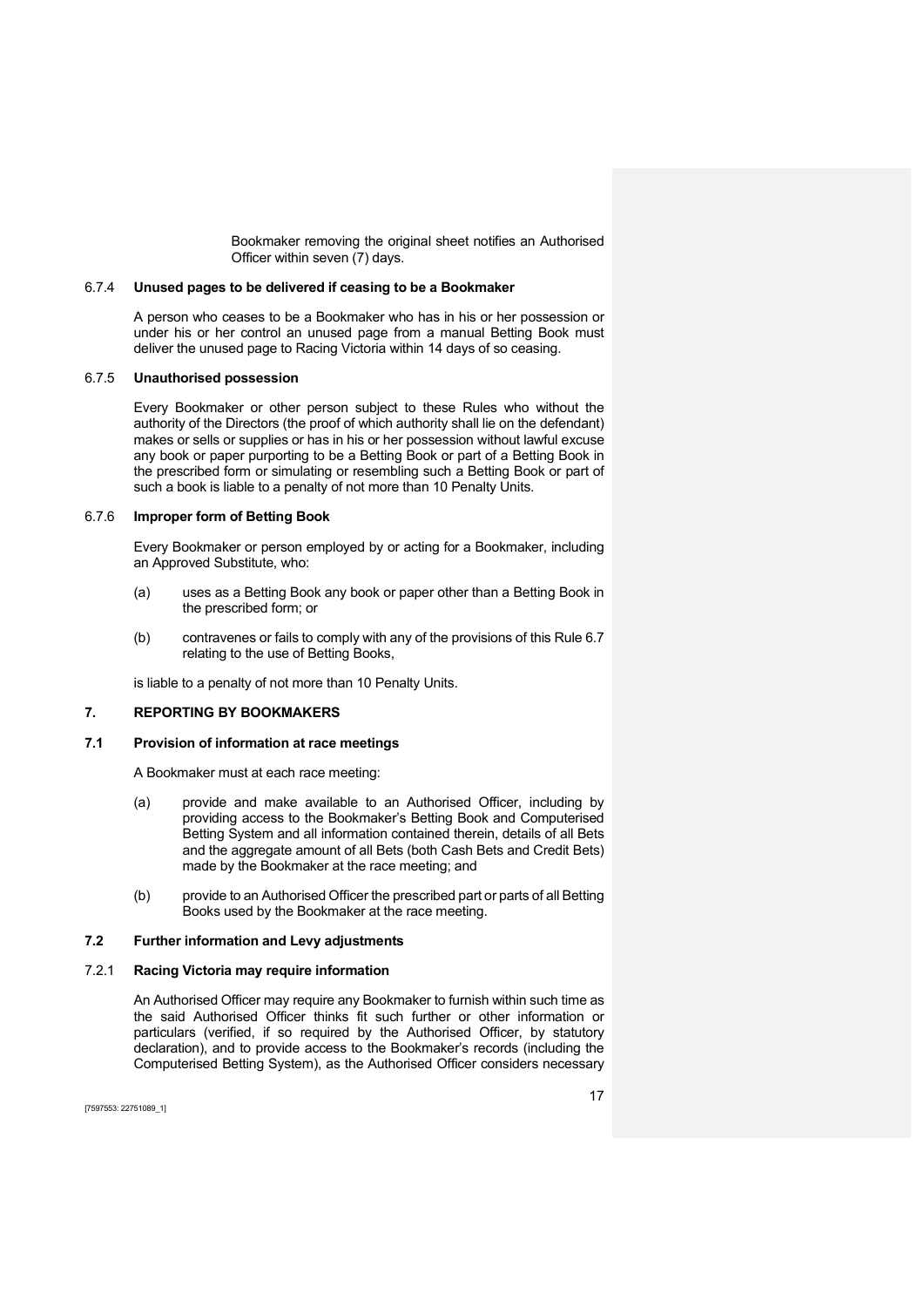in order to satisfy himself or herself of the correctness or otherwise of:

- (a) information obtained from the Bookmaker pursuant to Rule 7.1; or
- (b) the entries in the Betting Book of the Bookmaker,

and the Bookmaker must furnish the same accordingly.

#### 7.2.2 Adjustment to Levy

When Racing Victoria is satisfied, after considering such further or other information or particulars (if any) furnished to it as required by Rule 7.2.1, or as required under the Club Bookmakers' Licence Rules, that in respect of any Month insufficient Levy has been paid, or Levy has been paid in excess, Racing Victoria may:

- (a) amend or cause to be amended the amount of the Levy payable by the Bookmaker; and
- (b) require payment by the Bookmaker (and the Bookmaker must so pay) any further Levy which has become chargeable or may refund to the Bookmaker any Levy which has been paid in excess.

# 7.3 Evasion

Any Bookmaker who with intent to evade the payment of the whole or part of any Levy payable under these Rules by any means or device evades or attempts to evade the payment of such Levy is liable to a penalty of not more than 10 Penalty Units and in addition a penalty of not more than double the amount of Levy that should have been paid, and in addition to such penalty the Directors may suspend his or her Licence for a period of up to six (6) months.

### 7.4 Failure to comply

Any Bookmaker who:

- (a) is guilty of any contravention of or failure to comply with any of the provisions of this Rule  $77$  or of any requirement of the Directors or of an Authorised Officer thereunder; or
- (b) in any statement under this Rule  $\overline{7}$   $\overline{7}$  or in answer to any such requirement knowingly supplies any incorrect, incomplete or misleading information or particulars,

is guilty of a breach of these Rules, and for every such breach (where no penalty is expressly provided therefor) is liable to a penalty of not more than 10 Penalty Units.

# 8. PRODUCTION AND ISSUE OF BETTING TICKETS

#### 8.1 Approved Printer

### 8.1.1 Approval

The Directors may in writing authorise or approve a person or persons carrying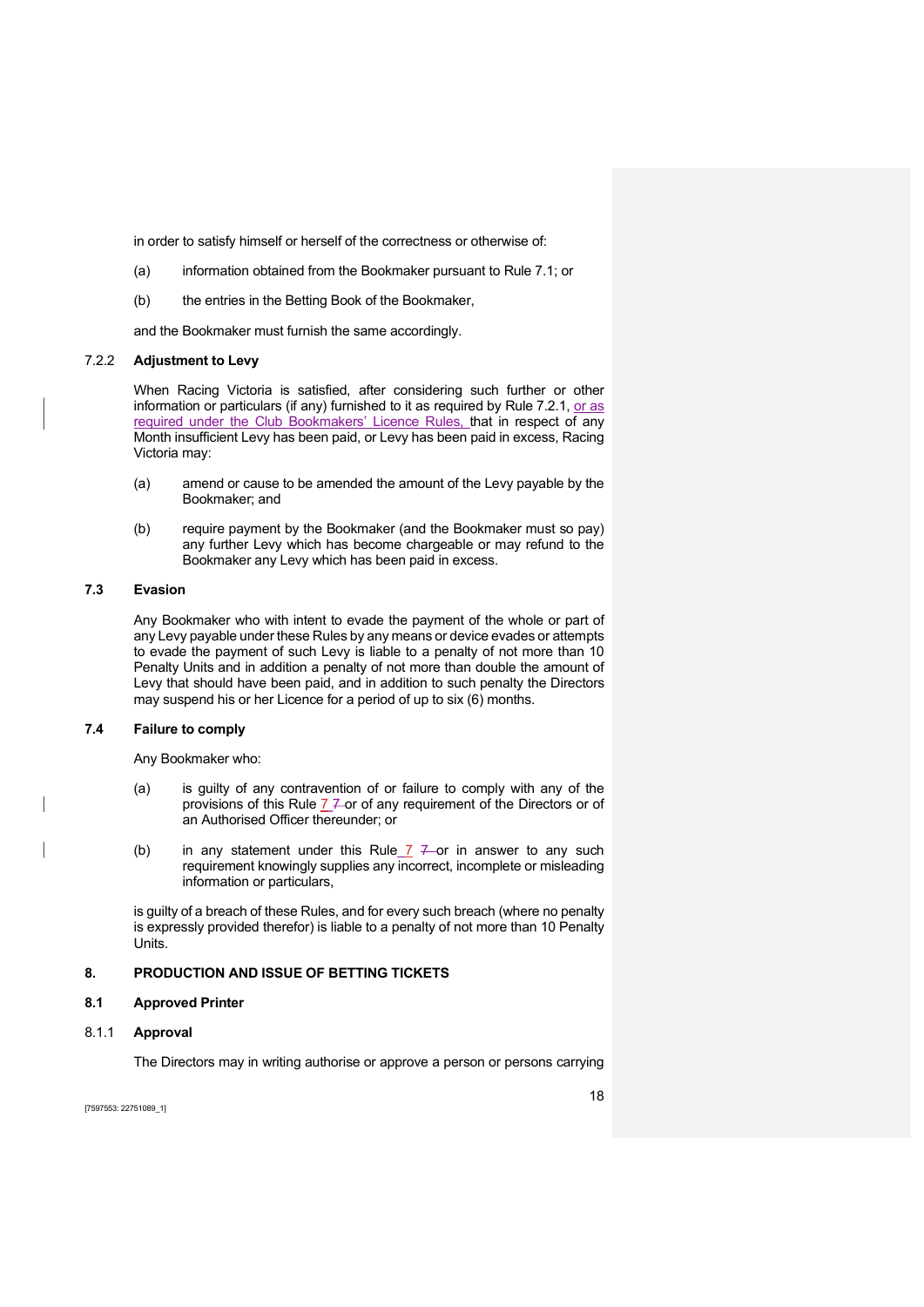on the trade or business of a printer (but must not authorise any person who is a Bookmaker or Bookmaker's Key Employee) as an Approved Printer of Betting Tickets.

# 8.1.2 Revocation

The Directors may at any time revoke an approval given under Rule 8.1.1 by notice in writing forwarded by registered post to the last known address of the Approved Printer and the revocation takes effect on the expiration of two (2) days from the posting of the notice.

### 8.2 Printing

An Approved Printer must not print a Betting Ticket unless it is printed on a blue background pattern, whether or not composed of words or characters, but it is not necessary for a background to be printed on the parts of the ticket where the sequence number and the Bookmaker's name is printed.

# 8.3 Supply by Approved Printer

- (a) An Approved Printer must not supply Betting Tickets to a person or overprint any name or other particulars for a person other than to or for a person who is, or the duly accredited agent of a person who is, the holder of:
	- (i) a current Registered Bookmaker's Certificate; or
	- (ii) approval from Racing Victoria to be an Approved Substitute.
- (b) A person requesting an Approved Printer to supply or overprint Betting Tickets must produce a current Requested Bookmaker's Certificate, or written approval from Racing Victoria to be an Approved Substitute if requested by the Printer, and the Printer may refuse to overprint or supply Betting Tickets to that person if the person does not produce a certificate or written approval when requested.

### 8.4 Spoilt or mis-used Betting Tickets

If any Betting Tickets, while in the possession of an Approved Printer, are inadvertently spoiled, obliterated or by any means rendered unfit to be supplied to a Bookmaker, the Approved Printer must immediately destroy such Betting Tickets.

# 8.5 Approved Printer's Betting Tickets register

An Approved Printer must maintain a register in which the Approved Printer must enter particulars of:

- (a) all Betting Tickets supplied to Bookmakers; and
- (b) the balance of Betting Tickets from time to time on hand.

# 8.6 Supply of Betting Tickets

An Approved Printer must within seven (7) days of the end of each calendar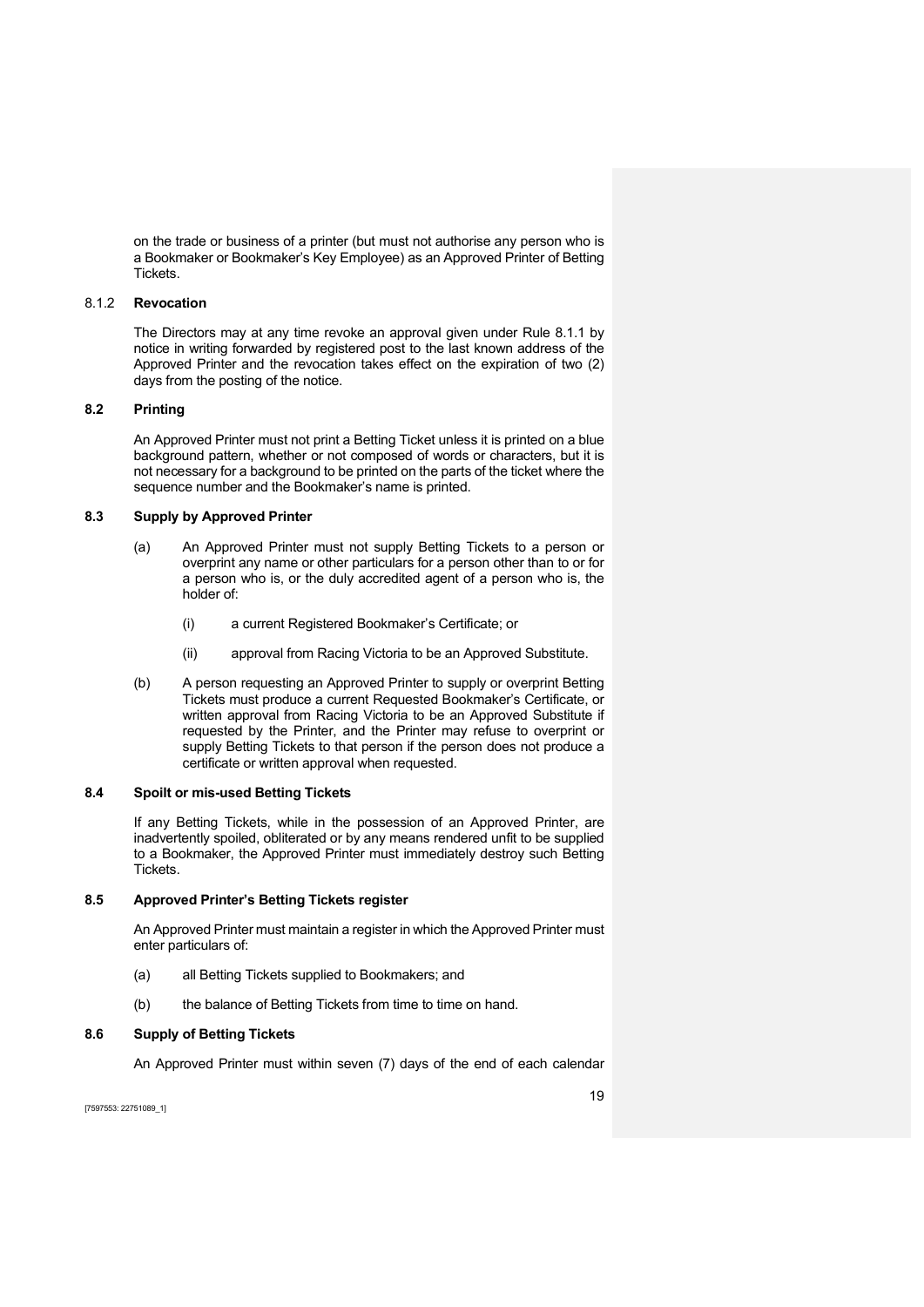month provide in a form prescribed by the Directors a statement of all Betting Tickets issued (whether to a Bookmaker or not), which statement must include:

- (a) the full name of every Bookmaker to whom Betting Tickets have been issued;
- (b) the date of issue;
- (c) the serial numbers of the Betting Tickets issued to each Bookmaker; and
- (d) the range of the sequential numbers of the Betting Tickets issued.

# 9. PRODUCTION AND INSPECTION

# 9.1 Production and inspection of records

An Authorised Officer may require any Bookmaker or any of his or her employees at any reasonable time or at any place to produce for inspection any Betting Tickets whether written out or not, the Computerised Betting System or any manual Betting Books and other documents and things relating to the making and recording of Betting Transactions (including any racebook, card, paper or thing which the Authorised Officer believes on reasonable grounds to have been used to record any Betting Transactions) in his or her possession or control and may inspect and at his or her discretion impound or take any extracts from any such Betting Ticket, Computerised Betting System, Betting Book or document.

### 9.2 Examination

Every Bookmaker must when so required by an Authorised Officer produce to Racing Victoria for examination and for retention by Racing Victoria for so long as the Authorised Officer deems necessary any Betting Book or Future Bet Betting Tickets and duplicates thereof.

# 9.3 Assistance

A Bookmaker, Bookmaker's Key Employee or any other employee or assistant of a Bookmaker must provide any and all reasonable assistance requested by an Authorised Officer for the purpose of ascertaining whether the provisions of these Rules are being observed.

### 9.4 Penalty

- (a) Every person who fails, neglects or refuses to produce for inspection any documents or Computerised Betting System or to give any assistance when so required pursuant to this Rule 9 or who delays or obstructs any Authorised Officer in carrying out his or her powers or duties under these Rules is liable to a penalty of not more than 10 Penalty Units.
- (b) Where the Directors believe on reasonable grounds that a Bookmaker has failed, neglected or refused to produce for inspection any documents or Computerised Betting System or to give any assistance when so required pursuant to this Rule or has delayed or obstructed any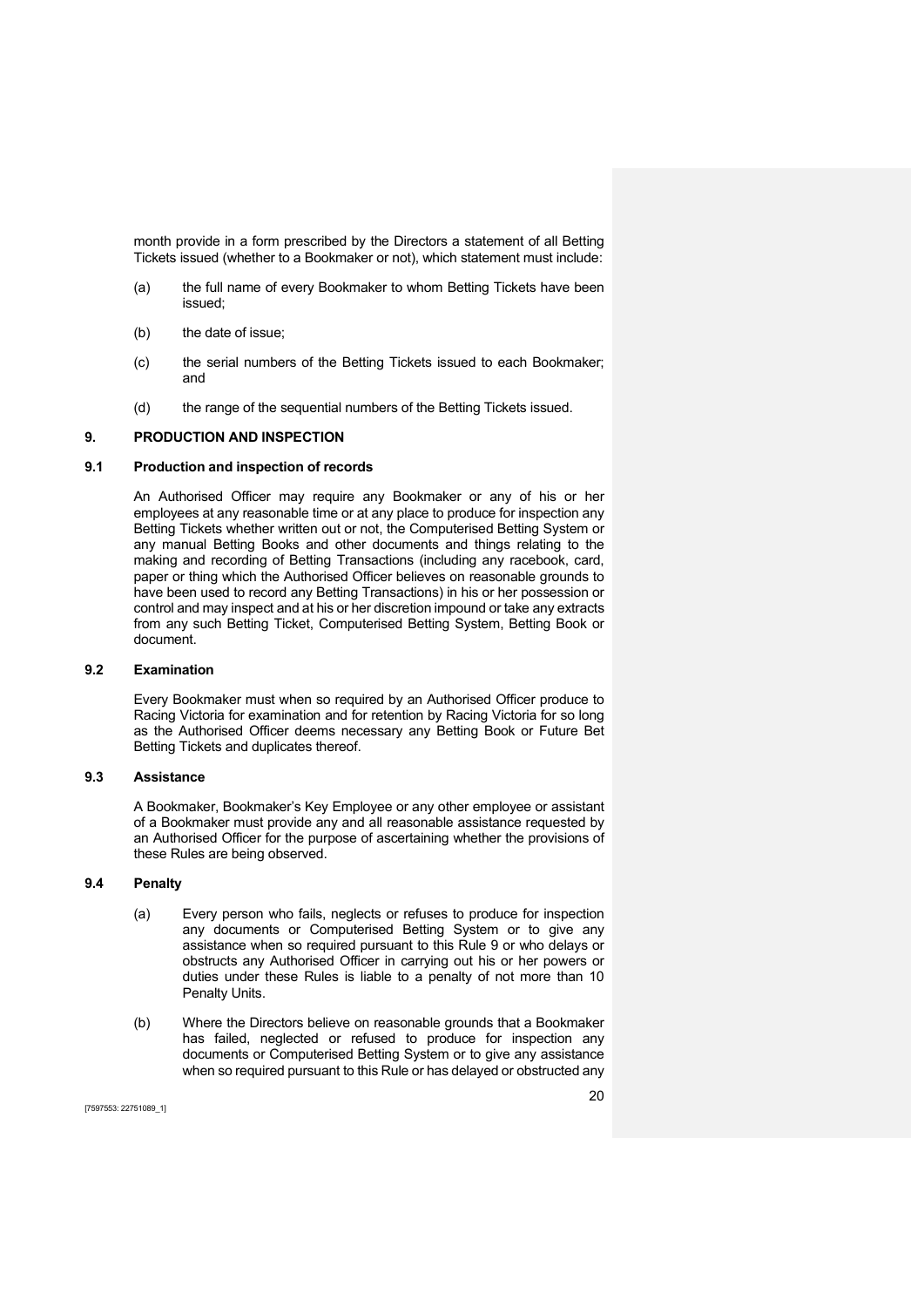Authorised Officer in carrying out his or her powers or duties under these Rules the Directors may suspend the Bookmaker's Licence for a period of up to six months.

# 10. APPLICATION OF PROCEEDS OF THE LEVY

The amount of the Levy received by Racing Victoria, including interest on late payments and fines imposed under the Rules but excluding the amount that is paid to the Bookmaking Development Fund established in compliance with section 91C of the Racing Act, shall be retained and applied by Racing Victoria or distributed at the discretion of Racing Victoria as grants to the Victorian thoroughbred racing clubs.

Made by the Directors of Racing Victoria Limited

Chairman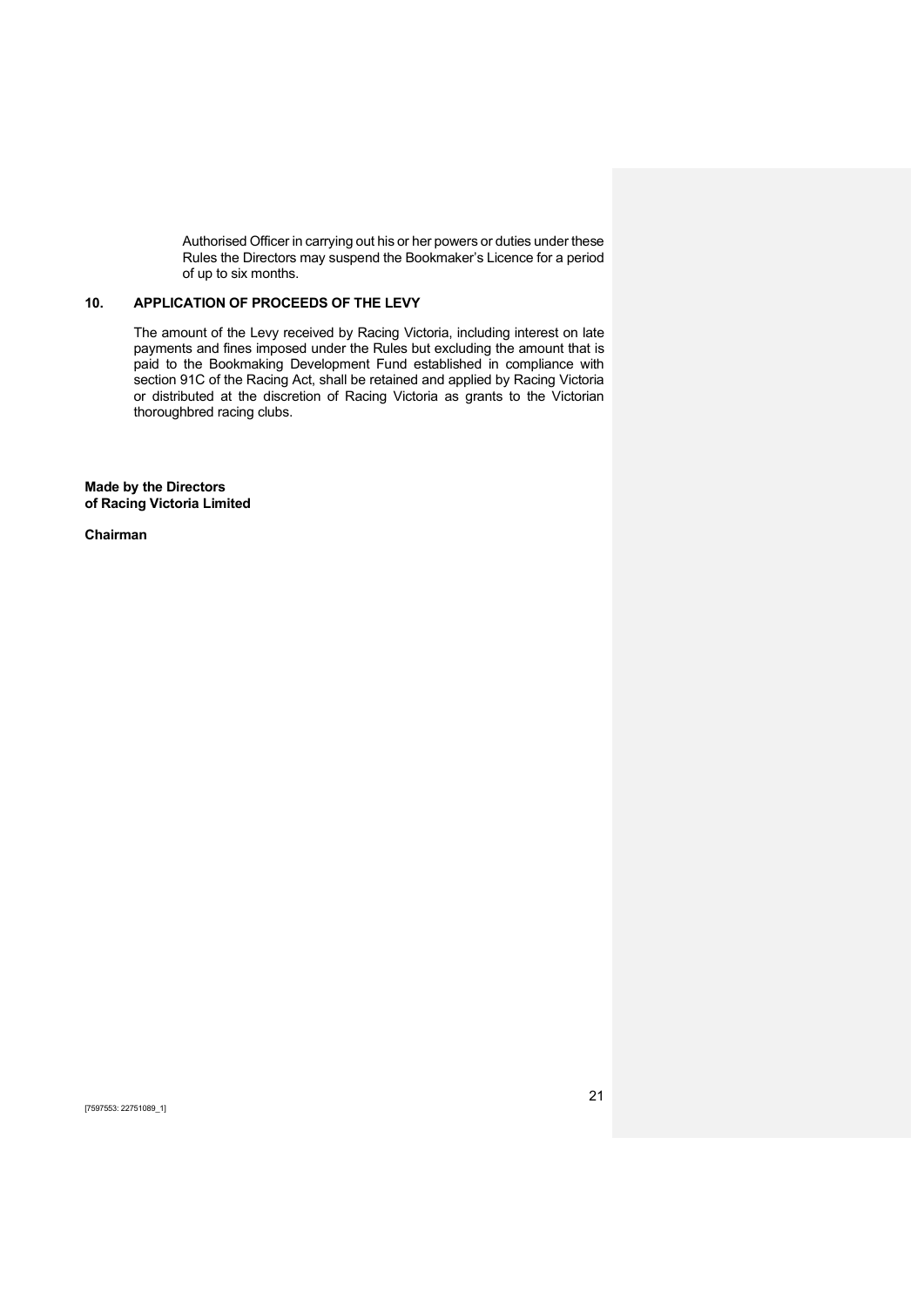# Schedule 1 Levy on Victorian Races

PART A: Calculating the Levy for a Race Meeting

|                  |         | Aggregated Assessable Turnover and Aggregated Assessable Revenue                                                                                                                                                                                                                                                                                          |
|------------------|---------|-----------------------------------------------------------------------------------------------------------------------------------------------------------------------------------------------------------------------------------------------------------------------------------------------------------------------------------------------------------|
| 1.1 <sub>1</sub> |         | On the day of the Race Meeting, is the Aggregated Assessable Turnover of the Bookmaker<br>greater than the Turnover Threshold?                                                                                                                                                                                                                            |
|                  |         | 1.1.1 <b>Yes</b> – Continue to paragraph 1.2.                                                                                                                                                                                                                                                                                                             |
|                  | 1.1.2   | $No$ – Continue to paragraph 1.3.                                                                                                                                                                                                                                                                                                                         |
| <u>4.41.2</u>    |         | On the day of the Race Meeting, is the <b>Aggregated Assessable Revenue</b> of the<br>Bookmaker greater than the Revenue Threshold?                                                                                                                                                                                                                       |
|                  |         | $4.4.41.2.1$ Yes - Continue to paragraph 2.                                                                                                                                                                                                                                                                                                               |
|                  |         | 1.2.2 <b>No</b> – Continue to paragraph 1.3.                                                                                                                                                                                                                                                                                                              |
| 1.3 <sub>1</sub> |         | The following procedure is to be undertaken:                                                                                                                                                                                                                                                                                                              |
|                  | 1.3.1   | Calculate the <b>Assessable Turnover</b> for the Race Meeting in accordance with<br>paragraph 2.2.1 or 2.2.3 (as applicable depending on the type of Betting<br>Transactions offered on the Race Meeting).                                                                                                                                                |
|                  | 1.3.2   | The Levy payable for the Race Meeting in relation to Betting Transactions will be<br>1% of the Assessable Turnover for that Race Meeting.                                                                                                                                                                                                                 |
|                  |         | (a) Calculate the Assessable Turnover for the Race Meeting in accordance<br>with paragraph 3.2.1 (as applicable depending on the type of Betting<br><b>Transactions offered on the Race Meeting).</b><br>The Levy payable for the Race Meeting in relation to Betting Transactions<br>(b)<br>will be 1% of the Assessable Turnover for that Race Meeting. |
|                  |         |                                                                                                                                                                                                                                                                                                                                                           |
| 2.               |         | Levy on Betting Transactions taken on the Race Meeting                                                                                                                                                                                                                                                                                                    |
| 2.1              | 2.32.3. | The Levy payable for the Race Meeting will be the greater of the amount calculated in<br>accordance with paragraph $2.2$ ) and the amount calculated in accordance with paragraph                                                                                                                                                                         |
| 2.2              |         | <b>Turnover Model</b>                                                                                                                                                                                                                                                                                                                                     |
|                  | 2.2.1   | of this sub-paragraph $2.2.12.2.4$ and sub-paragraph $2.2.22.2.2$ , only Betting<br>Transactions which are Fixed Odds Bets):                                                                                                                                                                                                                              |
|                  |         | (a)<br>Work out <b>Bets Taken</b> on the Race Meeting.                                                                                                                                                                                                                                                                                                    |
|                  |         | (b)<br>Work out <b>EPMB</b> for the Race Meeting.                                                                                                                                                                                                                                                                                                         |
|                  |         | (c)<br>Work out AB for the Race Meeting.                                                                                                                                                                                                                                                                                                                  |
|                  |         | Calculate the Assessable Turnover for the Race Meeting (using for the purposes<br>Assessable Turnover = Bets Taken + EPMB - AB<br>(d)                                                                                                                                                                                                                     |
|                  | 2.2.2   | Multiply the result of the formulae in sub-paragraph $2.2.1(d)$ : $2.2.1(d)$ :                                                                                                                                                                                                                                                                            |

[7597553: 22751089\_1]

 $\overline{\phantom{a}}$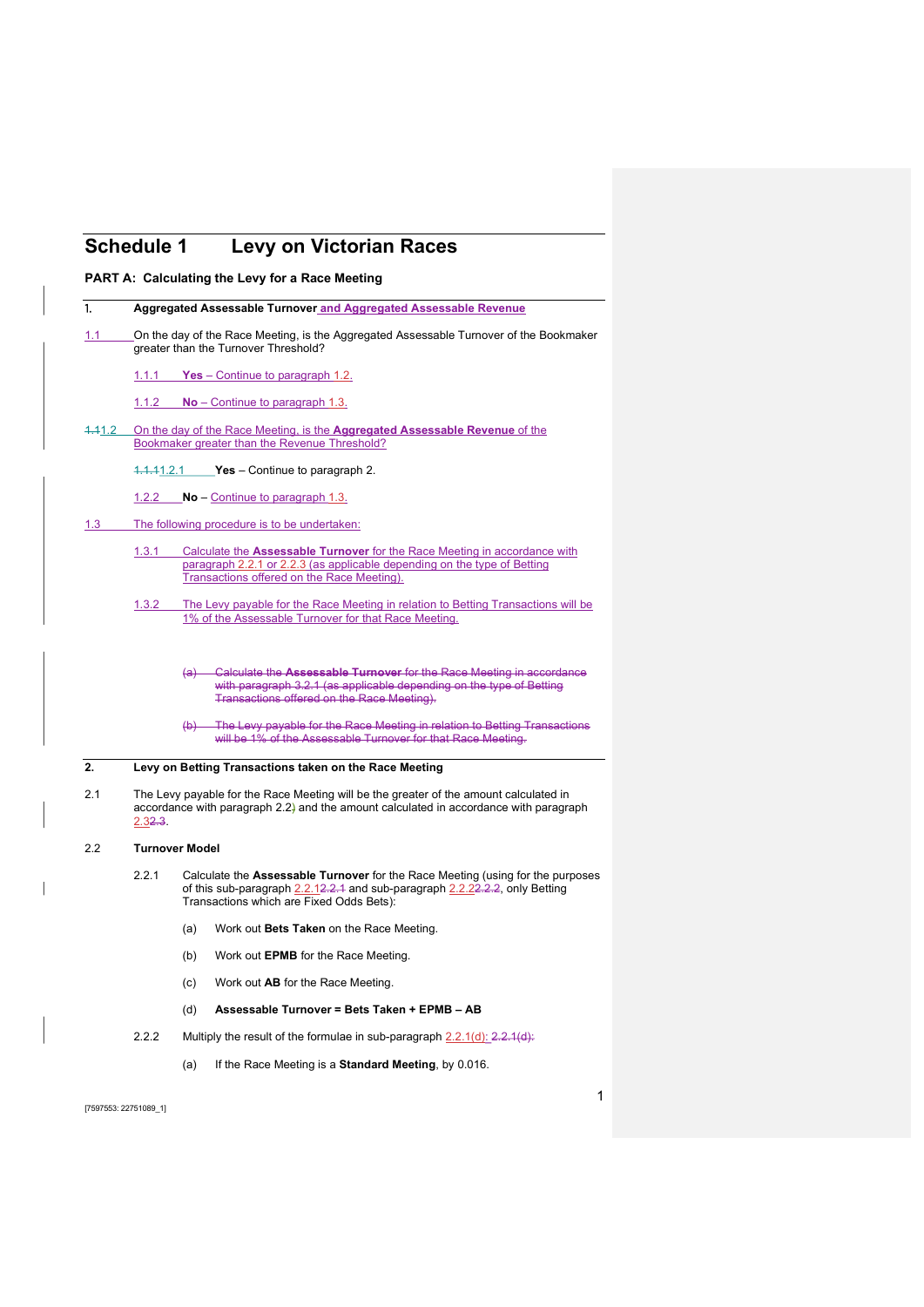- (b) If the Race Meeting is a Group and Listed Meeting, by 0.02.
- (c) If the Race Meeting is a **Premier Meeting**, by 0.025.
- 2.2.3 Calculate the Assessable Turnover for the Race Meeting (using for the purposes of this sub-paragraph 2.2.32.2.3 and sub-paragraph 2.2.42.2.4, only Betting Transactions which are Tote Derivative Bets):
	- (a) Work out Bets Taken on the Race Meeting.
	- (b) Work out EPMB for the Race Meeting.
	- (c) Work out AB for the Race Meeting.
	- (d) Assessable Turnover = Bets Taken + EPMB AB
- 2.2.4 Multiply the result of the formulae in sub-paragraph  $2.2.3(d)$ :  $2.2.3(d)$ :
	- (a) If the Race Meeting is a Standard Meeting, by 0.020.
	- (b) If the Race Meeting is a Group and Listed Meeting, by 0.025.
	- (c) If the Race Meeting is a Premier Meeting, by 0.030.
- 2.2.5 Add together the amounts calculated under sub-paragraphs 2.2.22.2.2 and 2.2.42.2.4.

#### 2.3 Gross Revenue Model

- 2.3.1 Calculate the Gross Revenue for the Race Meeting (using for the purposes of this sub-paragraph 2.3.12.3.1 and sub-paragraph 2.3.22.3.2 only Betting Transactions which are Fixed Odds Bets):
	- (a) Calculate the Assessable Turnover for the Race Meeting in accordance with paragraph 2.2.12.2.1.
	- (b) Work out Free Bets for the Race Meeting.
	- (c) Work out Bets Paid in relation to the Race Meeting.
	- (d) Work out Bet Back Revenue for the Race Meeting.
	- (e) Work out Other Revenue in relation to the Race Meeting.
	- (f) Pre-Tax Gross Revenue = Assessable Turnover Free Bets Bets Paid + Bet Back Revenue + Other Revenue.
	- (g) Work out GST Adjustment.
	- (h) Gross Revenue = Pre-Tax Gross Revenue GST Adjustment
- 2.3.2 Multiply the result of the formulae in sub-paragraph 2.3.1(h) 2.2.1(d):
	- (a) If the Race Meeting is a Standard Meeting, by 0.16.
	- (b) If the Race Meeting is a Group and Listed Meeting, by 0.20.
	- (c) If the Race Meeting is a Premier Meeting, by 0.25.
- 2.3.3 Calculate the Gross Revenue for the Race Meeting (using for the purposes of this sub-paragraph 2.3.32.3.3 and sub-paragraph 2.3.42.3.4 only Betting Transactions which are Tote Derivative Bets):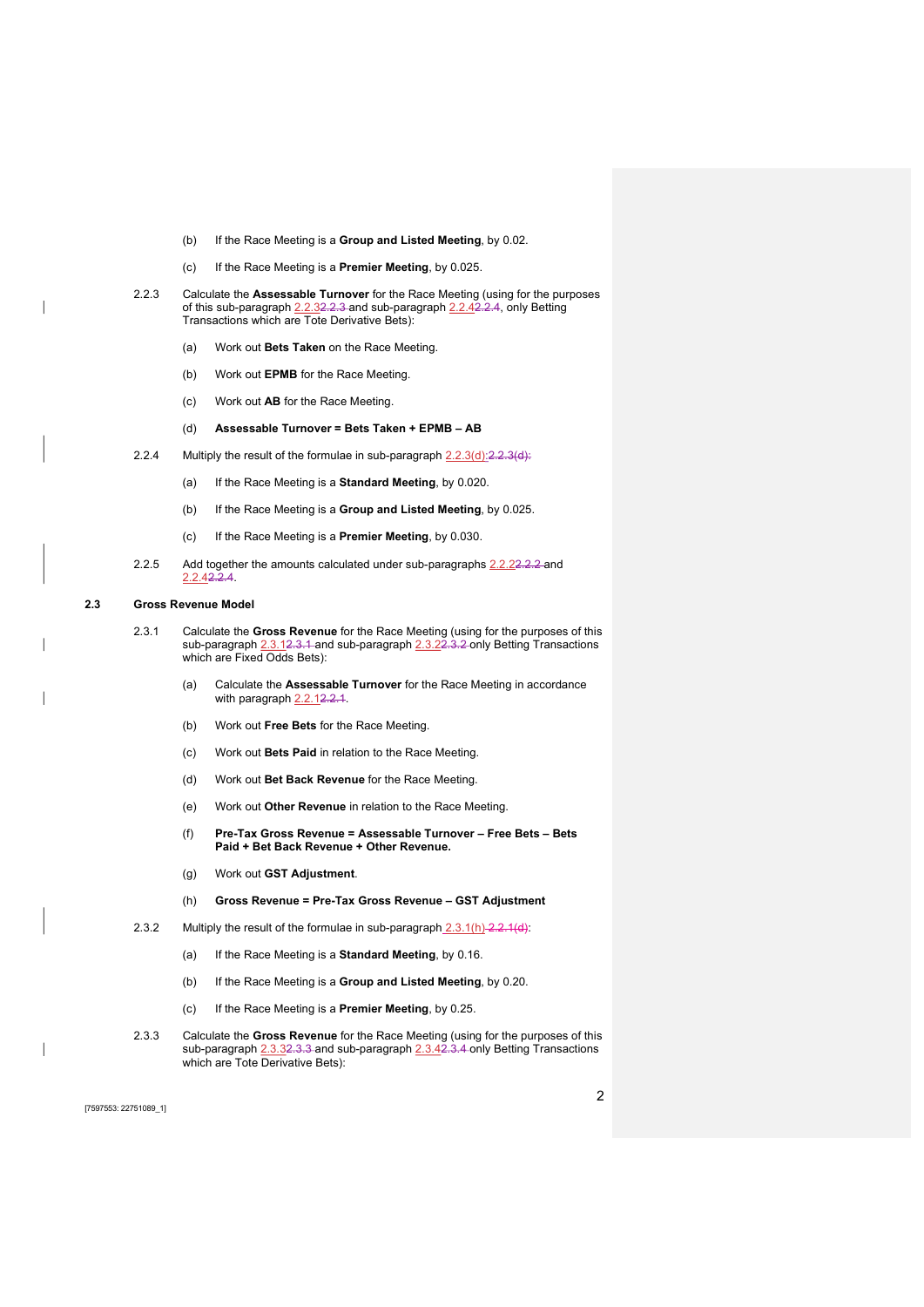- (a) Calculate the Assessable Turnover for the Race Meeting in accordance with paragraph 2.2.32.2.3.
- (b) Work out Free Bets for the Race Meeting.
- (c) Work out Bets Paid in relation to the Race Meeting.
- (d) Work out Bet Back Revenue for the Race Meeting.
- (e) Work out Other Revenue in relation to the Race Meeting.
- (f) Pre-Tax Gross Revenue = Assessable Turnover Free Bets Bets Paid + Bet Back Revenue + Other Revenue.
- (g) Work out GST Adjustment.
- (h) Gross Revenue = Pre-Tax Gross Revenue GST Adjustment
- 2.3.4 Multiply the result of the formulae in sub-paragraph  $2.3.3(h)$   $2.2.1(d)$ :
	- (a) If the Race Meeting is a **Standard Meeting**, by 0.20.
	- (b) If the Race Meeting is a Group and Listed Meeting, by 0.25.
	- (c) If the Race Meeting is a Premier Meeting, by 0.30.
- 2.3.5 Add together the amounts calculated under sub-paragraphs 2.3.22.3.2 and 2.3.42.3.4.

#### 3. General principles

- 3.1 In calculating the Levy under this Part A referable to a Race Meeting during a Month, only Betting Transactions entered by the Bookmaker (and not by any Related Entity of the Bookmaker) should be taken into account.
- 3.2 In calculating the Assessable Turnover under paragraph -2.2.1 or 2.2.32.2.1 or 2.2.3, if AB is greater than the sum of Bets Taken and EPMB, the Assessable Turnover for the Race Meeting will be nil.
- 3.3 RVL may from time to time (and at its absolute discretion), give a notice in writing to the Bookmaker reducing the percentages referred to in some or all of clauses of this Schedule 1. The reduction may be for a specified period or an unspecified period.

#### PART B: Aggregated Multi-Event/Multi-Leg Bets

#### 4. Calculating AMB

- 4.1 Subject to paragraph 4.24.1.1, AMB in relation to a Month is the aggregate of the following:
	- 4.1.1 2.5% of the Eligible Portion of each Multi-Event/Multi-Leg Bet (which is a Fixed Odds Bet) in respect of a Victorian Race which occurs outside the Month but where that Betting Transaction resulted within the Month as a consequence of a Victorian Race or other event which occurred within the Month; and
	- 4.1.2 3% of the Eligible Portion of each Multi-Event/Multi-Leg Bet (which is a Tote Derivative Bet) in respect of a Victorian Race which occurs outside the Month but where that Betting Transaction resulted within the Month as a consequence of a Victorian Race or other event which occurred within the Month.
- 4.2 Where paragraph  $55$  applies in relation to a Bookmaker, the applicable rate in paragraph 4.14.1 will be 1% rather than 2.5% and 3%.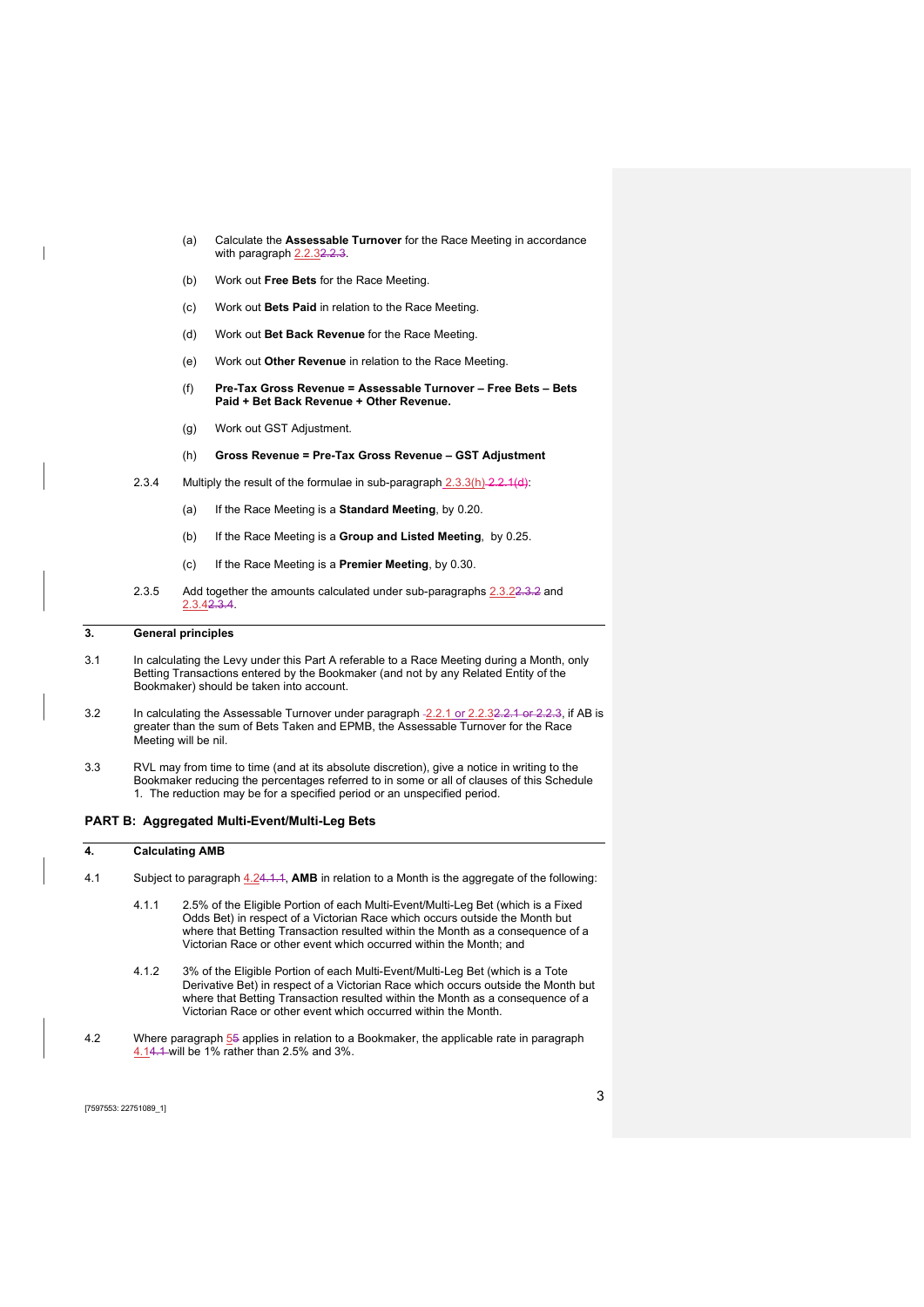#### PART C: Levy payable in respect of a Month

### 5. Turnover less than or equal to the Turnover Threshold

For a Bookmaker whose Aggregated Assessable Turnover on the last day of the Month is less than or equal to the Turnover Threshold the aggregate Levy payable in relation to the Month are:

> Aggregate Levy = the aggregate of the Levies calculated in accordance with paragraph 1.31.1.2 for each Race Meeting that occurred during the Month + AMB.

6. Turnover exceeds the Turnover Threshold during or prior to the Month

#### Levy = AL + NPL + AMB

- 6.1 AL is the Aggregate Levies.
- 6.2 NPL is the aggregate of Levies for Race Meetings during the Month calculated in accordance with paragraph 2.1.

#### 7. Turnover exceeds the Turnover Threshold during or prior to the Month

#### Aggregate Levy = LF + NPF + AMB

LF is the aggregate of Levy for Race Meetings during the Month calculated in accordance with paragraph 1.31.1.2 (that is, the Levy for Race Meetings that occur prior to, and on, the day that the Aggregated Assessable Turnover first exceeds the Turnover Threshold).

NPF is the aggregate of the Levies for Race Meetings during the Month calculated in accordance with paragraph 22.

#### PART D: Definitions

8. In this Schedule:

- 8.1 words and expressions defined in the Rules will have the same meaning when used in this Schedule; and
- 8.2 the following words and expressions will have the following meanings:

AB means the aggregate amount paid, or contracted to be paid, by the Bookmaker under Betting Transactions on Victorian Races at the Race Meeting which constitute Bet Backs with a Relevant WSP.

Aggregated Assessable Turnover on any day (Relevant Day) means the sum of the Assessable Turnover of the Bookmaker for each Race Meeting in the Period prior to the Relevant Day.

Aggregated Assessable Revenue on any day (Relevant Day) means the sum of the Assessable Revenue of the Bookmaker for each Race Meeting in the Period prior to the Relevant Day.

Aggregate Levies means the aggregate of the Levies calculated in accordance with paragraph 1.31.1.2 for each Race Meeting that occurred during the Month (that is, the Levies for Race Meetings that occur prior to, and on, the day that the Aggregated Assessable Turnover first exceeds the Turnover Threshold).

AMB is the aggregate of the Levies payable in respect of the Eligible Portions of all Multi-Event/Multi-Leg Bets in respect of Victorian Races which occurred or is scheduled to occur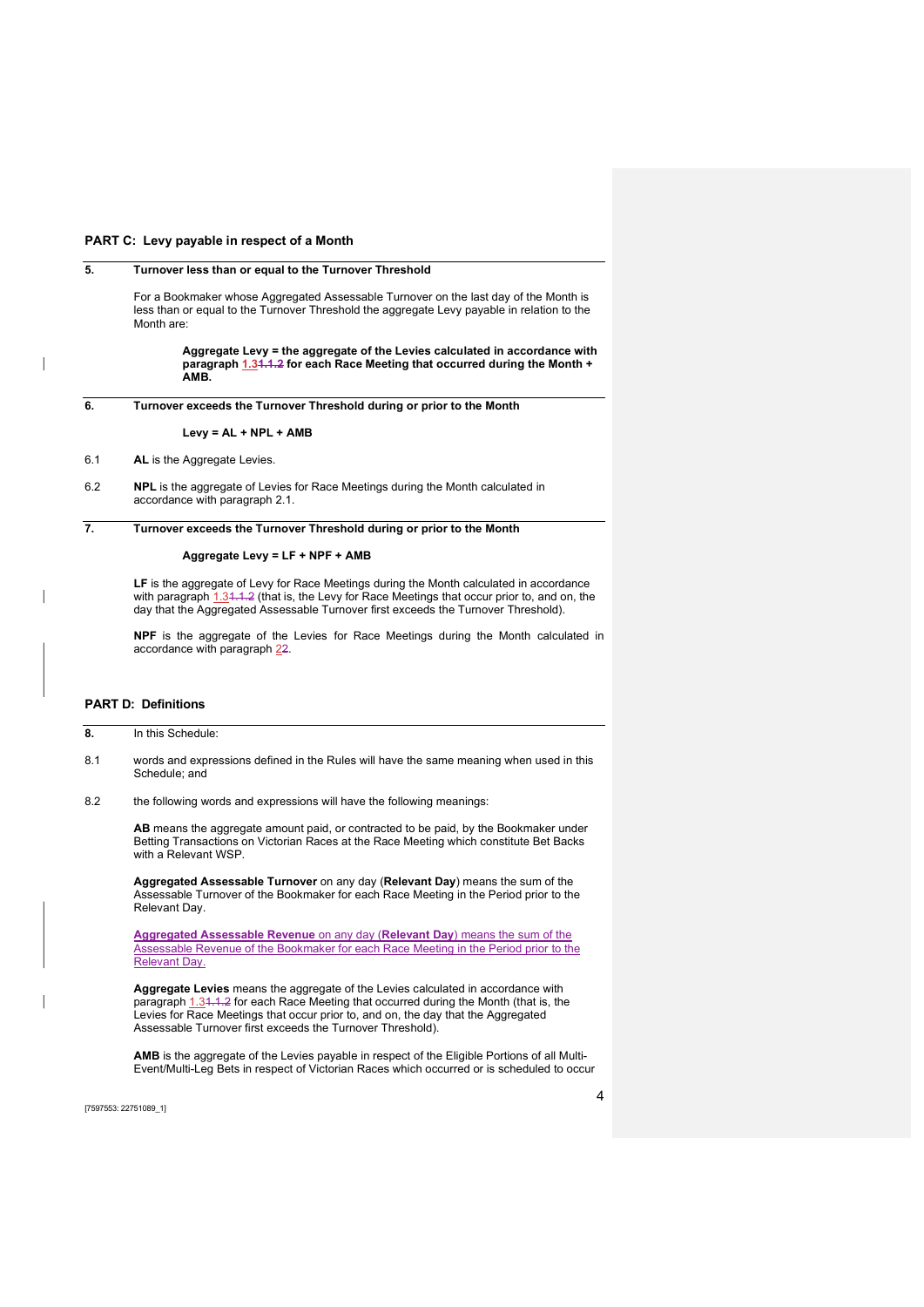outside the Month but where the relevant Betting Transactions resulted within the Month as a consequence of a Victorian Race or other event which occurred within the Month and is calculated in accordance with Part B of this Schedule.

Assessable Turnover, in relation to a Race Meeting, is the amount determined in accordance with paragraph  $1.3.14.1.2(a)$ , 2.2.1 or 2.2.3 of this Schedule (as applicable).

Assessable Revenue, in relation to Non-parimutuel Bets, is the amount received by a Bookmaker for the Race Meeting, calculated in accordance with paragraph 2.3.1 or 2.3.3 (as applicable).

Bet Back means the amount of any betting transaction which is made by the Bookmaker on the "backers" side of a betting transaction for the purpose of reducing or laying-off the Bookmaker's liability on a Victorian Race or on Victorian Races held as part of the same Race Meeting.

Bet Back Revenue means the aggregate amount of all winning Bet Backs made by the Bookmaker with Relevant WSPs in respect of Victorian Races at the Race Meeting, but excluding any rebates and commissions received by the Bookmaker in respect of those Bet **Backs** 

#### Bets Paid means:

- (a) the aggregate of all moneys paid or credited to Customers by a Bookmaker in respect of winning bets under Betting Transactions other than amounts paid to Customers in relation to:
	- (i) winning Multi-Event/Multi-Leg Bets; and
	- (ii) winning Free Bets; and
- (b) EPWMB,

#### but in paragraphs (a) and (b), excluding:

- (c) all amounts paid or credited to Customers by way of, in connection with, or by way of economic equivalence to, commissions, rebates or incentives; and
- (c)(d) all amounts paid to Customers in relation to or in accordance with the terms of any Promotional Offer in excess of the aggregate amounts that would have been paid to the Customers had the return to the Customers from the relevant Betting Transactions in respect of which the Promotional Offer had been made or communicated been calculated or determined in accordance with the odds (either express or implied) which formed the basis of the relevant Betting Transactions and/or the ordinary rules and conditions of the bet type that formed the basis of the Betting Transactions; and
- $(d)(e)$  taxes, product fees, payments made to racing industry bodies or other costs of the Bookmaker,

in each case in relation to a Race Meeting.

Bets Taken means the aggregate of all amounts paid or contracted to be paid to the Bookmaker under Betting Transactions placed on Victorian Races at a Race Meeting other than amounts paid or contracted to be paid to the Bookmaker in relation to Multi-Event/Multi-Leg Bets. For the avoidance of doubt, Bets Taken:

- (a) includes the amount of any betting transaction which is made by another Wagering Service Provider to lay-off that Wagering Service Provider's liability;
- (b) will be adjusted to reflect any adjustment of the face value of a Betting Transaction to correct an operator error or a systems error;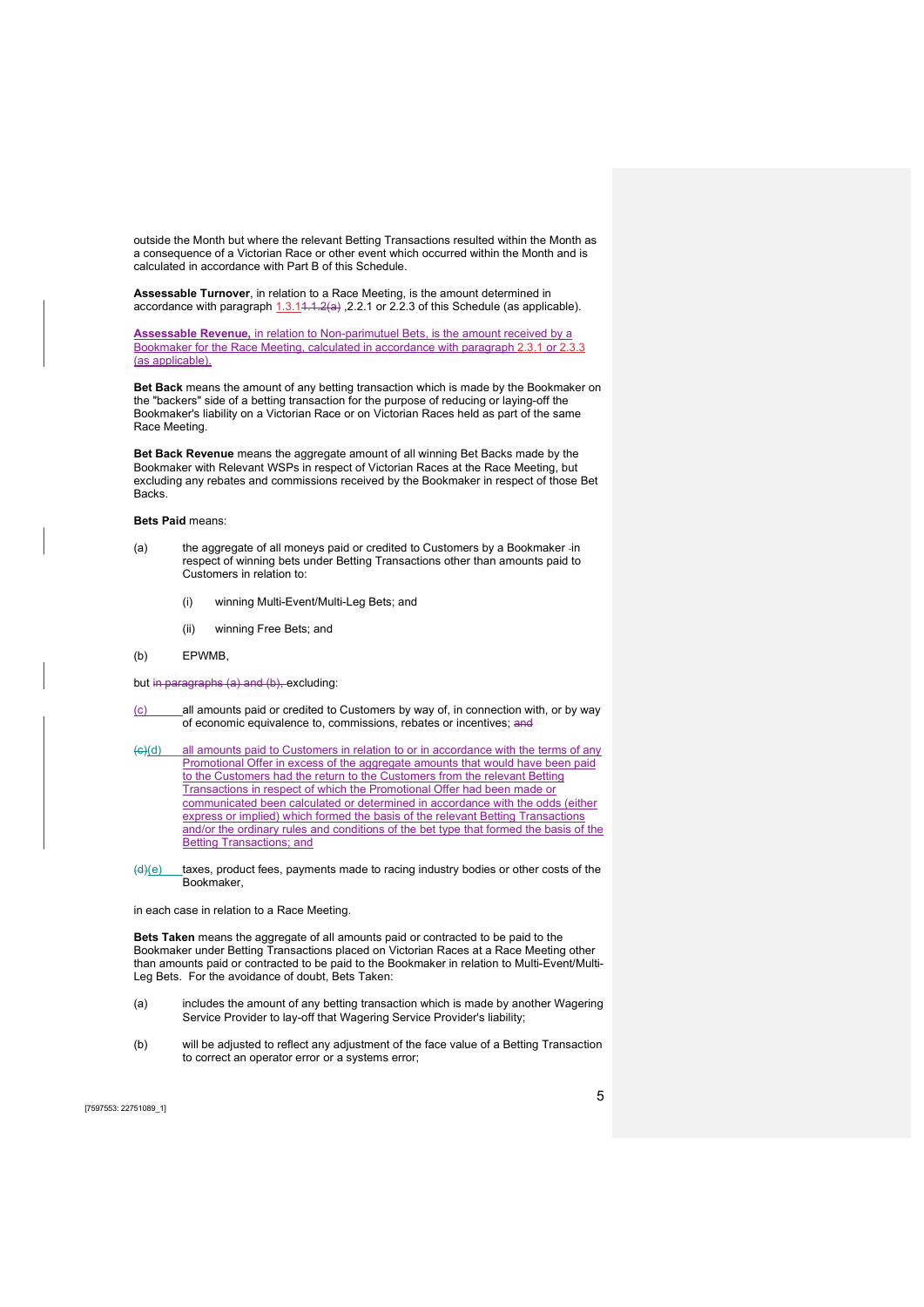- (c) includes all amounts paid, or contracted to be paid, by Customers to the Bookmaker under Betting Transactions, regardless of whether those amounts are ultimately received by the Bookmaker;
- (d) includes all Free Bets;
- (e) includes all amounts paid or contracted to be paid to the Bookmaker in relation to Betting Transactions involving two or more contingencies, all of which resulted at the Race Meeting;
- (f) will not be adjusted to deduct any amount paid, refunded or credited to the Customer by the Bookmaker in relation to a Promotional Offer or a non-winning Bet Taken including, for example, "money back offers", but will be adjusted to reflect a refund of a validly cancelled Betting Transaction under any applicable law; and
- (g) excludes all amounts paid to or credited to the Bookmaker by way of, in connection with, or by way of economic equivalence to, commissions, rebates or incentives in relation to the Bets Taken,

in each case in relation to the Race Meeting.

Eligible Portion means, in relation to a Victorian Race which is one of the contingencies forming part of a Multi-Event/Multi-Leg Bet, the amount calculated as follows:

the amount paid, or contracted to be paid, to the Bookmaker under the Multi-

Event/Multi-Leg Bet  $\times \frac{1}{AC}$  $x-\frac{1}{x}$ 

where **AC** means the number of contingencies within the Multi-Event/Multi-Leg Bet.

Eligible Winning Portion means, in relation to a Victorian Race (Relevant Winning Race) which is one of the contingencies forming part of a Multi-Event/Multi-Leg Bet, at the election of the Bookmaker (such election to be made in writing to RVL prior to the Commencement Date), either:

(a) the amount paid or credited to a Customer under the Multi-Event/Multi-Leg Bet  $VDO$ 

$$
\times \frac{10}{40}
$$

where:

VRO means the odds set by the Bookmaker under the Multi-Event/Multi-Leg Bet for the Relevant Winning Race; and

AO means the sum of the odds set by the Bookmaker for all legs of the Multi-Event/Multi-Leg Bet; or

(b) the amount paid or credited to a Customer under the Multi-Event/Multi-Leg Bet 1

$$
\times \frac{1}{AC}
$$

where AC means the number of contingencies within the Multi-Event/Multi-Leg **Bet** 

EPMB in respect of a Race Meeting, means the aggregate of the following: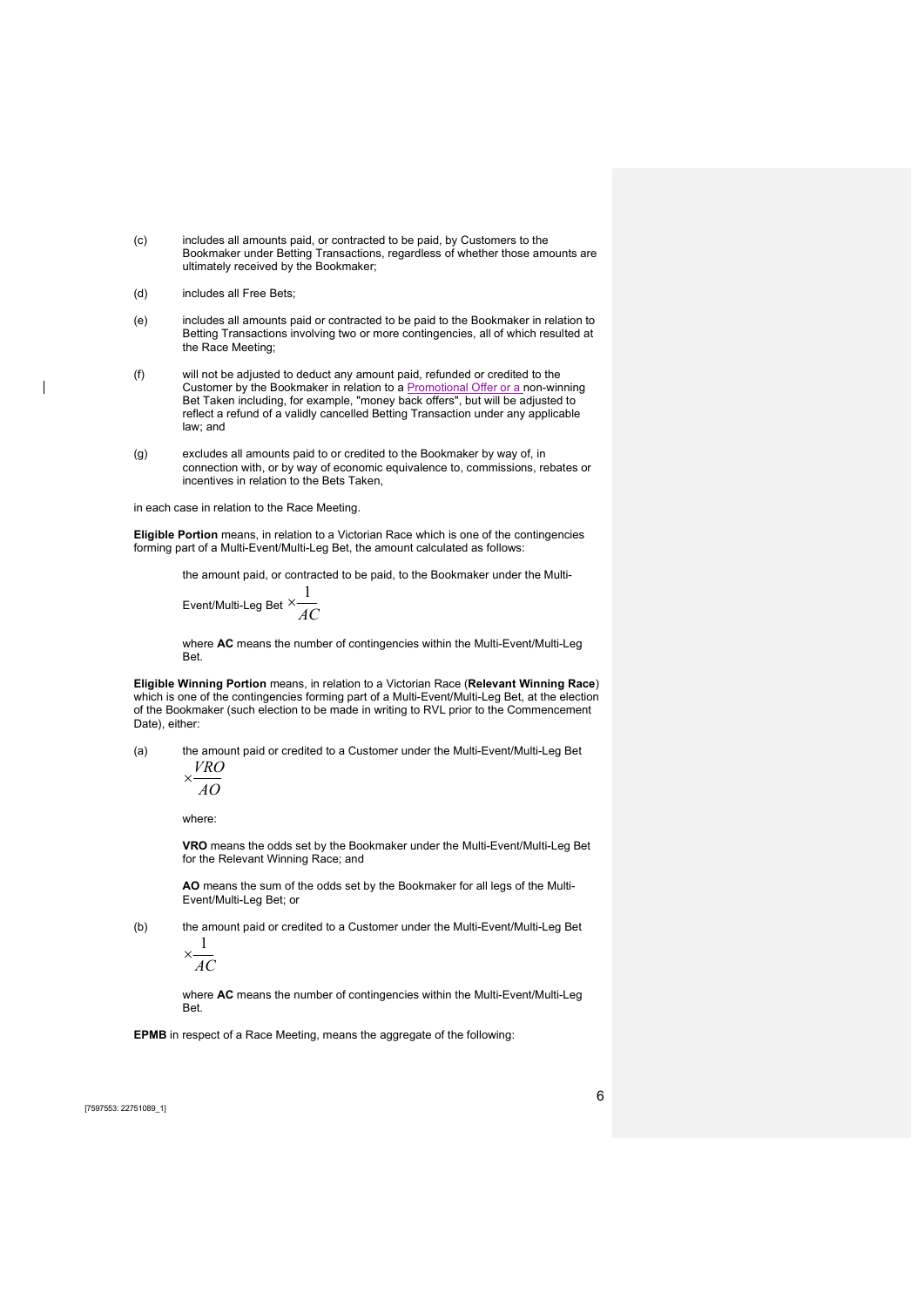- (a) the Eligible Portion of each Multi-Event/Multi-Leg Bet which resulted on a Victorian Race at the Race Meeting; and
- (b) the Eligible Portion of each Multi-Event/Multi-Leg Bet where:
	- (i) a Victorian Race at the Race Meeting (Relevant Race) was one of the contingencies forming part of the Multi-Event/Multi-Leg Bet; and
	- (ii) the Multi-Event/Multi-Leg Bet resulted on an event (other than the Relevant Race) which occurs within the same Month as the Relevant Race.

EPWMB in respect of a Race Meeting, means the aggregate of the following:

- (a) the Eligible Winning Portion of each Multi-Event/Multi-Leg Bet which resulted on a Victorian Race at the Race Meeting; and
- (b) the Eligible Winning Portion of each Multi-Event/Multi-Leg Bet where:
	- (i) a Victorian Race at the Race Meeting (Relevant Winning Race) was one of the contingencies forming part of the Multi-Event/Multi-Leg Bet; and
	- (ii) the Multi-Event/Multi-Leg Bet resulted on an event (other than the Relevant Winning Race) which occurs within the same Month as the Relevant Winning Race.

Fixed Odds Bet means a Betting Transaction other than a Parimutuel Bet, a Tote Derivative Bet or a Betting Exchange Bet.

Free Bet means the face value of a Betting Transaction where the Customer does not make a financial contribution at the time the Betting Transaction is made. For the avoidance of doubt, a Free Bet does not include any Betting Transaction:

- (a) which constitutes a bad or doubtful debt of the Bookmaker;
- (b) in respect of which payment is subsequently waived, compromised, released or forgiven by the Bookmaker; or
- (c) where there is an amount paid, refunded or credited to the Customer by the Bookmaker in relation to a non-winning Bet Taken including, for example, "money back offers".

Gross Revenue is, in relation to Non-parimutueal Bets the amount received by a Bookmaker for the Race Meeting, calculated in accordance with paragraph 2.3.1 or 2.3.3 (as applicable).

Group and Listed Meeting means a Race Meeting at which at least one of the Victorian Races is a Group and Listed Race (as defined in the Rules of Racing), but excludes Premier **Meetings** 

GST Adjustment means the net GST actually payable by the Approved WSPBookmaker in respect of all of the transactions taken into account in determining the Pre-Tax Gross Revenue for the Race Meeting.

Multi-Event/Multi-Leg Bet means a Betting Transaction where:

- (a) the result of the Betting Transaction depends on the combined outcome of a number of events;
- (b) a Victorian Race is at least one of the events on which the outcome of the Betting Transaction depends; and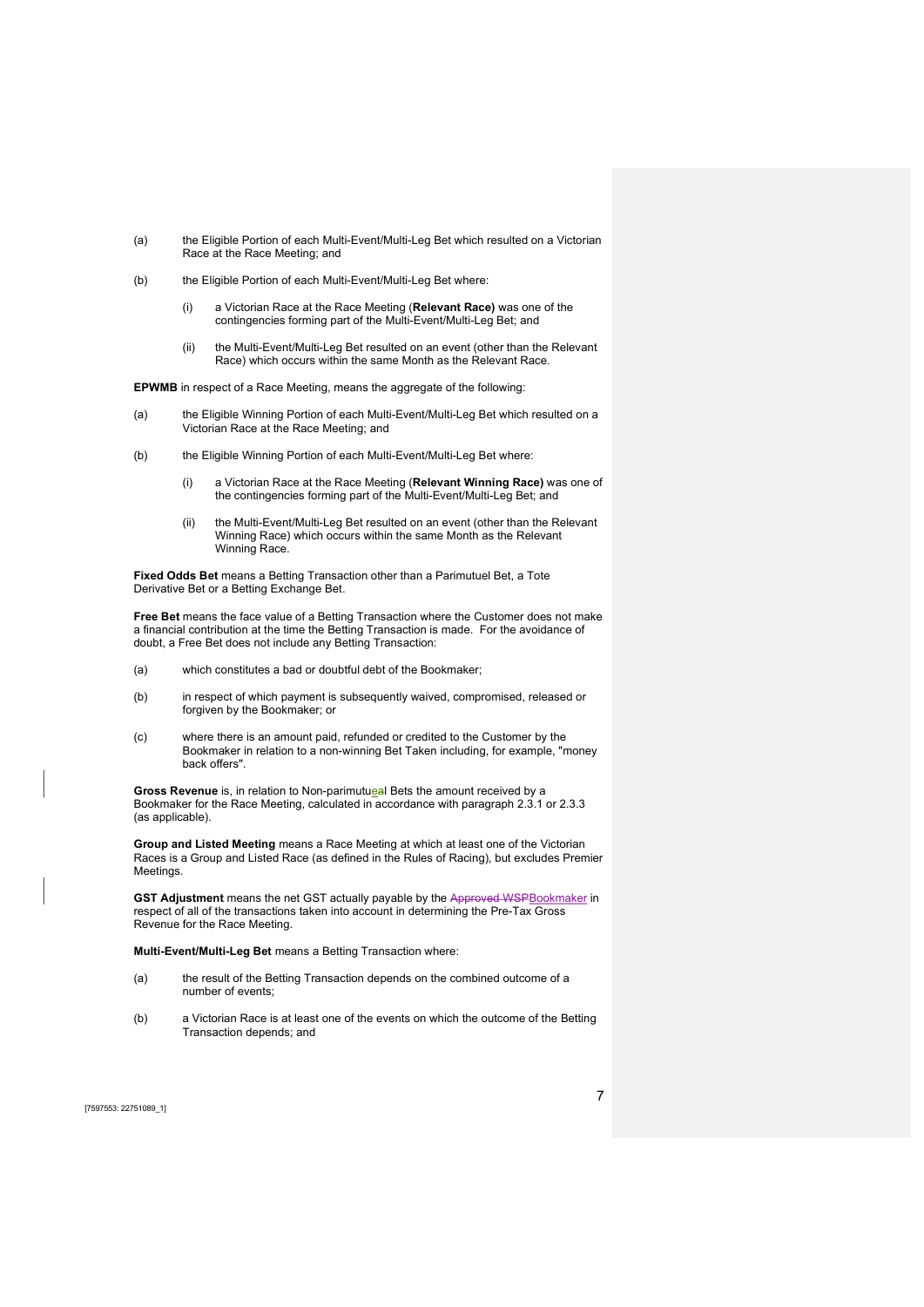(c) in the event that all of the contingencies of the Betting Transaction relate to Victorian Races, at least one of the Victorian Races occurs at a different Race Meeting from the other Victorian Races.

#### Other Revenue means:

- (a) other revenue received or derived by the Bookmaker in connection with the Race Meeting of the kind or nature specified in the Rules (if any); and
- (b) in the case of a Bookmaker which is a Betting Exchange, any commissions and other fees charged by the Betting Exchange in relation to the Race Meeting.

Premier Meeting means a Race Meeting at which at least one of the Victorian Races is a premier Victorian Race as notified by RVL to the Bookmaker from time to time. At the date of these conditions, the premier Victorian Races are Turnbull Stakes, Caulfield Guineas, Caulfield Cup, Cox Plate, VRC Derby, Melbourne Cup, VRC Oaks, Emirates Stakes, Blue Diamond and Super Saturday meeting.

Pre-Tax Gross Revenue means the amount calculated in accordance with paragraph 2.3.1(f).

Race Meeting means a meeting of Victorian Races.

#### Revenue Threshold means:

| (a)         | in all cases other than as described in paragraph Error! Reference source not<br>$found. (b)$ :                                                |                           |
|-------------|------------------------------------------------------------------------------------------------------------------------------------------------|---------------------------|
|             |                                                                                                                                                |                           |
|             | <u>\$0.5 million</u> $\times \frac{M}{12}$                                                                                                     | <b>Field Code Changed</b> |
|             |                                                                                                                                                | <b>Field Code Changed</b> |
|             | where M is is the number of Months prior to the next occurring 31 July the<br>Bookmaker will hold the Licence; and                             |                           |
| (b)         | where the Entity which is an Approved WSP is a partnership of natural persons,<br>each of whom is licensed to undertake bookmaking activities: |                           |
|             | where the Bookmaker is in partnership with other natural persons, each of whom<br>holds a Licence:                                             |                           |
|             | \$0.5 million $\times \frac{M}{12} \times P$                                                                                                   | <b>Field Code Changed</b> |
|             | where:                                                                                                                                         |                           |
|             | M is the number of Months prior to the next occurring 31 July the Bookmaker will<br>hold the Licence; and                                      |                           |
|             | <b>P</b> is the the number of partners of the Bookmaker constituting the partnership;<br>or,                                                   |                           |
|             | if there are 4 or more partners of the Bookmaker constituting the partnership:                                                                 |                           |
|             | \$20 million $\times \frac{M}{12}$                                                                                                             | <b>Field Code Changed</b> |
|             | where:                                                                                                                                         |                           |
|             | M is the number of Months prior to the next occurring 31 July the Bookmaker will<br>hold the Licence.                                          |                           |
| 22751090 11 | 8                                                                                                                                              |                           |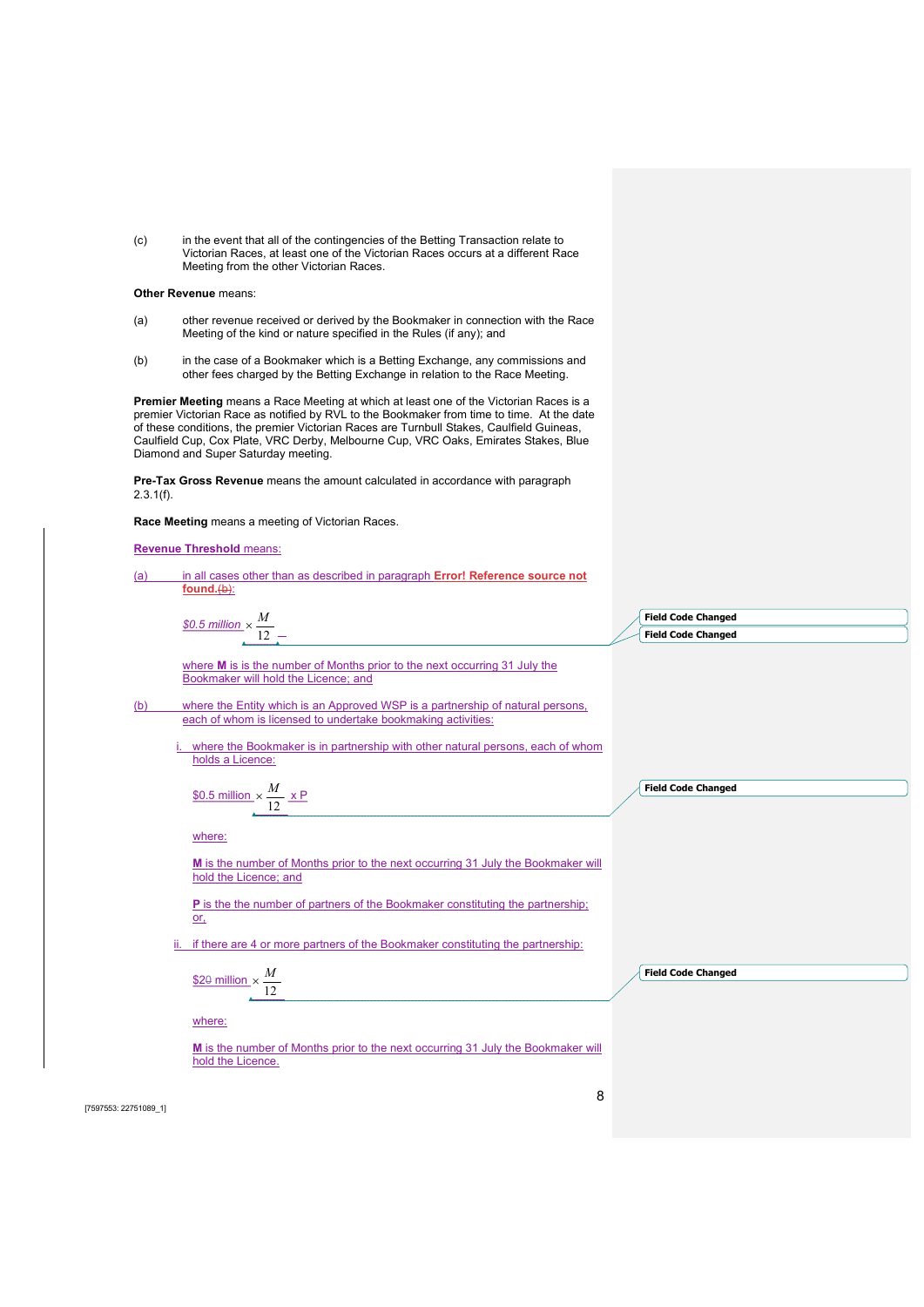Standard Meeting means a Race Meeting other than a Group and Listed Meeting or a Premier Meeting.

Tote Derivative Bet means a Betting Transaction in respect of which the odds provided or quoted by the Bookmaker are derived from or calculated or expressed to be by reference to Totalisator Odds.

#### Turnover Threshold means:

(a) in all cases other than as described in paragraph (b)

\$5 million 
$$
\times \frac{M}{12}
$$

where M is the number of Months prior to the next occurring 31 July the Bookmaker will hold the Licence; and

(b) where the Bookmaker is in partnership with other natural persons, each of whom holds a Licence:

$$
\frac{M}{12} \times \frac{1}{P}
$$
 million 12 x P

where:

i. \$5

M is the number of Months prior to the next occurring 31 July the Bookmaker will hold the Licence; and

P is the number of partners of the Bookmaker constituting the partnership; or, if lessthere are 4 or more partners of the Bookmaker constituting the partnership:

$$
\times \frac{M}{\cdot}
$$

ii.  $$45-20$  million  $12$ 

where:

M is the number of Months prior to the next occurring 31 July the Bookmaker will hold the Licence.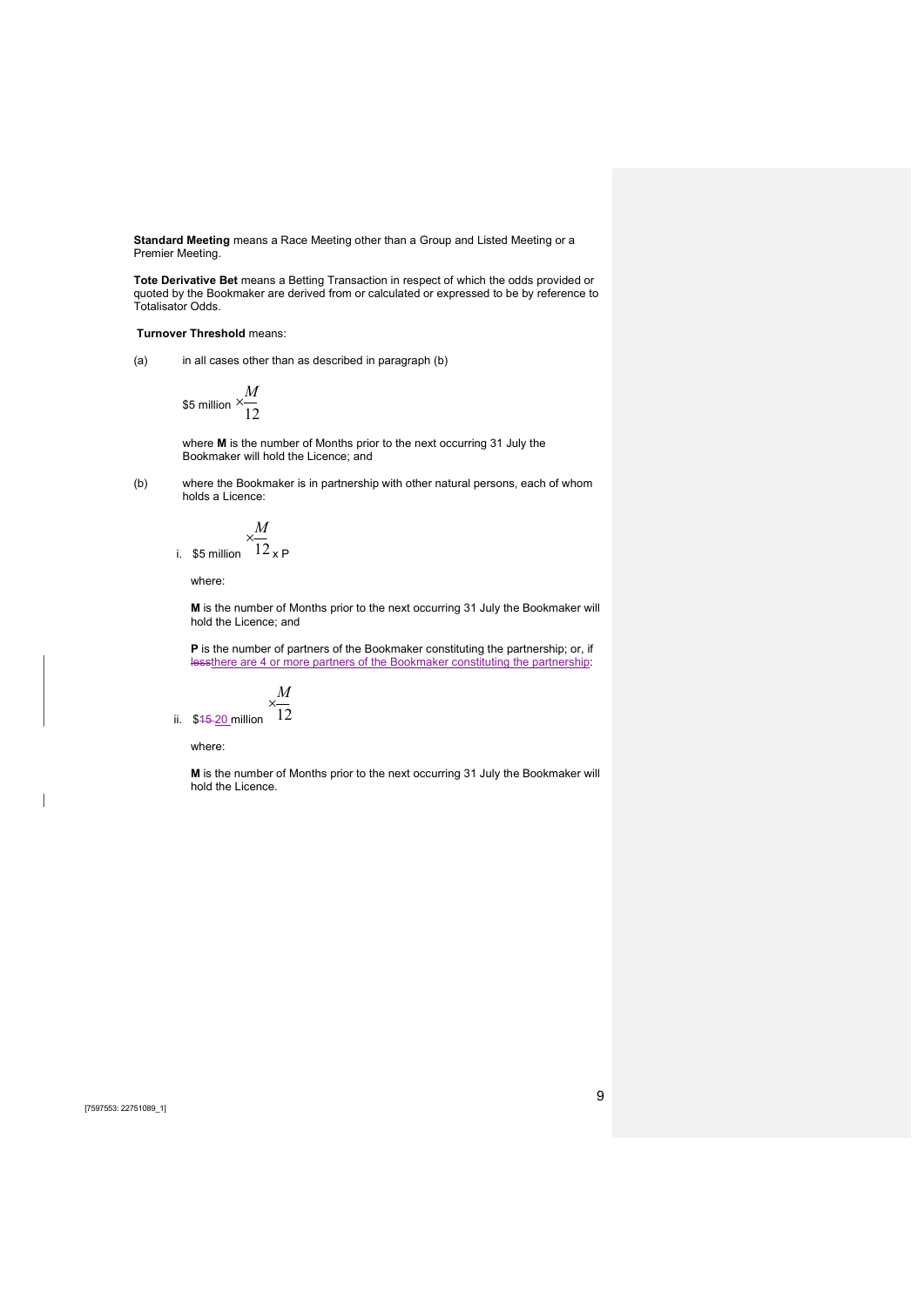# Schedule 2 Levy on Non-VTR Betting PART A: Calculating the Levy for Non-VTR Betting 1. Application 1.1 This Levy will only apply to: 1.1.1 any Non-VTR Betting Transaction; and 1.1.2 that Non-VTR Betting Transaction was made via a Telephone Betting System or Internet Betting System. 2. Calculations 2.1 Prior to determining the levy payable, the calculations detailed in paragraphs 2.2 and 2.3 must be worked out. 2.2 Calculating the Non-VTR Assessable Turnover for the Period to date 2.2.1 Calculate the Non-VTR Assessable Turnover for the Period. (a) Work out Non-VTR Bets Taken for the Period. To work out the Non-VTR Bets Taken you will need to work out: (i) the Non-VTR Single Bets Taken for the Period; (ii) the Non-VTR EPMB for the Period; (iii) the Non VTR Free Bet Turnover. (b) Work out Non-VTR Bet Back Turnover for the Period. (c) Non-VTR Assessable Turnover = Non-VTR Bets Taken – Non-VTR Bet Back Turnover 2.3 Calculating the Non-VTR Gross Revenue for the Period to date 2.3.1 Calculate the Non-VTR Gross Revenue for the Period. (a) Calculate the Non-VTR Assessable Turnover in accordance with paragraph 2.2.1. (b) Work out Non-VTR Free Bet Turnover for the Period. (c) Work out Non-VTR Bets Paid for the Period. To work out the Non-VTR Bets Paid you will need to work out: (i) the Non-VTR Single Bets Paid for the Period; and (ii) the **Non-VTR EPWMB** for the Period. (d) Work out Non-VTR Winning Bet Back Revenue for the Period. (e) Non-VTR Pre-Tax Gross Revenue = Non-VTR Assessable Turnover – Non-VTR Free Bet Turnover – Non-VTR Bets Paid + Non-VTR Winning Bet Back Revenue.

(f) Work out GST Adjustment.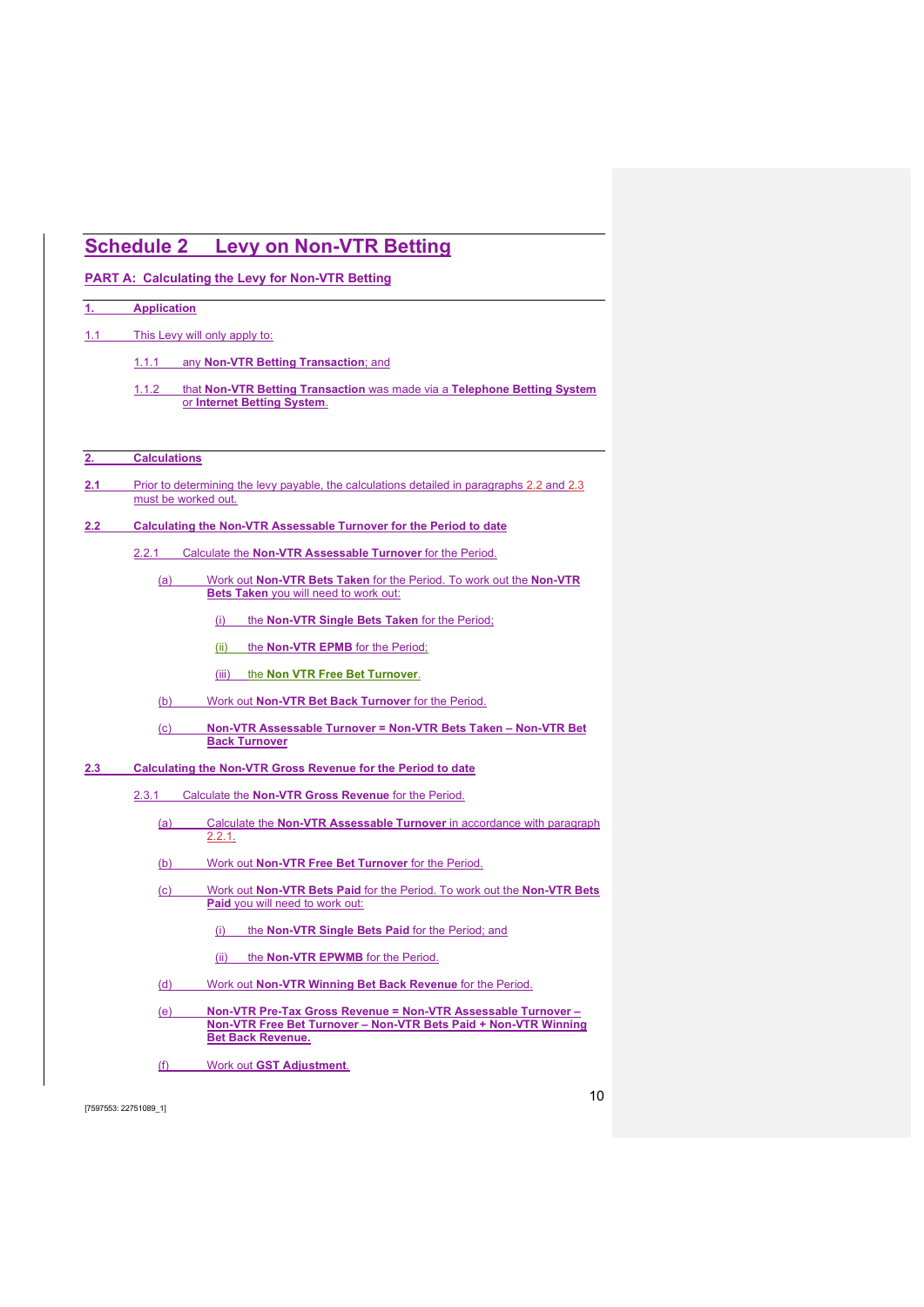#### (g) Non-VTR Gross Revenue = Non-VTR Pre-Tax Gross Revenue – GST Adjustment

# 3. Levy on Non-VTR Betting

- 3.1 Is the Non-VTR Gross Revenue, calculated per paragraph 2.3.1(g), \$5,000,000 or more?
	- 3.1.1 Yes Proceed to 3.2.

3.1.2 No – Proceed to 3.3.

# 3.2 Non-VTR Revenue Levy

### 3.2.1 The Levy is calculated in accordance with whichever Revenue Bracket the Non-VTR Gross Revenue falls in:

|                    | <b>Revenue Bracket</b> | Levy                            |
|--------------------|------------------------|---------------------------------|
| <u>\$0</u>         | <u>\$4,999,999</u>     | <u>Refer to paragraph 3.1.2</u> |
| <u>\$5,000,000</u> | <u>\$9,999,999</u>     | <u>\$150,000</u>                |
| \$10,000,000       | \$19,999,999           | \$250,000                       |
| \$20,000,000       | \$29,999,999           | \$350,000                       |
| \$30,000,000       | \$49,999,999           | \$500,000                       |
| \$50,000,000       | Plus                   | \$600,000                       |

#### 3.3 Non-VTR Turnover Levy

3.3.1 The Levy will be calculated in accordance with whichever Turnover Bracket the Non-VTR Assessable Turnover falls in:

|               | <b>Turnover Bracket</b> | Levy      |
|---------------|-------------------------|-----------|
| \$0           | \$24,999,999            | \$0       |
| \$25,000,000  | <u>\$34,999,999</u>     | \$5,000   |
| \$35,000,000  | \$49,999,999            | \$10,000  |
| \$50,000,000  | \$99,999,999            | \$25,000  |
| \$100,000,000 | \$149,999,999           | \$50,000  |
| \$150,000,000 | Plus                    | \$100,000 |

#### 4. General principles

4.1 In calculating the Levy under this Part A referable to a Period, only **Non-VTR Betting Transactions** entered by the Bookmaker (and not by any Related Entity of the Bookmaker) should be taken into account.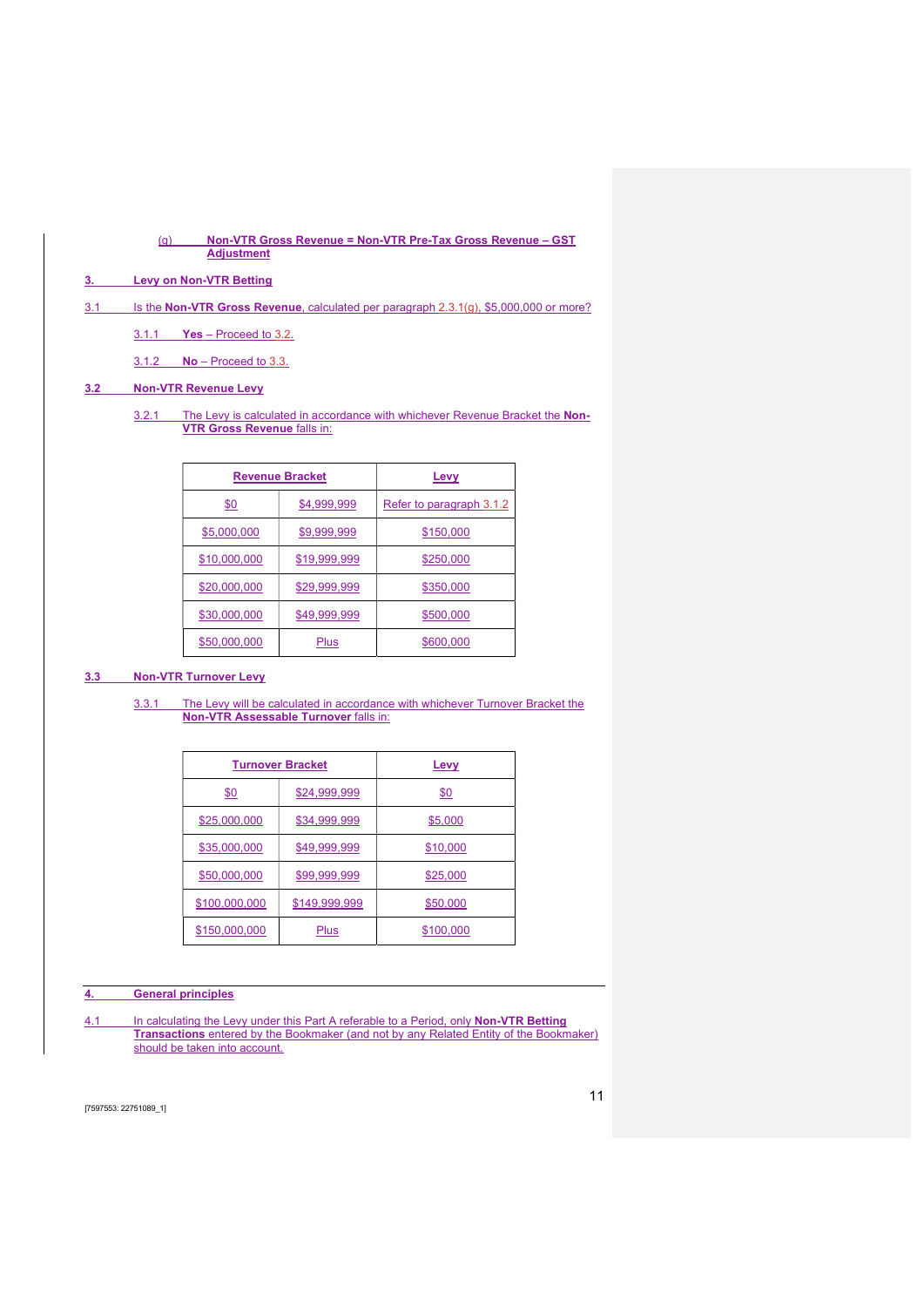4.2 For the avoidance of doubt, the calculations detailed in paragraph 2 will need to be made each Billing Date, for a total of twelve (12) times during the Period. The Non-VTR Gross Revenue generated each Billing Date will increase as the Bookmaker nears the end of the Period. However, the Bookmaker will only be invoiced the gap between a new bracket and what they have already paid in the prior brackets. See paragraph 5 for an example as to how this billing structure will operate.

#### 5. Billing Period Example

#### 5.1 August

- 5.1.1 At the end of August, the Bookmaker's:
- (a) Non-VTR Gross Revenue for the Period to date is \$2,000,000; and
- (b) Non-VTR Assessable Turnover for the Period to date is \$26,000,000.
- 5.1.2 Considering that the Non-VTR Gross Revenue is under \$5,000,000, paragraph 3.1 states the Turnover Levy will apply. Considering the Bookmaker's Non-VTR Assessable Turnover, paragraph 3.3.1 indicates that the levy payable is \$5,000.

#### 5.2 September

- 5.2.1 At the end of September, the Bookmaker's:
- (a) Non-VTR Gross Revenue for the Period to date is \$3,000,000; and
- (b) Non-VTR Assessable Turnover for the Period to date is \$31,000,000.
- 5.2.2 The Non-VTR Gross Revenue is under \$5,000,000 and therefore the Turnover Levy will apply. The Bookmaker has remained in the \$5,000 Turnover Bracket listed in paragraph 3.3.1. Therefore, considering the Bookmaker has already paid \$5,000 at the end of August, there will be nothing payable by the Bookmaker at the end of September.

#### 5.3 October

- 5.3.1 At the end of October, the Bookmaker's:
- (a) Non-VTR Gross Revenue for the Period to date is \$4,000,000; and
- (b) Non-VTR Assessable Turnover for the Period to date is \$42,000,000.
- 5.3.2 Similar to August and September, the Turnover Levy will apply, due to the Non-VTR Gross Revenue being under \$5,000,000. However, the Bookmaker has moved up a **Turnover Bracket**. So, the levy payable, according to paragraph 3.3.1, is \$10,000. Considering that the Bookmaker has already paid \$5,000 over the course of the Period so far, this is deducted from \$10,000 and the remainder (\$5,000) is payable by the Bookmaker at the end of October.

#### 5.4 November

- 5.4.1 At the end of November, the Bookmaker's:
- (a) Non-VTR Gross Revenue for the Period to date is \$7,000,000; and
- (b) Non-VTR Assessable Turnover for the Period to date is \$40,000,000.
- 5.4.2 Unlike August, September and October, the Turnover Levy will not apply. The Revenue Levy, in accordance with paragraph 3.2.1 indicates that the levy payable is \$150,000. However, over the course of the Period so far, the Bookmaker has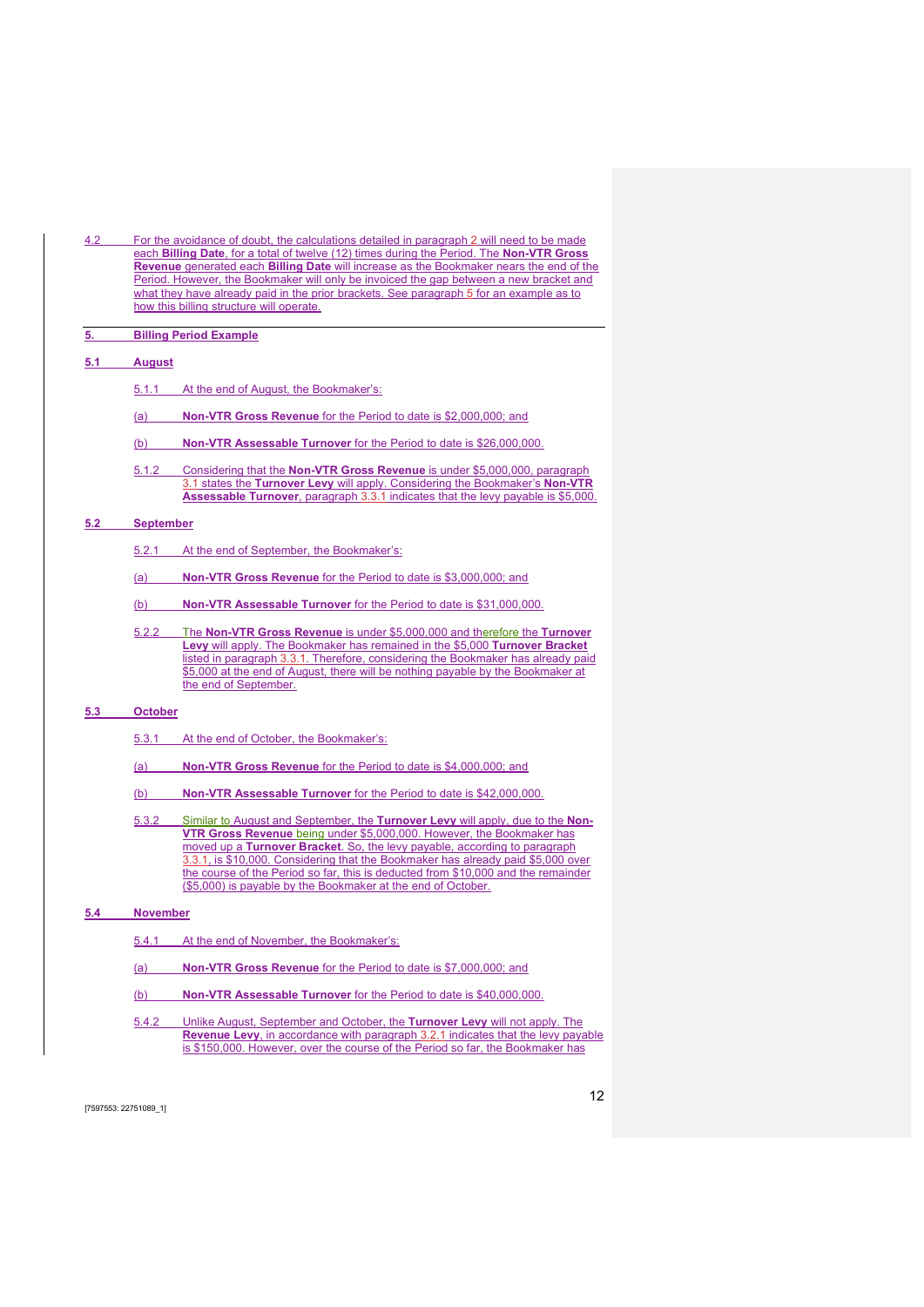already paid \$10,000. So, this amount is deducted from \$150,000 and the remainder (\$140,000) is payable by the Bookmaker at the end of November.

# PART B: Definitions

|       | In this Schedule:                                                                                                                                                                                                                                                      |
|-------|------------------------------------------------------------------------------------------------------------------------------------------------------------------------------------------------------------------------------------------------------------------------|
|       | words and expressions defined in the Rules will have the same meaning when used in this<br>Schedule; and                                                                                                                                                               |
|       | the following words and expressions will have the following meanings:                                                                                                                                                                                                  |
|       | <b>Billing Date</b> is the end of each month during the Period. <b>GST Adjustment</b> means the net<br>GST actually payable by the Bookmaker in respect of all the transactions taken into account<br>in determining the Non-VTR Pre-Tax Gross Revenue for the Period. |
|       | <b>Implementation Date</b> the date in which Schedule 2 implemented, no earlier than 1 August<br>2021 or as any other date thereafter as determined by Racing Victoria.                                                                                                |
| 2001. | <b>Internet Betting System</b> has the same meaning as the <i>Bookmakers' Internet Betting Rules</i>                                                                                                                                                                   |
|       | <b>Non-VTR Assessable Turnover, in relation to a Period, is the amount determined in</b><br>accordance with paragraph 2.2.                                                                                                                                             |
|       | <b>Non-VTR Bet Back</b> means the amount of any betting transaction which is made by the<br>Bookmaker on the "backers" side of a betting transaction for the purpose of reducing or<br>laying-off the Bookmaker's liability on Non-VTR Betting in a Period.            |
|       |                                                                                                                                                                                                                                                                        |
|       | <b>Non-VTR Bet Back Turnover</b> means the aggregate amount paid, or contracted to be paid,<br>by the Bookmaker under Betting Transactions on Non-VTR Betting which constitute Non-<br>VTR Bet Backs with a Relevant WSP.                                              |
|       | <b>Non-VTR Bets Paid means:</b>                                                                                                                                                                                                                                        |
| (a)   | Non-VTR Single Bets Paid; and                                                                                                                                                                                                                                          |
|       | (b) Non-VTR EPWMB,                                                                                                                                                                                                                                                     |
|       | but excluding:                                                                                                                                                                                                                                                         |
| (C)   | all amounts paid or credited to Customers by a Bookmaker in respect of winning<br>Free Bets under Non-VTR Betting regardless of whether the Free Bet was a Non-<br>VTR Singles Bet or a Non-VTR Multi-Event/Multi-Leg Bet;                                             |
| (d)   | all amounts paid or credited to Customers by way of, in connection with, or by way                                                                                                                                                                                     |
|       | of economic equivalence to, commissions, rebates or incentives;                                                                                                                                                                                                        |

(f) taxes, product fees, payments made to racing industry bodies or other costs of the Bookmaker,

in each case in relation to a Period.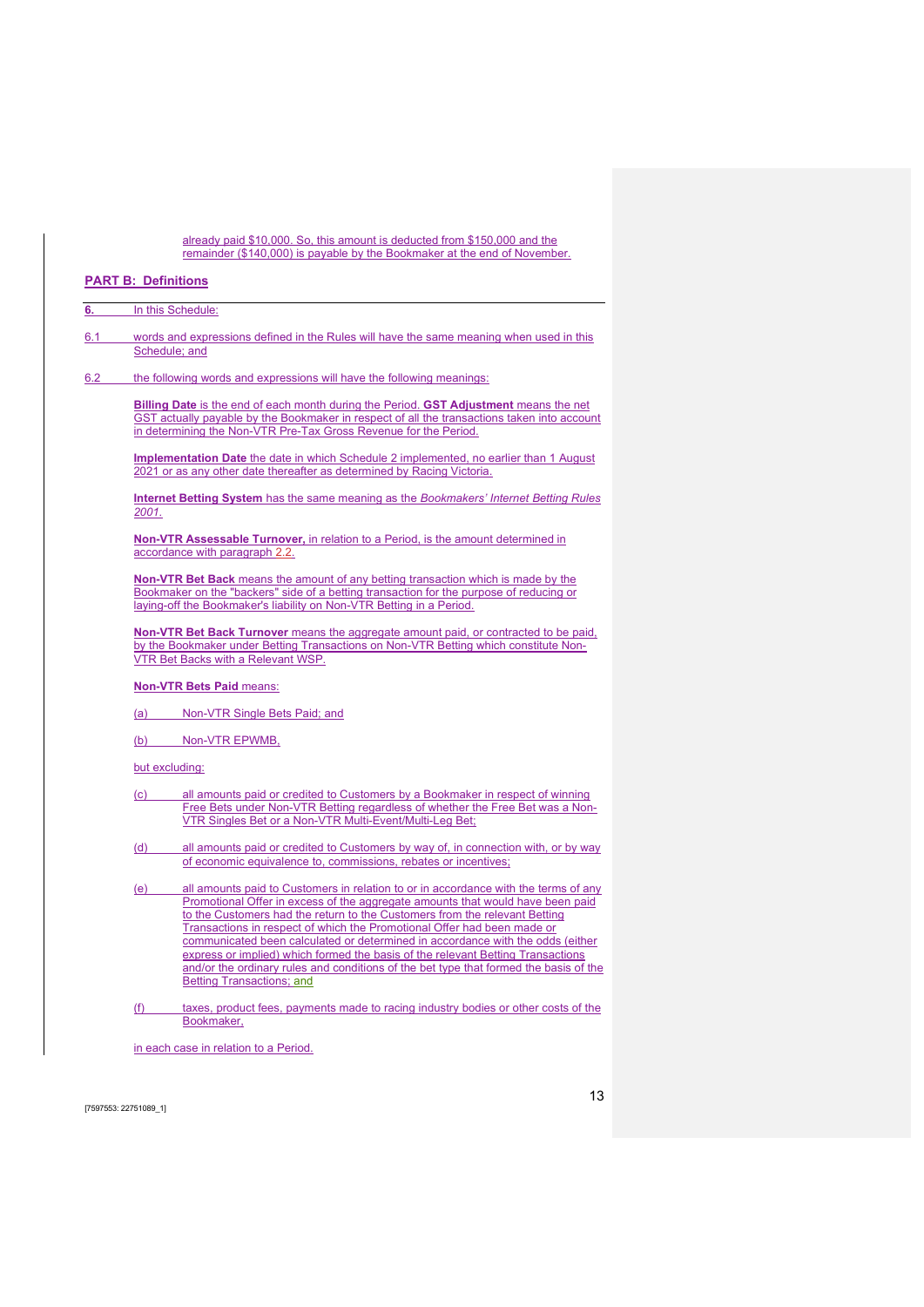Non-VTR Bets Taken means:

| (a) |  | Non-VTR Single Bets Taken: |  |
|-----|--|----------------------------|--|
|-----|--|----------------------------|--|

|--|

(c) Non-VTR Free Bet Turnover,

in each case in relation to a Period.

Non-VTR Betting means Sports Betting and/or betting by way of wagering on any Other Racing Event.

Non-VTR Betting Transaction means a contract between a Bookmaker and a Customer, by which a bet or wager is placed with and accepted by the Bookmaker on Non-VTR Betting.

Non-VTR Eligible Portion means, in relation to Non-VTR Betting which is one or more of the contingencies forming part of a Non-VTR Multi-Event/Multi-Leg Bet which resulted during a Period, the amount calculated as follows:

> the amount paid, or contracted to be paid, to the Bookmaker under the Non-VTR <u>Multi-Event/Multi-Leg Bet</u>  $\times \frac{AN}{A}$

AC

where AN means the number of contingencies that constitute Non-VTR Betting; and

where AC means the number of contingencies within the Non-VTR Multi-Event/Multi-Leg Bet.

Non-VTR Eligible Winning Portion means, in relation to Non-VTR Betting (Relevant Winning Bet) which is one or more of the contingencies forming part of a Non-VTR Multi-Event/Multi-Leg Bet which resulted during a Period, the amount calculated as follows:

> the amount paid or credited to a Customer under the Non-VTR Multi-Event/Multi-Leg Bet  $\times \frac{AN}{1}$

AC

where AN means the number of contingencies that constitute Non-VTR Betting; and

where AC means the number of contingencies within the Non-VTR Multi-Event/Multi-Leg Bet.

Non-VTR EPMB means the aggregate of the Non-VTR Eligible Portion of each Non-VTR Multi-Event/Multi-Leg Bet which resulted during that Period.

Non-VTR EPWMB means the aggregate of the Non-VTR Eligible Winning Portion of each Non-VTR Multi-Event/Multi-Leg Bet which resulted during a Period.

Non-VTR Free Bet Turnover means the face value of a Non-VTR Betting Transaction where the Customer does not make a financial contribution at the time the Non-VTR Singles Bet or Non-VTR Multi Event/Multi Leg Bet is made. For the avoidance of doubt, a Non-VTR Free Bet does not include any Betting Transaction:

(a) which constitutes a bad or doubtful debt of the Bookmaker;

(b) in respect of which payment is subsequently waived, compromised, released or forgiven by the Bookmaker; or

[7597553: 22751089\_1]

Field Code Changed

Field Code Changed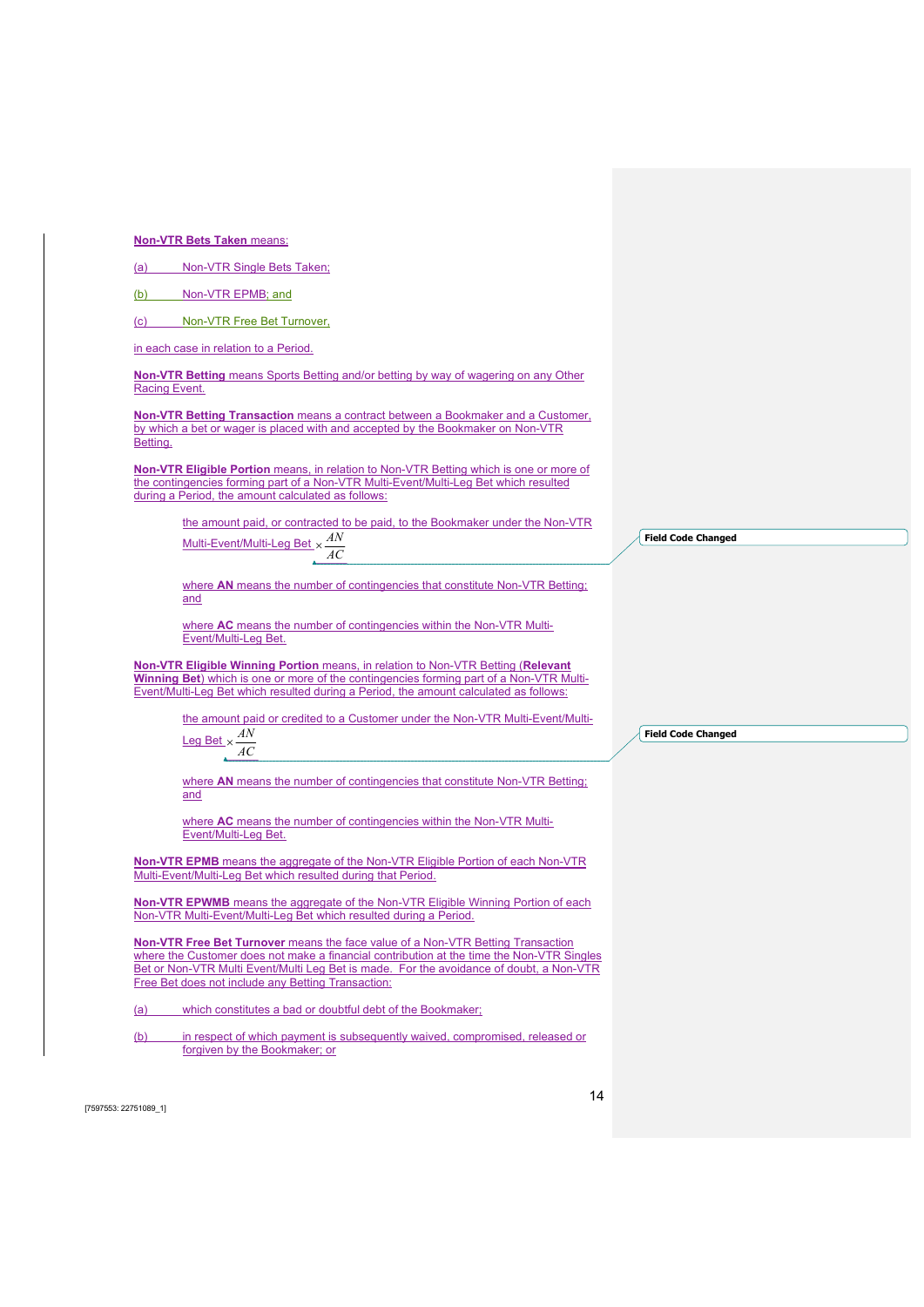(c) where there is an amount paid, refunded or credited to the Customer by the Bookmaker in relation to a non-winning Non-VTR Bets Taken including, for example, "money back offers".

Non-VTR Gross Revenue, in relation to a Period, is the amount determined in accordance with paragraph 2.3.

Non-VTR Multi-Event/Multi-Leg Bet means a Betting Transaction where:

- (a) the result of the Betting Transaction depends on the combined outcome of a number of events; and
- (b) Non-VTR Betting is at least one of the events on which the outcome of the Betting Transaction depends.

Non-VTR Pre-Tax Gross Revenue means the amount calculated in accordance with paragraph 2.3.1(e)

Non-VTR Single Bet means a Non-VTR Betting Transaction that does not include Non-VTR Multi Event/Multi Leg Bets.

Non-VTR Single Bets Paid means the aggregate of all moneys paid or credited to Customers by a Bookmaker in respect of winning Non-VTR Single Bets during a Period. For the avoidance of doubt, Non-VTR Single Bets Paid does not include amounts paid to Customers in relation to winning Non-VTR Multi Event/Multi Leg Bets.

Non-VTR Single Bets Taken means the aggregate of all amounts paid or contracted to be paid to the Bookmaker in respect of Non-VTR Single Bets during a Period. For the avoidance of doubt, Non-VTR Single Bets Taken:

- (a) includes the amount of any Betting Transaction which is made by another Bookmaker to lay-off that Bookmaker's liability;
- (b) will be adjusted to reflect any adjustment of the face value of a Betting Transaction to correct an operator error or a systems error;
- (c) includes all amounts paid, or contracted to be paid, by Customers to the Bookmaker under Betting Transactions, regardless of whether those amounts are ultimately received by the Bookmaker;
- (d) includes all amounts paid or contracted to be paid to the Bookmaker in relation to Betting Transactions involving two or more contingencies, all of which resulted during that Period;
- (e) will not be adjusted to deduct any amount paid, refunded or credited to the Customer by the Bookmaker in relation to a Promotional Offer or a non-winning Non-VTR Single Bets Taken including, for example, "money back offers", but will be adjusted to reflect a refund of a validly cancelled Betting Transaction under any applicable law; and
- (f) excludes all amounts paid to or credited to the Bookmaker by way of, in connection with, or by way of economic equivalence to, commissions, rebates or incentives in relation to the Non-VTR Single Bets Taken;
- (g) excludes the amounts paid or contracted to be paid to the Bookmaker in relation to Non-VTR Multi-Event/Multi-Leg Bets,

in each case in relation to the Period.

Non-VTR Winning Bet Back Revenue means the aggregate amount of all winning Non-VTR Bet Backs made by the Bookmaker with Relevant WSPs in respect of Non-VTR Betting in a Period, but excluding any rebates and commissions received by the Bookmaker in respect of those Non-VTR Bet Backs.